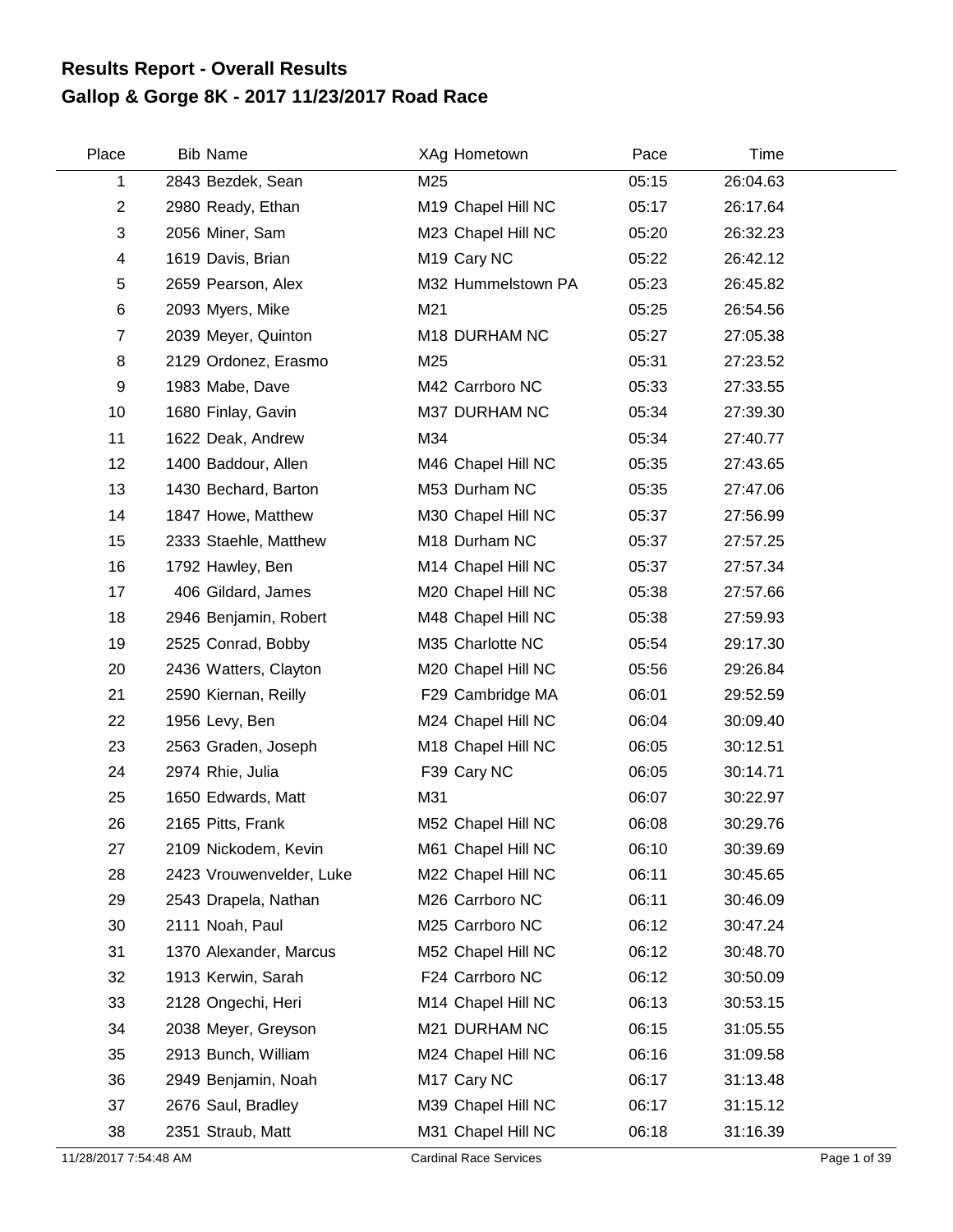| Place | <b>Bib Name</b>         | XAg Hometown        | Pace  | Time     |
|-------|-------------------------|---------------------|-------|----------|
| 39    | 419 Cannon, Paul        | m21                 | 06:19 | 31:21.76 |
| 40    | 2168 Platts-Mills, Tim  | M43 Chapel Hill NC  | 06:19 | 31:22.92 |
| 41    | 2585 Ideus, Aaron       | M29 Hillsborough NC | 06:20 | 31:30.23 |
| 42    | 1751 Graham, Dalton     | M14 Chapel Hill NC  | 06:22 | 31:38.09 |
| 43    | 2568 Hannapel, Henry    | M20 Durham NC       | 06:22 | 31:40.46 |
| 44    | 2420 Vick, Beth         | F26 Chapel Hill NC  | 06:23 | 31:42.12 |
| 45    | 2861 Hendricks, Lewis   | M44 Chapel Hill NC  | 06:23 | 31:42.77 |
| 46    | 1974 Lowry, Joshua      | M40 Morrisville NC  | 06:23 | 31:43.19 |
| 47    | 1397 Ayers, Brandon     | M33 Carrboro NC     | 06:24 | 31:46.64 |
| 48    | 1372 Alexander, William | M13 Chapel Hill NC  | 06:24 | 31:48.05 |
| 49    | 1828 Hoerger, Jacob     | M25 Chapel Hill NC  | 06:24 | 31:50.33 |
| 50    | 2494 anderson, john     | m56 Pfafftown NC    | 06:26 | 31:58.29 |
| 51    | 1497 Bulleri, Michael   | M40 Chapel Hill NC  | 06:26 | 32:00.39 |
| 52    | 2619 Martinson, Alan    | M36 Baltimore MD    | 06:27 | 32:02.81 |
| 53    | 414 Merklein, Sam       | M18 Chapel Hill NC  | 06:27 | 32:03.30 |
| 54    | 2692 Soth, Thomas       | M44 Chapel Hill NC  | 06:28 | 32:10.12 |
| 55    | 1939 Krishna, Aditi     | F32                 | 06:29 | 32:15.57 |
| 56    | 2015 McCravy, Libby     | F28 Durham NC       | 06:30 | 32:19.83 |
| 57    | 1984 Mabe, Joan         | F55 Carrboro NC     | 06:32 | 32:28.20 |
| 58    | 1697 Foster, Riley      | f21 Chapel Hill NC  | 06:33 | 32:35.10 |
| 59    | 1943 Lam, Yik           | M37 Carrboro NC     | 06:35 | 32:40.99 |
| 60    | 2710 Thorn, Russell     | M33 Chapel Hill NC  | 06:36 | 32:47.28 |
| 61    | 1825 Higgins, Josh      | M40 Chapel Hill NC  | 06:36 | 32:50.33 |
| 62    | 423 Abrams, Josh        | m17 Chapel Hill NC  | 06:37 | 32:51.53 |
| 63    | 2975 Oldham, Phil       | M49                 | 06:37 | 32:53.57 |
| 64    | 2724 vorhaus, david     | M33 Chapel Hill NC  | 06:38 | 32:57.27 |
| 65    | 1894 Kelley, Drew       | M37 Chapel Hill NC  | 06:38 | 32:58.40 |
| 66    | 1563 chu, jennifer      | f33 Chapel Hill NC  | 06:38 | 32:59.82 |
| 67    | 2179 Prabucki, Bernard  | M56 Carrboro NC     | 06:39 | 33:04.83 |
| 68    | 1935 Kososki, Travis    | M33 Chapel Hill NC  | 06:40 | 33:05.84 |
| 69    | 1855 Hussey, Jon        | M55 Chapel Hill NC  | 06:40 | 33:07.24 |
| 70    | 1859 Iverson, William   | M49 Iowa City IA    | 06:40 | 33:07.36 |
| 71    | 2771 O'Donnell, Kevin   | M17 Chapel Hill NC  | 06:41 | 33:10.97 |
| 72    | 1806 Hecker, Brad       | M46 Mebane NC       | 06:42 | 33:18.91 |
| 73    | 2593 Koenig, Robert     | M33 Cambridge MA    | 06:43 | 33:22.49 |
| 74    | 1987 MacKay, Douglas    | M38 Carrboro NC     | 06:43 | 33:24.47 |
| 75    | 2443 Weed, Ronnie       | M42 DURHAM NC       | 06:44 | 33:26.57 |
| 76    | 1797 Hayon, Benjamin    | M28                 | 06:45 | 33:33.47 |
| 77    | 417 Reid, eric          | m45 Chapel Hill NC  | 06:46 | 33:35.48 |
| 78    | 2948 Benjamin, Wyatt    | M12 Chapel Hill NC  | 06:46 | 33:36.09 |
| 79    | 1576 Coclanis, Angelo   | M31 Chapel Hill NC  | 06:46 | 33:36.95 |
|       |                         |                     |       |          |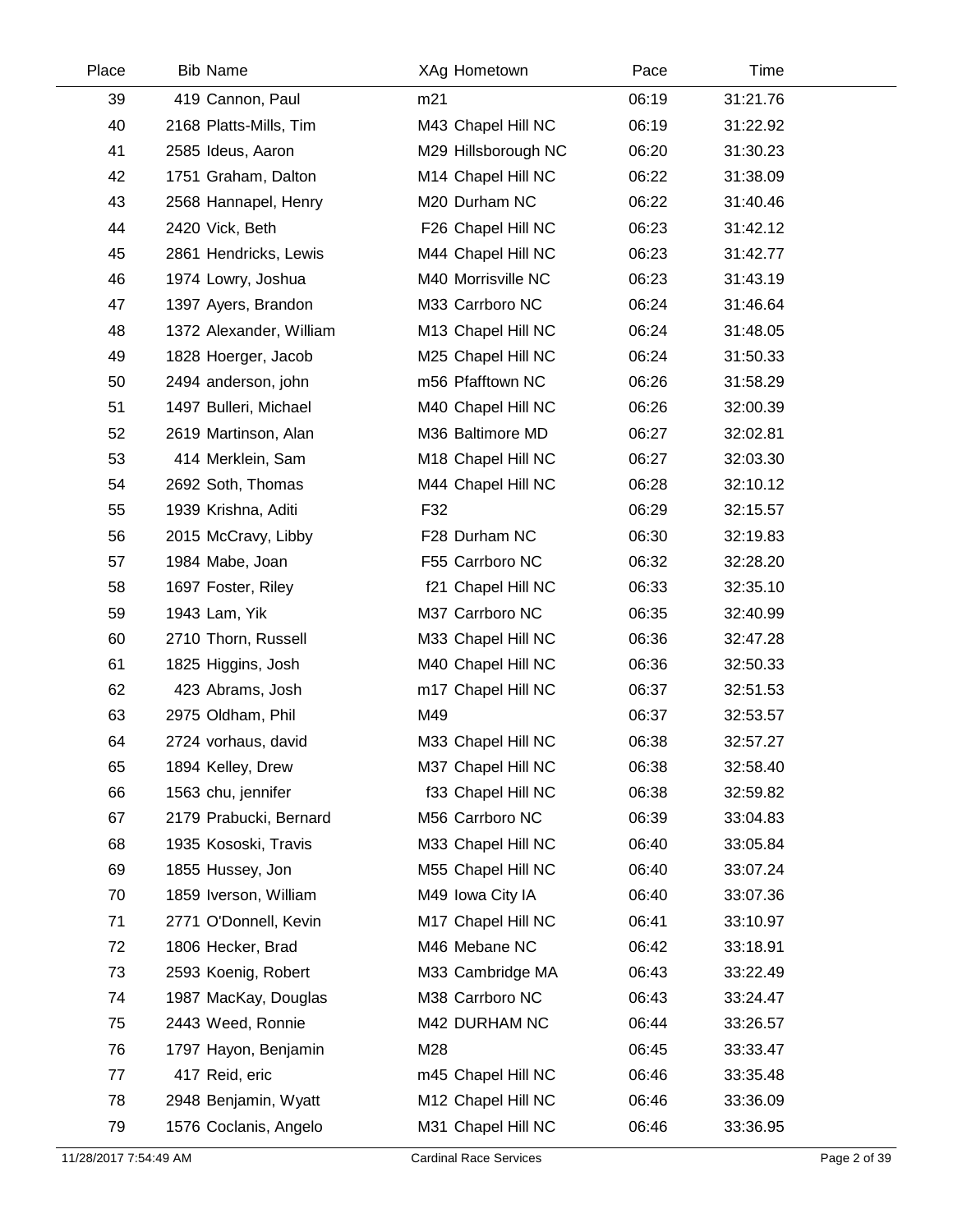| Place | <b>Bib Name</b>           | XAg Hometown        | Pace  | Time     |  |
|-------|---------------------------|---------------------|-------|----------|--|
| 80    | 2170 Pointer, Joey        | M39 Carrboro NC     | 06:49 | 33:50.50 |  |
| 81    | 2319 Sneddon, Tam         | M42 Carrboro NC     | 06:49 | 33:50.89 |  |
| 82    | 1461 Bolon, Todd          | M51 Chapel Hill NC  | 06:49 | 33:51.59 |  |
| 83    | 1744 Gorman, Sean         | M32 Pittsboro NC    | 06:49 | 33:54.57 |  |
| 84    | 2825 Henry, Branson       | M24 Chapel Hill NC  | 06:49 | 33:54.62 |  |
| 85    | 1460 Bolon, Nate          | M20 Chapel Hill NC  | 06:50 | 33:55.76 |  |
| 86    | 1360 Adams, Jackson       | M13 Pittsboro NC    | 06:50 | 33:55.95 |  |
| 87    | 2635 Morgan, Leslie       | F52 Chapel Hill NC  | 06:50 | 33:58.00 |  |
| 88    | 1794 Hawley, Matthew      | M11 Chapel Hill NC  | 06:50 | 33:59.54 |  |
| 89    | 1550 Cavender, Matt       | M36 Chapel Hill NC  | 06:51 | 34:01.83 |  |
| 90    | 2483 Younts, Kenneth      | M51 Chapel Hill NC  | 06:51 | 34:03.24 |  |
| 91    | 1446 Berreth, Jack        | M12 Carrboro NC     | 06:51 | 34:04.30 |  |
| 92    | 2985 Thibault, Jaala      | F38 Boulder CO      | 06:51 | 34:04.54 |  |
| 93    | 2037 Meyer, David         | M54 DURHAM NC       | 06:52 | 34:05.91 |  |
| 94    | 1571 Clewley, Gavin       | M7 Hillsborough NC  | 06:52 | 34:07.99 |  |
| 95    | 1570 Clewley, Derek       | M44 Hillsborough NC | 06:52 | 34:08.58 |  |
| 96    | 2034 Merron, Jeff         | M56 Chapel Hill NC  | 06:53 | 34:11.09 |  |
| 97    | 2887 Pointer, Ivy         | F39 Chapel Hill NC  | 06:53 | 34:12.10 |  |
| 98    | 2355 strong, john         | m50 Chapel Hill NC  | 06:53 | 34:13.42 |  |
| 99    | 1926 Knepper, Wesley      | M34 Carrboro NC     | 06:53 | 34:13.97 |  |
| 100   | 1790 Havice, Elizabeth    | F40 Carrboro NC     | 06:54 | 34:19.92 |  |
| 101   | 1566 Clark, John          | M38 Chapel Hill NC  | 06:55 | 34:22.95 |  |
| 102   | 2592 Knight, Rodney       | M56 Chapel Hill NC  | 06:55 | 34:24.69 |  |
| 103   | 1788 Hassin, Bryan        | M38 Chapel Hill NC  | 06:56 | 34:27.18 |  |
| 104   | 2912 Hirschman, Dan       | M44 Chapel Hill NC  | 06:56 | 34:28.76 |  |
| 105   | 1528 carlinnia, brian     | M47 Fletcher NC     | 06:57 | 34:31.29 |  |
| 106   | 2410 Tyson, Ben           | M29 Washington DC   | 06:57 | 34:33.84 |  |
| 107   | 415 Merklein, ethan       | m15 Chapel Hill NC  | 06:57 | 34:34.10 |  |
| 108   | 2461 Will, Roch           | M61 Mebane NC       | 06:57 | 34:34.19 |  |
| 109   | 2689 Smith, David         | M52 Chapel Hill NC  | 06:58 | 34:38.34 |  |
| 110   | 1807 Hecker, Lisa         | F42 Mebane NC       | 06:58 | 34:38.36 |  |
| 111   | 1709 Furzer, Oliver       | M28 Carrboro NC     | 06:58 | 34:39.81 |  |
| 112   | 1871 jones, anna          | f28 Carrboro NC     | 06:59 | 34:41.48 |  |
| 113   | 2613 Mandeville, Courtney | M29 Carrboro NC     | 06:59 | 34:43.31 |  |
| 114   | 1652 Ehlers, Ben          | m47 ATHENS GA       | 07:01 | 34:51.00 |  |
| 115   | 2427 walker, craig        | m44 Durham NC       | 07:01 | 34:52.56 |  |
| 116   | 1584 Cook, Brian          | M47 Atlanta GA      | 07:01 | 34:54.82 |  |
| 117   | 2806 Odgers, Jon          | M43 Durham NC       | 07:02 | 34:57.21 |  |
| 118   | 2222 Roberts, Sarah       | F36 Chapel Hill NC  | 07:02 | 34:57.46 |  |
| 119   | 1852 Hunter, Kym          | F35 Chapel Hill NC  | 07:02 | 34:59.42 |  |
| 120   | 2777 Pearson, Michael     | M38 Chapel Hill NC  | 07:04 | 35:06.31 |  |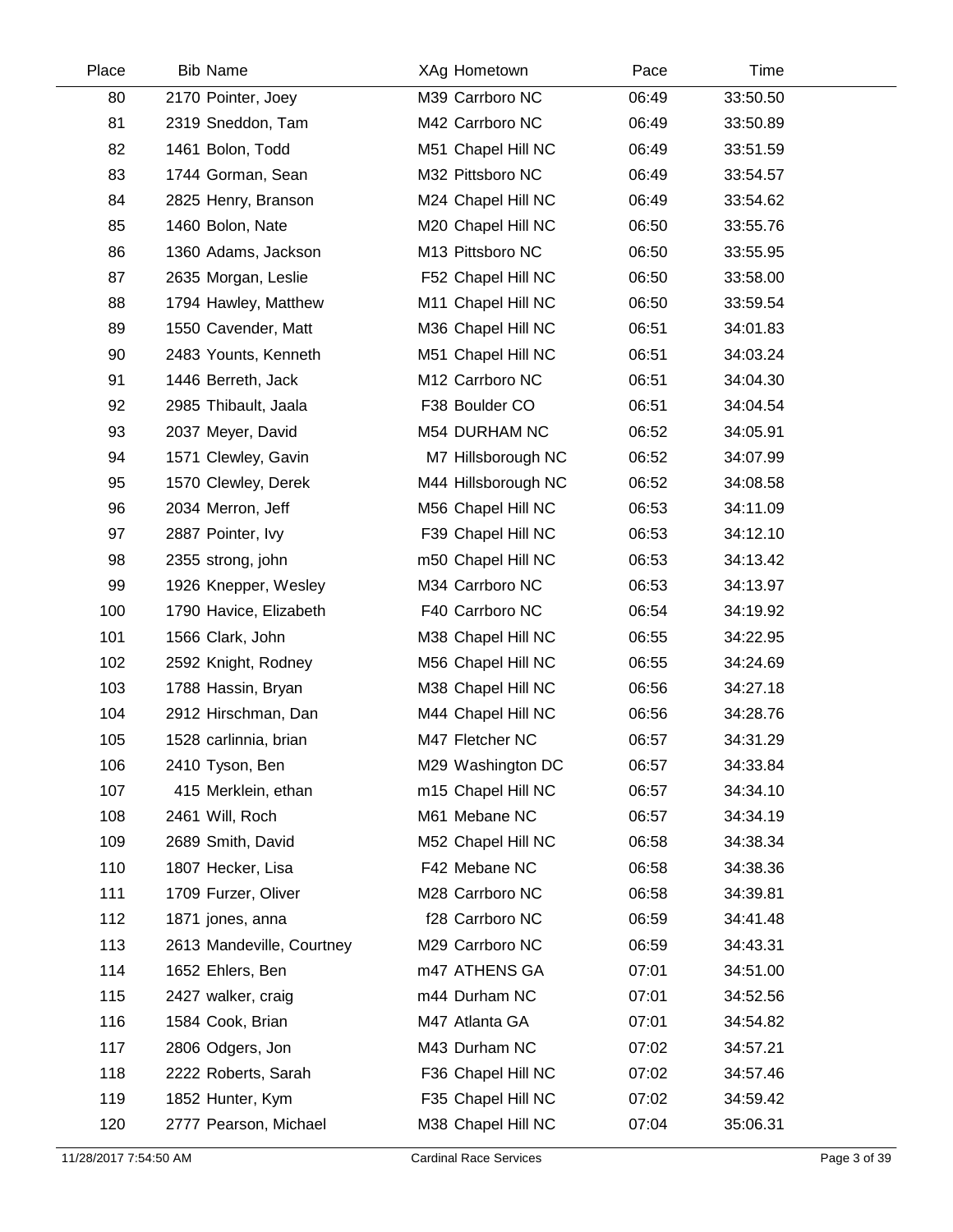| Place | <b>Bib Name</b>         | XAg Hometown        | Pace  | Time     |  |
|-------|-------------------------|---------------------|-------|----------|--|
| 121   | 2422 Villemain, Matt    | M29 Chapel Hill NC  | 07:04 | 35:07.19 |  |
| 122   | 2421 Villemain, Kyle    | M25 Chapel Hill NC  | 07:04 | 35:07.23 |  |
| 123   | 1760 Grindheim, Jana    | F32 Carrboro NC     | 07:08 | 35:27.68 |  |
| 124   | 1425 bazemore, meredith | f42 Chapel Hill NC  | 07:08 | 35:27.94 |  |
| 125   | 2401 travars, phil      | M32 Pittsboro NC    | 07:08 | 35:29.41 |  |
| 126   | 2979 Zaretsky, Daniel   | M15 Chapel Hill NC  | 07:10 | 35:36.87 |  |
| 127   | 1598 Couper, David      | M63 Chapel Hill NC  | 07:10 | 35:39.31 |  |
| 128   | 2914 Parker, Ellen      | F46 Chapel Hill NC  | 07:11 | 35:40.38 |  |
| 129   | 1599 Coward, Will       | M43 DURHAM NC       | 07:11 | 35:42.90 |  |
| 130   | 2862 Clossick, Keegan   | M14 Chapel Hill NC  | 07:12 | 35:46.27 |  |
| 131   | 1398 Baas, Brian        | M43 Carrboro NC     | 07:12 | 35:47.89 |  |
| 132   | 2311 Singer, Amy        | F40 Hillsborough NC | 07:13 | 35:49.85 |  |
| 133   | 1702 FRIED, Sam         | M15 Greenville SC   | 07:13 | 35:51.50 |  |
| 134   | 1820 Hensel, Douglas    | M44 Durham NC       | 07:14 | 35:55.23 |  |
| 135   | 2105 Nerkar, Santul     | M20 Chapel Hill NC  | 07:14 | 35:55.73 |  |
| 136   | 2017 McDonnell, Rebecca | F <sub>28</sub>     | 07:14 | 35:57.73 |  |
| 137   | 1635 Denniston, Alex    | M31 Falmouth ME     | 07:15 | 36:01.14 |  |
| 138   | 1396 Astrachan, Owen    | M61 Chapel Hill NC  | 07:15 | 36:01.62 |  |
| 139   | 2232 Roer, Phoebe       | F26 Carrboro NC     | 07:15 | 36:04.35 |  |
| 140   | 2020 McGeary, Andrea    | F39 Durham NC       | 07:16 | 36:05.37 |  |
| 141   | 2669 Rice, Gary         | M57 Mebane NC       | 07:16 | 36:08.51 |  |
| 142   | 2315 Smith, Madeline    | F21 Chapel Hill NC  | 07:16 | 36:09.21 |  |
| 143   | 1819 Henry, Thomas      | M41 Carrboro NC     | 07:17 | 36:10.70 |  |
| 144   | 2502 Barbeito, Atilio   | M44 Chapel Hill NC  | 07:17 | 36:12.61 |  |
| 145   | 2110 Niemeyer, John     | M41 Chapel Hill NC  | 07:17 | 36:12.67 |  |
| 146   | 1450 Bevilacqua, Ariana | F26 Durham NC       | 07:17 | 36:14.20 |  |
| 147   | 2555 Fugelso, Otis      | M40 Chapel Hill NC  | 07:19 | 36:19.64 |  |
| 148   | 2549 Erwin, Meredith    | F32 Chapel Hill NC  | 07:19 | 36:21.08 |  |
| 149   | 2061 montelli, john     | M58 Mebane NC       | 07:19 | 36:23.27 |  |
| 150   | 1882 Karpinos, Justin   | M36 Nashville TN    | 07:19 | 36:24.16 |  |
| 151   | 2832 Guo, Kevin         | M12 Chapel Hill NC  | 07:20 | 36:24.64 |  |
| 152   | 1870 Johnson, Leah      | F38 DURHAM NC       | 07:20 | 36:25.21 |  |
| 153   | 2965 Nieman, Jeffrey    | M40 Chapel Hill NC  | 07:20 | 36:26.04 |  |
| 154   | 2915 Parker, Jay        | M46 Chapel Hill NC  | 07:20 | 36:29.05 |  |
| 155   | 2808 Reid, Tom          | M27 Chapel Hill NC  | 07:21 | 36:29.39 |  |
| 156   | 2807 Briggs, Ben        | M29 Chapel Hill NC  | 07:21 | 36:29.68 |  |
| 157   | 2668 revelle, thomas    | m31 Carrboro NC     | 07:21 | 36:31.70 |  |
| 158   | 1669 Evans, Elizabeth   | F37 Chapel Hill NC  | 07:21 | 36:31.78 |  |
| 159   | 2968 Kallepalli, Satya  | M47 Carrboro NC     | 07:21 | 36:32.38 |  |
| 160   | 2215 Riveros, Diego     | M41 Chapel Hill NC  | 07:21 | 36:33.20 |  |
| 161   | 2005 Matera, Elise      | F21 Chapel Hill NC  | 07:22 | 36:35.37 |  |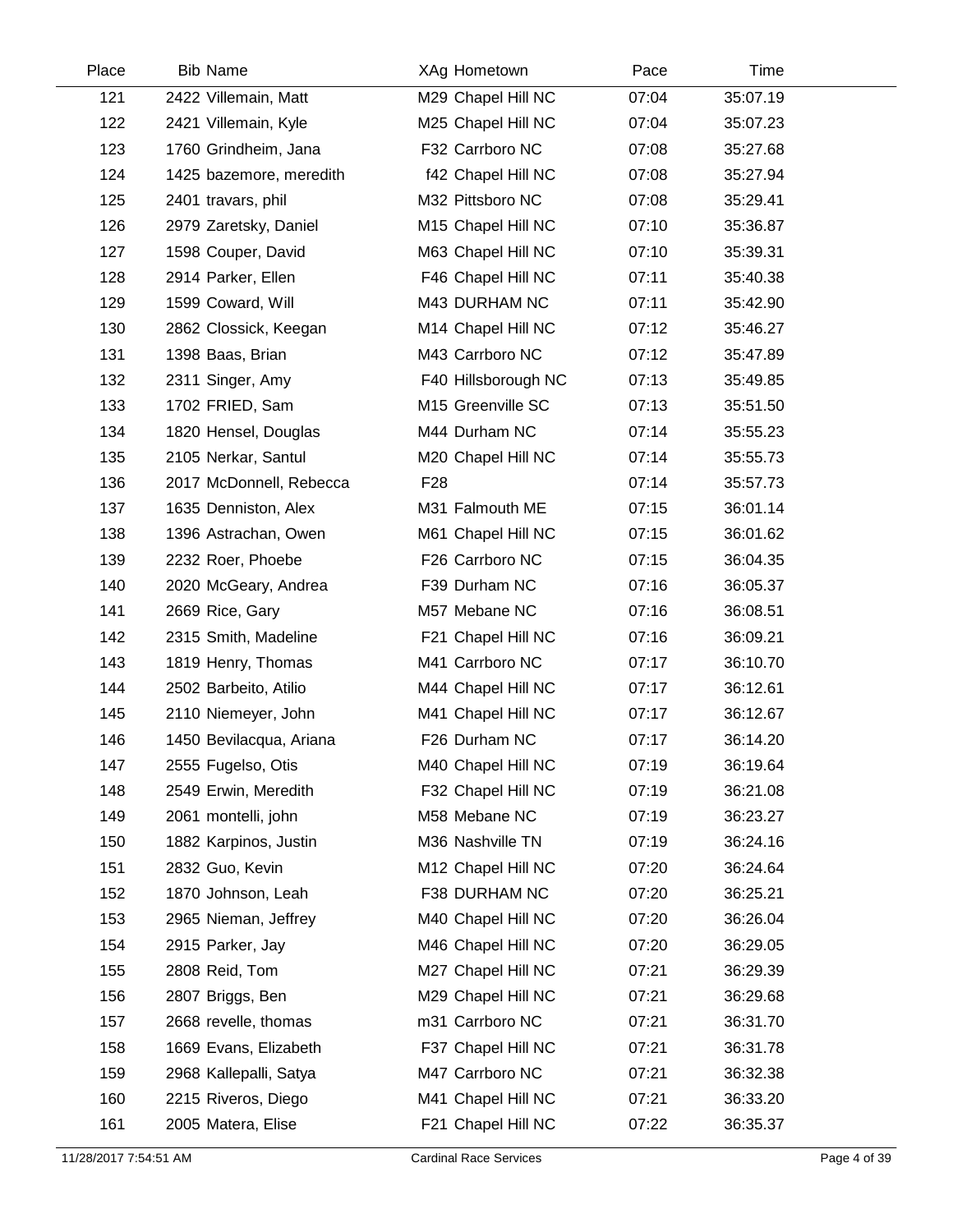| Place | <b>Bib Name</b>           | XAg Hometown         | Pace  | Time     |  |
|-------|---------------------------|----------------------|-------|----------|--|
| 162   | 2006 Matera, Kathy        | F54 Chapel Hill NC   | 07:22 | 36:35.49 |  |
| 163   | 2284 Schmidt, Blaine      | m50 Chapel Hill NC   | 07:22 | 36:35.90 |  |
| 164   | 2816 Hoover, Chris        | M46 Chapel Hill NC   | 07:22 | 36:38.83 |  |
| 165   | 2875 McDonnell, Donald    | M56 Chapel Hill NC   | 07:23 | 36:39.63 |  |
| 166   | 2963 Goldstein, Jennifer  | F46 Carrboro NC      | 07:23 | 36:40.01 |  |
| 167   | 2482 Younts, JoAnna       | F50 Chapel Hill NC   | 07:23 | 36:41.24 |  |
| 168   | 2836 Lenox, Adam          | M18 Chapel Hill NC   | 07:23 | 36:42.48 |  |
| 169   | 2612 mabe, lizzie         | F16 Carrboro NC      | 07:23 | 36:44.19 |  |
| 170   | 2918 Yaekel, Erik         | M45                  | 07:24 | 36:45.07 |  |
| 171   | 2385 Thomas, Jody         | M46 Chapel Hill NC   | 07:24 | 36:47.43 |  |
| 172   | 2583 Hoole, Brunson       | M51 Chapel Hill NC   | 07:24 | 36:48.03 |  |
| 173   | 2997 Falk, Adam           | M52                  | 07:25 | 36:50.60 |  |
| 174   | 2712 Torell, Josh         | M31 Carrboro NC      | 07:25 | 36:53.20 |  |
| 175   | 2028 McLane, Patrick      | M27 Raleigh NC       | 07:26 | 36:54.57 |  |
| 176   | 2755 Gallego Attis, Maria | F44 Chapel Hill NC   | 07:26 | 36:55.20 |  |
| 177   | 2040 Meyer, Truman        | M16 DURHAM NC        | 07:26 | 36:55.48 |  |
| 178   | 2087 Murray, Charles      | M27 Carrboro NC      | 07:26 | 36:57.00 |  |
| 179   | 2016 McDonnell, Kevin     | M25 Morrisville NC   | 07:26 | 36:58.13 |  |
| 180   | 2827 Godfrey, Jake        | M44 Chapel Hill NC   | 07:26 | 36:59.04 |  |
| 181   | 1785 harris, william      | m41 Pittsboro NC     | 07:27 | 36:59.27 |  |
| 182   | 2288 Schueler, Mark       | M38 Durham NC        | 07:27 | 37:00.43 |  |
| 183   | 2187 Rahn, Blake          | M45 Chapel Hill NC   | 07:27 | 37:01.95 |  |
| 184   | 2691 SMOLENS, MAX         | M36 Carrboro NC      | 07:27 | 37:03.96 |  |
| 185   | 2507 Baucom, Sam          | M13 Chapel Hill NC   | 07:28 | 37:04.77 |  |
| 186   | 1643 Duronio, Bob         | M53 Chapel Hill NC   | 07:28 | 37:06.88 |  |
| 187   | 2774 O'Donnell, Sean      | M14 Chapel Hill NC   | 07:29 | 37:09.24 |  |
| 188   | 1673 Faulkner, Hunter     | M35 Jax Beach FL     | 07:29 | 37:10.54 |  |
| 189   | 1522 Cantrell, McLaren    | M16 Chapel Hill NC   | 07:29 | 37:11.62 |  |
| 190   | 2927 Mann, Nicholas       | M15 Chapel Hill NC   | 07:29 | 37:11.70 |  |
| 191   | 2933 Joiner, Erica        | F40 Carrboro NC      | 07:29 | 37:13.19 |  |
| 192   | 2517 Brown, Nicole        | F38 Chapel Hill NC   | 07:29 | 37:13.39 |  |
| 193   | 2869 Danner, Harrison     | M17 Chapel Hill NC   | 07:30 | 37:16.27 |  |
| 194   | 2544 ducker, katherine    | f38 San Francisco CA | 07:30 | 37:16.58 |  |
| 195   | 2557 gibson, jackie       | f53 Chapel Hill NC   | 07:30 | 37:17.28 |  |
| 196   | 2340 Stifler, Lisa        | F39 DURHAM NC        | 07:31 | 37:19.91 |  |
| 197   | 2497 Asaro, Jackson       | M17 Chapel Hill NC   | 07:31 | 37:21.56 |  |
| 198   | 1545 Castro-Wehr, Joy     | F <sub>20</sub>      | 07:31 | 37:22.91 |  |
| 199   | 1912 Kerwin, Rosemary     | F20 Carrboro NC      | 07:31 | 37:23.22 |  |
| 200   | 2085 Murphy, Ricky        | M36 Pittsboro NC     | 07:32 | 37:27.28 |  |
| 201   | 1829 Hoerger, Tom         | M58 Chapel Hill NC   | 07:32 | 37:28.38 |  |
| 202   | 1378 Amsbary, Jessica     | F39 Chapel Hill NC   | 07:33 | 37:29.46 |  |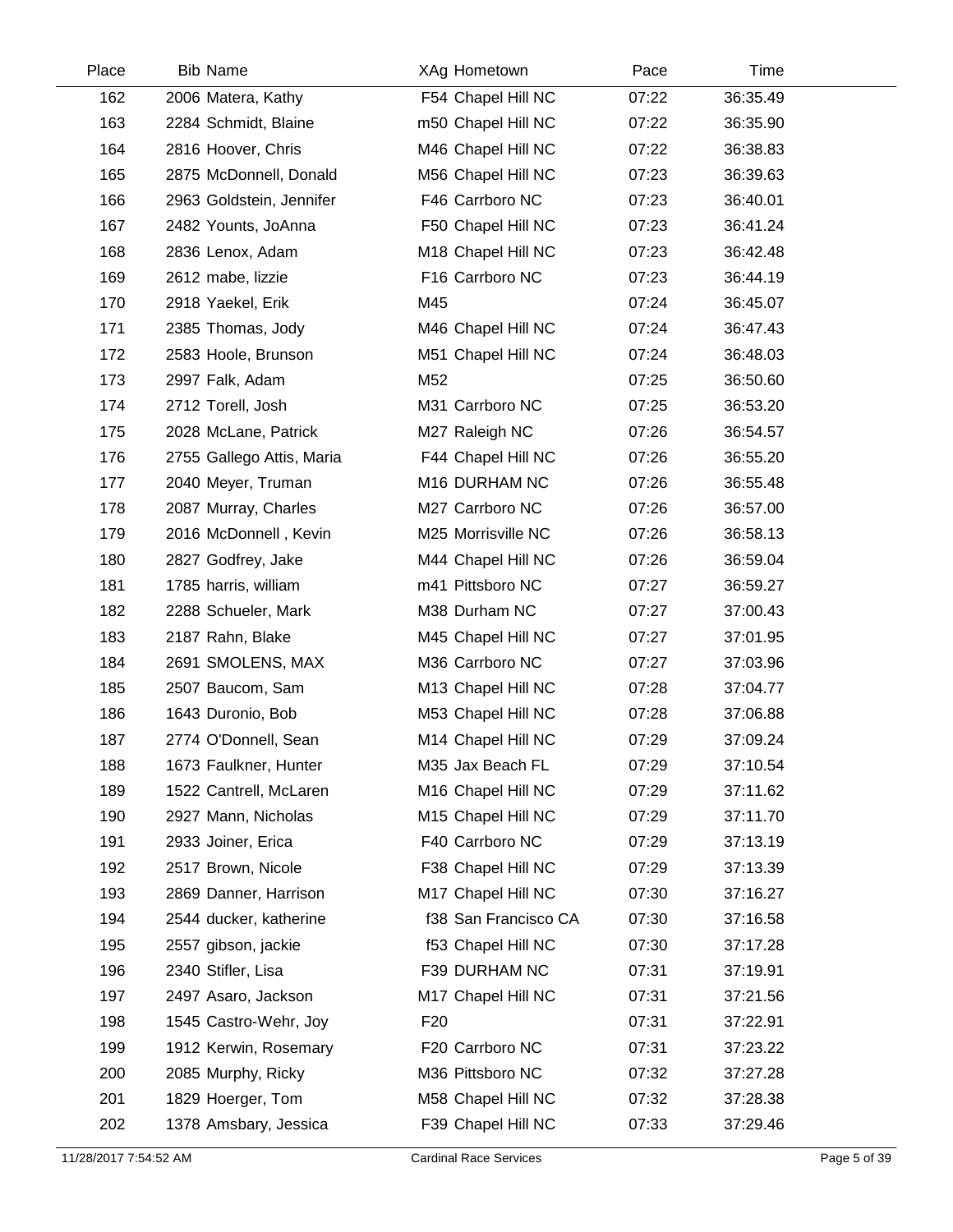| Place | <b>Bib Name</b>          | XAg Hometown        | Pace  | Time     |
|-------|--------------------------|---------------------|-------|----------|
| 203   | 2518 Bryson, Andrew      | M29 Pittsboro NC    | 07:33 | 37:29.73 |
| 204   | 1850 Huffman, Noah       | M36 Chapel Hill NC  | 07:33 | 37:30.61 |
| 205   | 1451 Biggers, Larissa    | F50 Chapel Hill NC  | 07:33 | 37:31.80 |
| 206   | 2889 Myers, Charlie      | M25 Asheville NC    | 07:34 | 37:36.14 |
| 207   | 2729 Weeks, Ahna         | F24 Carrboro NC     | 07:34 | 37:36.35 |
| 208   | 2931 PIrone, Mara        | F13 Carrboro NC     | 07:34 | 37:36.62 |
| 209   | 1900 kennedy, brian      | M40 Chapel Hill NC  | 07:35 | 37:42.41 |
| 210   | 2268 Sanchez, Leonardo   | M24                 | 07:35 | 37:43.13 |
| 211   | 2114 Northen, John       | M67 Chapel Hill NC  | 07:36 | 37:44.81 |
| 212   | 2509 Binkowski, Arthut   | M54 Falls Church VA | 07:36 | 37:45.60 |
| 213   | 1867 jhaveri, ravi       | M47 DURHAM NC       | 07:36 | 37:48.13 |
| 214   | 2834 Mangalea, Mike      | M30                 | 07:36 | 37:48.28 |
| 215   | 2614 Mandeville, Henry   | M22 Chapel Hill NC  | 07:36 | 37:48.73 |
| 216   | 1916 Kim, Jungsang       | M48 Chapel Hill NC  | 07:37 | 37:49.09 |
| 217   | 2161 Phillips, Mason     | M31 Brooklyn NY     | 07:37 | 37:51.36 |
| 218   | 2629 Mersereau, Adam     | M44 Chapel Hill NC  | 07:38 | 37:53.91 |
| 219   | 2921 Gualtieri-Reed, Liz | F49 Chapel Hill NC  | 07:38 | 37:57.54 |
| 220   | 2878 Hill, Cameron       | M27 Denver CO       | 07:38 | 37:57.59 |
| 221   | 1753 Granados, Nicholas  | M14 Carrboro NC     | 07:39 | 37:59.64 |
| 222   | 2731 Weeks, Kevin        | M54 Carrboro NC     | 07:39 | 38:00.98 |
| 223   | 2200 Rees, John          | M58 Chapel Hill NC  | 07:39 | 38:01.65 |
| 224   | 1917 Kim, Veronica       | F19 Chapel Hill NC  | 07:39 | 38:01.77 |
| 225   | 2057 Mitchell, Roger     | M67 Carrboro NC     | 07:39 | 38:03.53 |
| 226   | 1747 Goulet, Juliette    | F35                 | 07:40 | 38:04.04 |
| 227   | 2762 Morgan, Max         | M19 Chapel Hill NC  | 07:40 | 38:05.43 |
| 228   | 2904 MacKinnon, Matthew  | M45 Chapel Hill NC  | 07:40 | 38:05.76 |
| 229   | 2275 Savage, Eric        | M47 Chapel Hill NC  | 07:40 | 38:08.48 |
| 230   | 404 Carey, Erin          | F36 Chapel Hill NC  | 07:41 | 38:08.84 |
| 231   | 2817 Vinas, Sarah        | F36 Chapel Hill NC  | 07:41 | 38:11.57 |
| 232   | 2219 Roberts, Jason      | M41 Chapel Hill NC  | 07:41 | 38:12.87 |
| 233   | 2993 Cox, Emily          | F36 Durham NC       | 07:42 | 38:13.98 |
| 234   | 2989 Anderson, Paul      | M42 Chapel Hill NC  | 07:42 | 38:14.64 |
| 235   | 1568 Clark, Kevin        | M43 Chapel Hill NC  | 07:42 | 38:14.95 |
| 236   | 2250 Rothwell, George    | M58 Chapel Hill NC  | 07:42 | 38:18.26 |
| 237   | 1978 Lutz, Alejandro     | M48 Durham NC       | 07:43 | 38:19.98 |
| 238   | 2951 Thompson, Garner    | M15 Chapel Hill NC  | 07:43 | 38:23.21 |
| 239   | 2886 Yoder, Jason        | M45 Carrboro NC     | 07:44 | 38:23.91 |
| 240   | 2928 Pirone, Jason       | M47 Carrboro NC     | 07:44 | 38:24.98 |
| 241   | 1642 duncan, richard     | M52 Chapel Hill NC  | 07:44 | 38:26.38 |
| 242   | 1784 Harris, Tracy       | F39 Chapel Hill NC  | 07:44 | 38:26.41 |
| 243   | 2047 Miller, Dean        | M47 Hillsborough NC | 07:44 | 38:28.15 |
|       |                          |                     |       |          |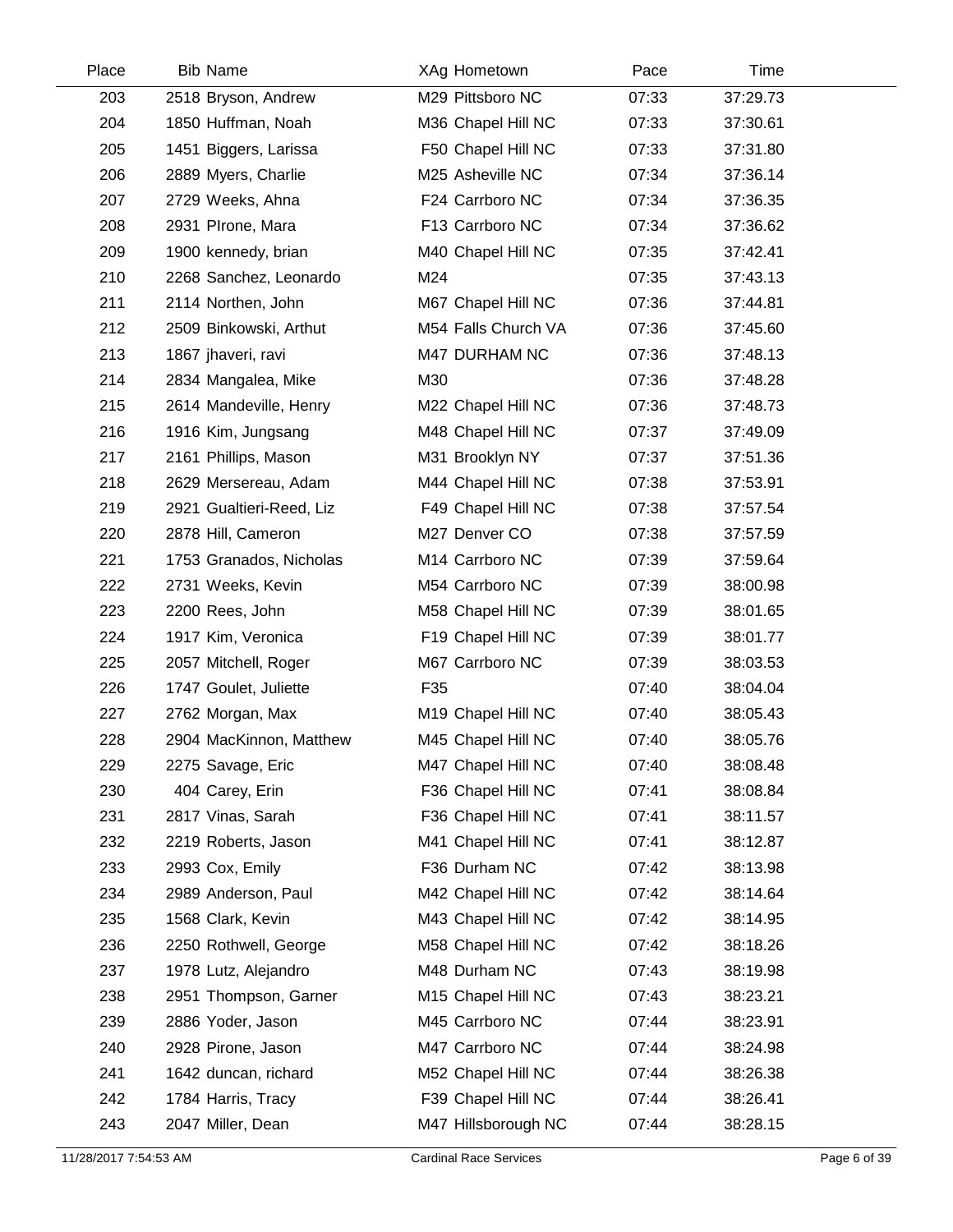| Place | <b>Bib Name</b>               | XAg Hometown                    | Pace  | Time     |  |
|-------|-------------------------------|---------------------------------|-------|----------|--|
| 244   | 2291 Seils, Damon             | M44 Carrboro NC                 | 07:45 | 38:31.82 |  |
| 245   | 1402 Baer, Katherine          | F48 Carrboro NC                 | 07:46 | 38:37.01 |  |
| 246   | 2677 Sayles, Ambrose          | M32 Alexandria VA               | 07:46 | 38:38.25 |  |
| 247   | 2054 Min, Nicholas            | M14 Chapel Hill NC              | 07:47 | 38:40.45 |  |
| 248   | 1428 Beatty, Brian            | M54 Carrboro NC                 | 07:47 | 38:42.44 |  |
| 249   | 1427 Beals, Kendall           | F26 Knoxville TN                | 07:47 | 38:42.73 |  |
| 250   | 2192 Ramsden, Madeline        | F14 Chapel Hill NC              | 07:48 | 38:43.78 |  |
| 251   | 2201 Reisinger, Deb           | F48 Chapel Hill NC              | 07:48 | 38:44.11 |  |
| 252   | 1814 Hemelt, Steve            | M35 Carrboro NC                 | 07:48 | 38:44.29 |  |
| 253   | 1560 Chenet, Kate             | F13 Chapel Hill NC              | 07:48 | 38:45.15 |  |
| 254   | 2717 Trout, Susan             | F44 Chapel Hill NC              | 07:48 | 38:46.06 |  |
| 255   | 1941 Kuritzky, Melanie        | F34 Chapel Hill NC              | 07:48 | 38:46.40 |  |
| 256   | 2787 Raker, Paul              | M31 Alexandria VA               | 07:48 | 38:46.82 |  |
| 257   | 2386 Thomas, Meredith         | F21 Montpelier VA               | 07:48 | 38:48.04 |  |
| 258   | 1930 Kopec, Doug              | M60 Carrboro NC                 | 07:48 | 38:48.38 |  |
| 259   | 2432 walton, steven           | m23 DURHAM NC                   | 07:49 | 38:49.91 |  |
| 260   | 1707 Funk, John               | M47 GRAHAM NC                   | 07:49 | 38:50.75 |  |
| 261   | 2503 Barbeito, Jos -r Mar -ia | M15 Chapel Hill NC              | 07:49 | 38:51.77 |  |
| 262   | 2685 Scott, Alec              | M26 Carrboro NC                 | 07:49 | 38:53.35 |  |
| 263   | 1879 Kaplan, Seth             | M38 Chapel Hill NC              | 07:50 | 38:55.16 |  |
| 264   | 399 McNamara, Alison          | F51 Chapel Hill NC              | 07:50 | 38:56.97 |  |
| 265   | 405 McNamara, Katy            | F20 Chapel Hill NC              | 07:50 | 38:57.09 |  |
| 266   | 428 Cheng, Jeff               | m37                             | 07:51 | 38:59.47 |  |
| 267   | 2012 Matti, Michael           | M60 Durham NC                   | 07:51 | 39:00.95 |  |
| 268   | 1520 Cannon, Joshua           | M16 Chapel Hill NC              | 07:52 | 39:03.77 |  |
| 269   | 1580 Combs, Chris             | M50 Chapel Hill NC              | 07:52 | 39:06.08 |  |
| 270   | 1789 Hausch, Lisa             | F30 Annandale VA                | 07:52 | 39:07.71 |  |
| 271   | 1706 Funk, Isaac              | M16 GRAHAM NC                   | 07:53 | 39:09.03 |  |
| 272   | 2343 Stinchcombe, Bradley     | M <sub>16</sub> Hillsborough NC | 07:53 | 39:09.40 |  |
| 273   | 2479 Young, Jessica           | F28 Chapel Hill NC              | 07:53 | 39:10.05 |  |
| 274   | 391 Howe, Cooper              | M24 RALEIGH NC                  | 07:53 | 39:11.40 |  |
| 275   | 1572 Clossick, Tina           | F46 Chapel Hill NC              | 07:53 | 39:11.40 |  |
| 276   | 1782 Hardy, David             | M57 Carrboro NC                 | 07:53 | 39:12.34 |  |
| 277   | 2283 Schmid, Emma             | F23 Wilmington NC               | 07:54 | 39:13.60 |  |
| 278   | 2307 Shur, Jim                | M57 Pittsboro NC                | 07:54 | 39:13.67 |  |
| 279   | 2700 Strauss, Niko            | M14 Chapel Hill NC              | 07:54 | 39:14.41 |  |
| 280   | 1716 Gardner, Joanne          | F63 Chapel Hill NC              | 07:54 | 39:16.43 |  |
| 281   | 2532 Davis, Mackenzie         | F23 Chapel Hill NC              | 07:55 | 39:22.98 |  |
| 282   | 2884 Stewart, Josh            | M39 Chapel Hill NC              | 07:56 | 39:23.37 |  |
| 283   | 1371 Alexander, Sophia        | F15 Cambridge MA                | 07:56 | 39:25.97 |  |
| 284   | 2196 Ratner, Rebeccah         | F30 Washington DC               | 07:56 | 39:26.22 |  |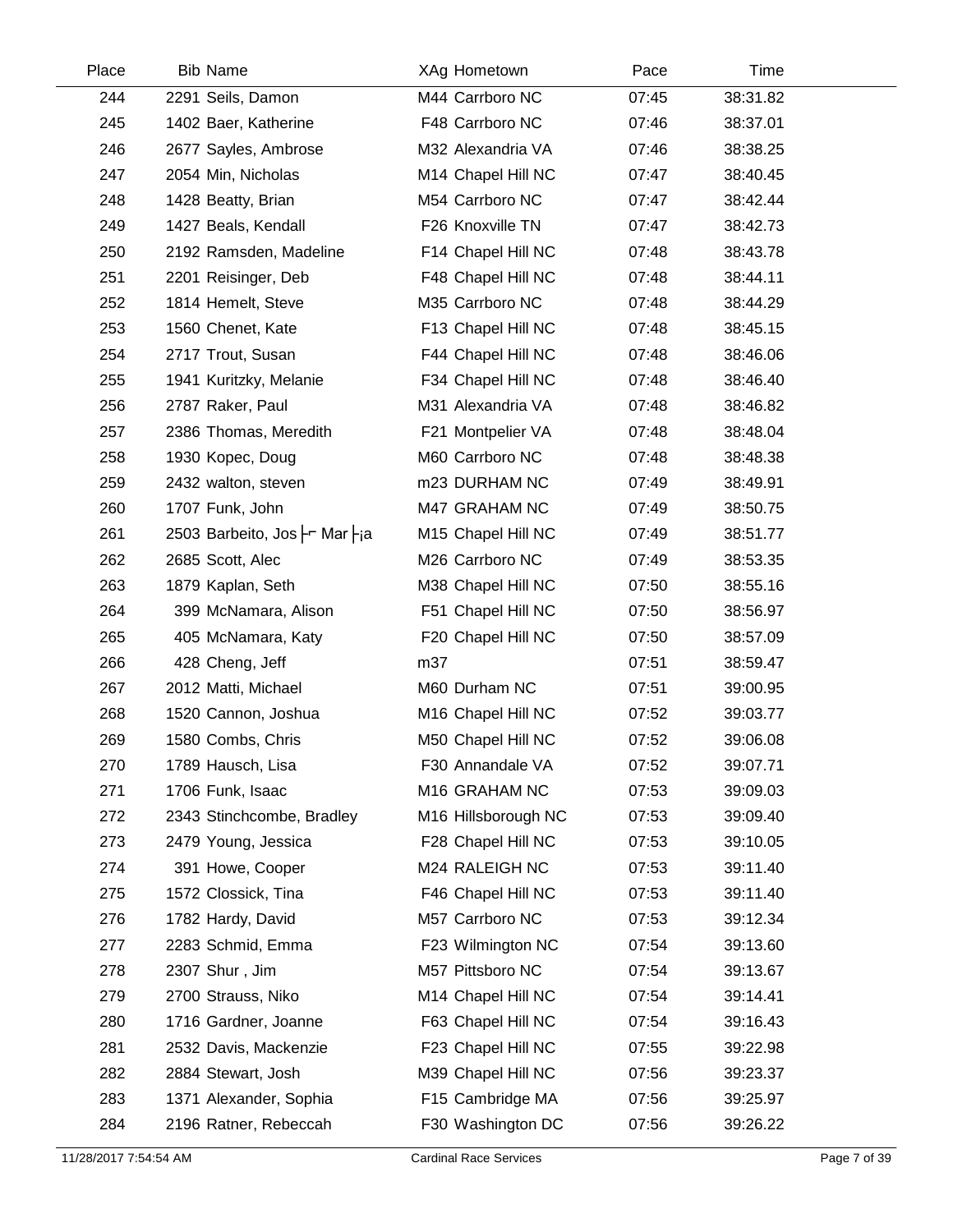| Place | <b>Bib Name</b>           | XAg Hometown        | Pace  | Time     |  |
|-------|---------------------------|---------------------|-------|----------|--|
| 285   | 2527 Cook, Raymond        | M46 Carrboro NC     | 07:56 | 39:26.79 |  |
| 286   | 1458 Boggess, John        | M53 Chapel Hill NC  | 07:56 | 39:27.89 |  |
| 287   | 2249 Rossi, Emma          | F41 Chapel Hill NC  | 07:57 | 39:28.57 |  |
| 288   | 1713 Garcia, Jamie        | F25 DURHAM NC       | 07:57 | 39:29.04 |  |
| 289   | 2945 Bolon, Roxane        | F16 Chapel Hill NC  | 07:57 | 39:29.59 |  |
| 290   | 2926 Stephenson, Amelia   | F13 Carrboro NC     | 07:57 | 39:29.80 |  |
| 291   | 2714 Torell, Matt         | M34 Carrboro NC     | 07:57 | 39:30.11 |  |
| 292   | 2905 MacKinnon, Katherine | F16 Chapel Hill NC  | 07:57 | 39:30.59 |  |
| 293   | 2253 Ruff, Jackson        | M9 Chapel Hill NC   | 07:57 | 39:30.66 |  |
| 294   | 2255 Ruff, Sarah          | F38 Chapel Hill NC  | 07:57 | 39:30.95 |  |
| 295   | 2254 Ruff, JW             | M41 Chapel Hill NC  | 07:57 | 39:31.44 |  |
| 296   | 1467 Branson, Sheri       | F59 Chapel Hill NC  | 07:59 | 39:38.64 |  |
| 297   | 2896 Archer, David        | M20 Carrboro NC     | 07:59 | 39:41.44 |  |
| 298   | 2730 Weeks, Cyndy         | F53 Carrboro NC     | 07:59 | 39:41.72 |  |
| 299   | 1853 Huppert, David       | M39 Carrboro NC     | 07:59 | 39:42.69 |  |
| 300   | 2959 Crabill, Robert      | M51 Carrboro NC     | 08:00 | 39:43.51 |  |
| 301   | 1478 Bristol, Stephanie   | F25 Chapel Hill NC  | 08:00 | 39:44.02 |  |
| 302   | 2925 White, Avery         | M17 Chapel Hill NC  | 08:00 | 39:44.13 |  |
| 303   | 2522 Cocowitch, Kyle      | M20 Chapel Hill NC  | 08:00 | 39:45.93 |  |
| 304   | 2599 Lauen, Tessa         | F14 Chapel Hill NC  | 08:00 | 39:46.08 |  |
| 305   | 1940 Kuritzky, Jack       | M34 Chapel Hill NC  | 08:00 | 39:46.95 |  |
| 306   | 2424 Wade, Zoe            | F14 Hillsborough NC | 08:01 | 39:49.74 |  |
| 307   | 2362 Sullivan, Kathleen   | F44 Chapel Hill NC  | 08:01 | 39:52.67 |  |
| 308   | 2761 McKay, Daniel        | M42 Chapel Hill NC  | 08:01 | 39:53.02 |  |
| 309   | 2831 Godfrey, Logan       | M12 Chapel Hill NC  | 08:02 | 39:53.70 |  |
| 310   | 1589 Cook, Leah           | F51 Cedar Grove NC  | 08:02 | 39:55.95 |  |
| 311   | 1985 MacDonald, Anna      | F33 Durham NC       | 08:02 | 39:56.15 |  |
| 312   | 1377 Amatuli, DJ          | M31 Chapel Hill NC  | 08:03 | 39:58.35 |  |
| 313   | 2344 stinchcombe, tom     | m48 Hillsborough NC | 08:03 | 39:59.26 |  |
| 314   | 2716 Transue, Taylor      | F42 Pittsboro NC    | 08:03 | 40:01.63 |  |
| 315   | 2798 Smith, Richard       | M64 Chapel Hill NC  | 08:03 | 40:02.20 |  |
| 316   | 2699 Strauss, Jade        | F16 Chapel Hill NC  | 08:03 | 40:02.95 |  |
| 317   | 1401 Baer, Harper         | F13 Carrboro NC     | 08:04 | 40:04.36 |  |
| 318   | 2664 reardon, robert      | M78 Chapel Hill NC  | 08:04 | 40:05.59 |  |
| 319   | 2469 Witcher, Andrew      | M23 Chapel Hill NC  | 08:04 | 40:07.41 |  |
| 320   | 1494 Buck, Kelley         | F22 Chapel Hill NC  | 08:04 | 40:07.73 |  |
| 321   | 1668 Escobar, Juan        | M22                 | 08:04 | 40:07.95 |  |
| 322   | 1511 Byerly, Rob          | M22 DURHAM NC       | 08:05 | 40:08.52 |  |
| 323   | 1368 Alexander, John      | M51 Chapel Hill NC  | 08:05 | 40:09.96 |  |
| 324   | 2462 Willcox, Alexandra   | F22 Chapel Hill NC  | 08:05 | 40:12.03 |  |
| 325   | 2702 Swartz, Troy         | M54 Chapel Hill NC  | 08:05 | 40:12.39 |  |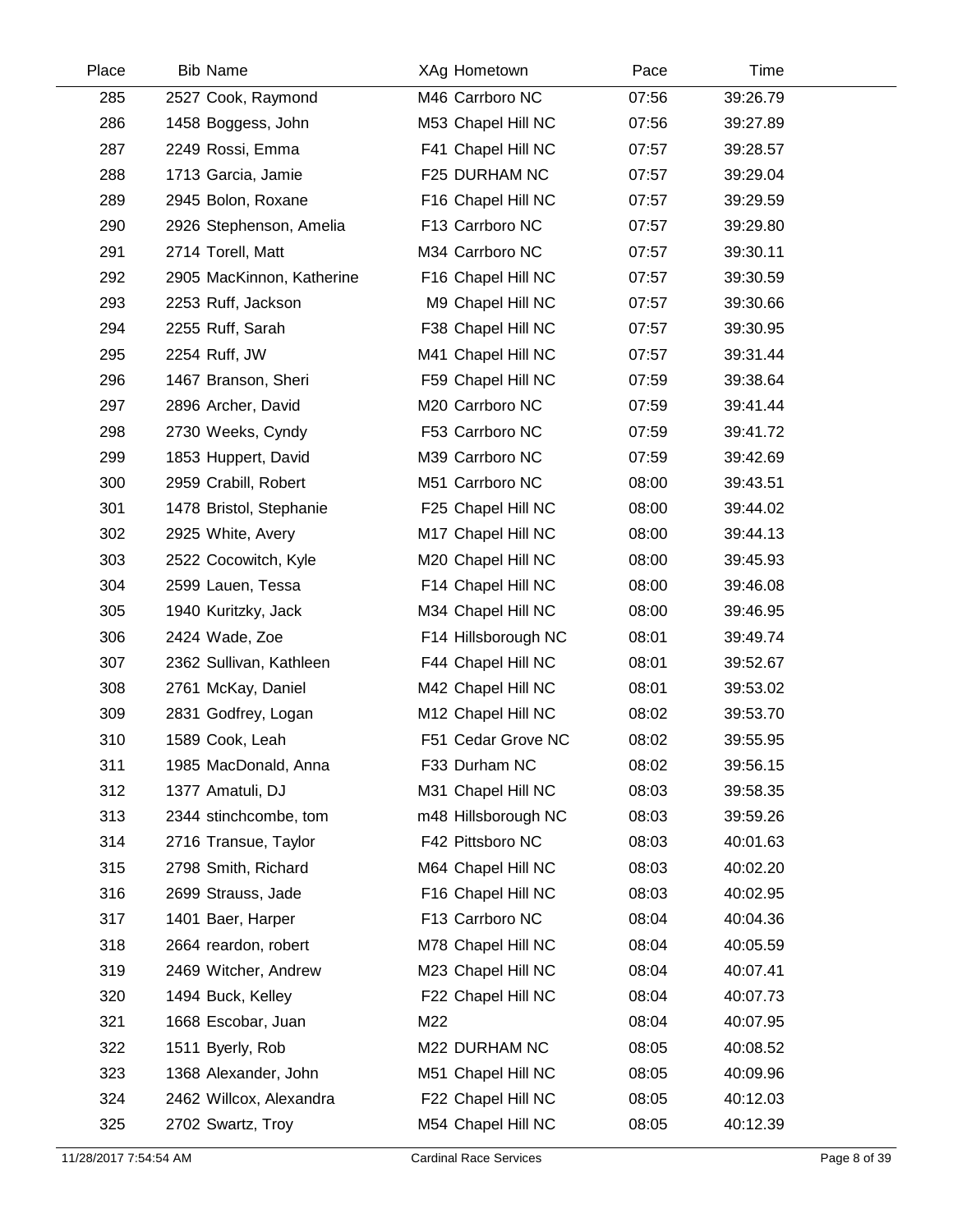| Place | <b>Bib Name</b>            | XAg Hometown       | Pace  | Time     |
|-------|----------------------------|--------------------|-------|----------|
| 326   | 1714 Garcia, Michael       | M23 Chapel Hill NC | 08:05 | 40:12.66 |
| 327   | 1518 Campbell, Barbara     | F60 Carrboro NC    | 08:06 | 40:13.81 |
| 328   | 2206 Rhoads, Donald        | M45 Durham NC      | 08:06 | 40:17.85 |
| 329   | 2345 Stolka, Kristen       | F37 Carrboro NC    | 08:07 | 40:20.53 |
| 330   | 1456 Boegner, Josh         | M25 Chapel Hill NC | 08:07 | 40:20.94 |
| 331   | 2285 Schmitz, William      | M45 Chapel Hill NC | 08:07 | 40:21.21 |
| 332   | 2272 Santarpia, Michael    | M37                | 08:07 | 40:21.52 |
| 333   | 2917 Gualtieri-Reed, Tom   | M49 Chapel Hill NC | 08:07 | 40:22.13 |
| 334   | 2924 Gualtieri-Reed, Maeve | F18 Chapel Hill NC | 08:07 | 40:22.37 |
| 335   | 2633 Minogue, Kevin        | M25 Chapel Hill NC | 08:08 | 40:25.85 |
| 336   | 2789 Reintjes-Tolen, Sarah | F31 Carrboro NC    | 08:08 | 40:26.94 |
| 337   | 2792 Roberts, Shawn        | M36 Clemmons NC    | 08:08 | 40:27.03 |
| 338   | 2891 Lohmann, Amanda       | F23 DURHAM NC      | 08:09 | 40:30.84 |
| 339   | 2636 Morris, Anna          | F9 Carrboro NC     | 08:10 | 40:33.41 |
| 340   | 1600 Coward V, Will        | M12 DURHAM NC      | 08:11 | 40:38.80 |
| 341   | 2910 Morse, Troy           | M42 Chapel Hill NC | 08:11 | 40:38.95 |
| 342   | 2577 Heck, Rainie          | F19 Chapel Hill NC | 08:12 | 40:43.50 |
| 343   | 1786 Harrison, Stuart      | M45 Chapel Hill NC | 08:13 | 40:47.84 |
| 344   | 2429 Walsh, Braden         | F41 Pittsboro NC   | 08:13 | 40:49.53 |
| 345   | 2439 Weaver, Chris         | M48 Carrboro NC    | 08:13 | 40:49.96 |
| 346   | 2687 Shank, James          | M57 Chapel Hill NC | 08:13 | 40:50.02 |
| 347   | 1432 Bedford, Lindsay      | F34 Chapel Hill NC | 08:14 | 40:54.76 |
| 348   | 1655 Ehlers, Thomas        | M14 ATHENS GA      | 08:14 | 40:55.00 |
| 349   | 2632 Mingoue, Mike         | M56 Chapel Hill NC | 08:14 | 40:55.69 |
| 350   | 2885 Van Sant, Laura       | F51 Chapel Hill NC | 08:14 | 40:57.28 |
| 351   | 2514 Bourne, Andrew        | M23 Carrboro NC    | 08:15 | 40:57.69 |
| 352   | 1920 Kittelson, Ben        | M28 Durham NC      | 08:15 | 40:58.97 |
| 353   | 1505 Burr, Matt            | M37 Carrboro NC    | 08:15 | 40:59.06 |
| 354   | 2369 Taber, Douglas        | M35 Durham NC      | 08:15 | 41:00.85 |
| 355   | 1477 Bristol, Matthew      | M28                | 08:15 | 41:01.41 |
| 356   | 2531 Davis, Kaitlyn        | F25 Chapel Hill NC | 08:16 | 41:03.44 |
| 357   | 1970 Lockhart, Ben         | M24 Carrboro NC    | 08:16 | 41:03.71 |
| 358   | 2220 Roberts, Kathryn      | F30                | 08:16 | 41:05.20 |
| 359   | 1710 Gale, w. Patrick      | M43 Carrboro NC    | 08:16 | 41:07.06 |
| 360   | 2431 Walton, Paul          | M28 DURHAM NC      | 08:17 | 41:09.52 |
| 361   | 1765 Hadler, Wayne         | M63 Carrboro NC    | 08:18 | 41:13.23 |
| 362   | 2198 Reed, Mike            | M54 Chapel Hill NC | 08:18 | 41:13.65 |
| 363   | 1516 Calderini, Adelqui    | M43 Durham NC      | 08:18 | 41:15.30 |
| 364   | 1901 Kenney, Nicholas      | M42 Winchester MA  | 08:18 | 41:16.62 |
| 365   | 1929 Kollins, Katharine    | F37 Chapel Hill NC | 08:19 | 41:19.07 |
| 366   | 2815 Wipper, Dennis        | M63 Chapel Hill NC | 08:19 | 41:19.43 |
|       |                            |                    |       |          |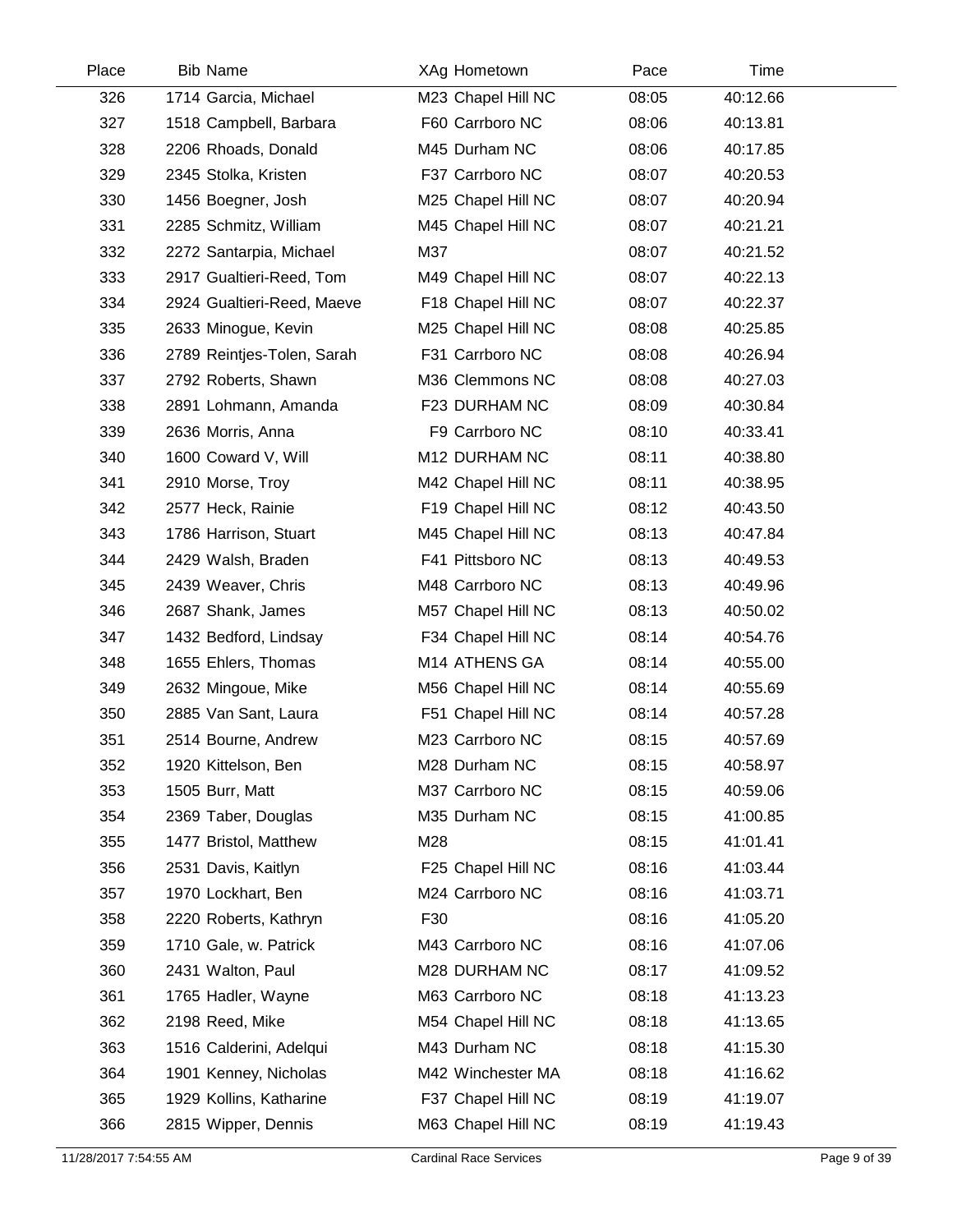| Place | <b>Bib Name</b>         | XAg Hometown        | Pace  | Time     |  |
|-------|-------------------------|---------------------|-------|----------|--|
| 367   | 2565 Handa, Maya        | F22 Carrboro NC     | 08:19 | 41:21.24 |  |
| 368   | 1741 Goode, Atrayus     | M32 Durham NC       | 08:20 | 41:24.16 |  |
| 369   | 1752 Graham, Nicholas   | M45 Carrboro NC     | 08:20 | 41:24.88 |  |
| 370   | 1469 Branton, Elizabeth | F28 Durham NC       | 08:21 | 41:27.54 |  |
| 371   | 1759 Griffin, Thomas    | M72 Cary NC         | 08:21 | 41:28.53 |  |
| 372   | 1413 Balmes, Allison    | F28 Carrboro NC     | 08:21 | 41:28.67 |  |
| 373   | 2520 Caruana, Marc      | M48 Carrboro NC     | 08:21 | 41:29.26 |  |
| 374   | 2460 wilkinson, michael | m57 Mebane NC       | 08:21 | 41:29.29 |  |
| 375   | 2579 Henes, Amy         | F35 Hillsborough NC | 08:22 | 41:33.60 |  |
| 376   | 1659 Elsasser-Root, Ann | F28 Chapel Hill NC  | 08:22 | 41:34.98 |  |
| 377   | 2241 Root, Adam         | M28 Chapel Hill NC  | 08:22 | 41:35.15 |  |
| 378   | 2991 O'Donnell, Paul    | M23                 | 08:22 | 41:35.18 |  |
| 379   | 2718 tullo, john        | M59 Chapel Hill NC  | 08:22 | 41:35.75 |  |
| 380   | 2480 Younts, Chandler   | F19 Chapel Hill NC  | 08:22 | 41:37.31 |  |
| 381   | 1694 Flythe, Jenny      | F41 Chapel Hill NC  | 08:23 | 41:37.50 |  |
| 382   | 2248 Ross, Morven       | F29 Chapel Hill NC  | 08:23 | 41:38.93 |  |
| 383   | 1993 Malay, Brendan     | M37 Chapel Hill NC  | 08:23 | 41:39.36 |  |
| 384   | 2999 Hessini, Patrick   | M50                 | 08:23 | 41:39.39 |  |
| 385   | 389 Hessini, Diane      | F48                 | 08:23 | 41:39.58 |  |
| 386   | 1408 Baker, Katie       | F29 Charlotte NC    | 08:23 | 41:41.49 |  |
| 387   | 2863 Clossick, Madigan  | F17 Chapel Hill NC  | 08:23 | 41:42.04 |  |
| 388   | 2337 Steinberg, Michael | M44 Chapel Hill NC  | 08:24 | 41:42.54 |  |
| 389   | 1999 Marion, Summer     | F31 Winchester MA   | 08:24 | 41:44.84 |  |
| 390   | 2998 Valley, Howard     | M69 Kodiak AK       | 08:24 | 41:45.94 |  |
| 391   | 2487 Zengerle, Jason    | M44 Chapel Hill NC  | 08:24 | 41:46.48 |  |
| 392   | 2316 Smith, Nancy       | F59 Durham NC       | 08:24 | 41:46.55 |  |
| 393   | 1544 Cassidy, Elizabeth | F26 Chapel Hill NC  | 08:25 | 41:47.50 |  |
| 394   | 2297 Settlemires, Ivy   | F32 Chapel Hill NC  | 08:25 | 41:48.07 |  |
| 395   | 2384 Thomas, Jennifer   | F32 Hillsborough NC | 08:25 | 41:49.54 |  |
| 396   | 2720 Urrutia, Kristine  | F47 Chapel Hill NC  | 08:25 | 41:51.60 |  |
| 397   | 2060 Montelli, Allison  | F22 Mebane NC       | 08:25 | 41:51.70 |  |
| 398   | 2655 nunez, josh        | M44 Atlanta GA      | 08:26 | 41:53.37 |  |
| 399   | 2709 Thompson, Steve    | M62 Pittsboro NC    | 08:26 | 41:53.72 |  |
| 400   | 2854 McAllister, Amy    | F47 Durham NC       | 08:26 | 41:55.20 |  |
| 401   | 2671 Roe, Laura         | F45 Chapel Hill NC  | 08:26 | 41:55.79 |  |
| 402   | 2586 Jacobs, George     | M58 Pittsboro NC    | 08:26 | 41:55.88 |  |
| 403   | 1776 Handly, Brian      | M40 Durham NC       | 08:27 | 41:58.14 |  |
| 404   | 1988 macleod, carolyn   | f19 Chapel Hill NC  | 08:27 | 41:59.30 |  |
| 405   | 2459 Wilkinson, Kari    | F56 Mebane NC       | 08:27 | 42:01.53 |  |
| 406   | 1407 Baker, James       | M34 Carrboro NC     | 08:28 | 42:03.45 |  |
| 407   | 2701 Swartz, Keith      | M20 Chapel Hill NC  | 08:28 | 42:03.62 |  |
|       |                         |                     |       |          |  |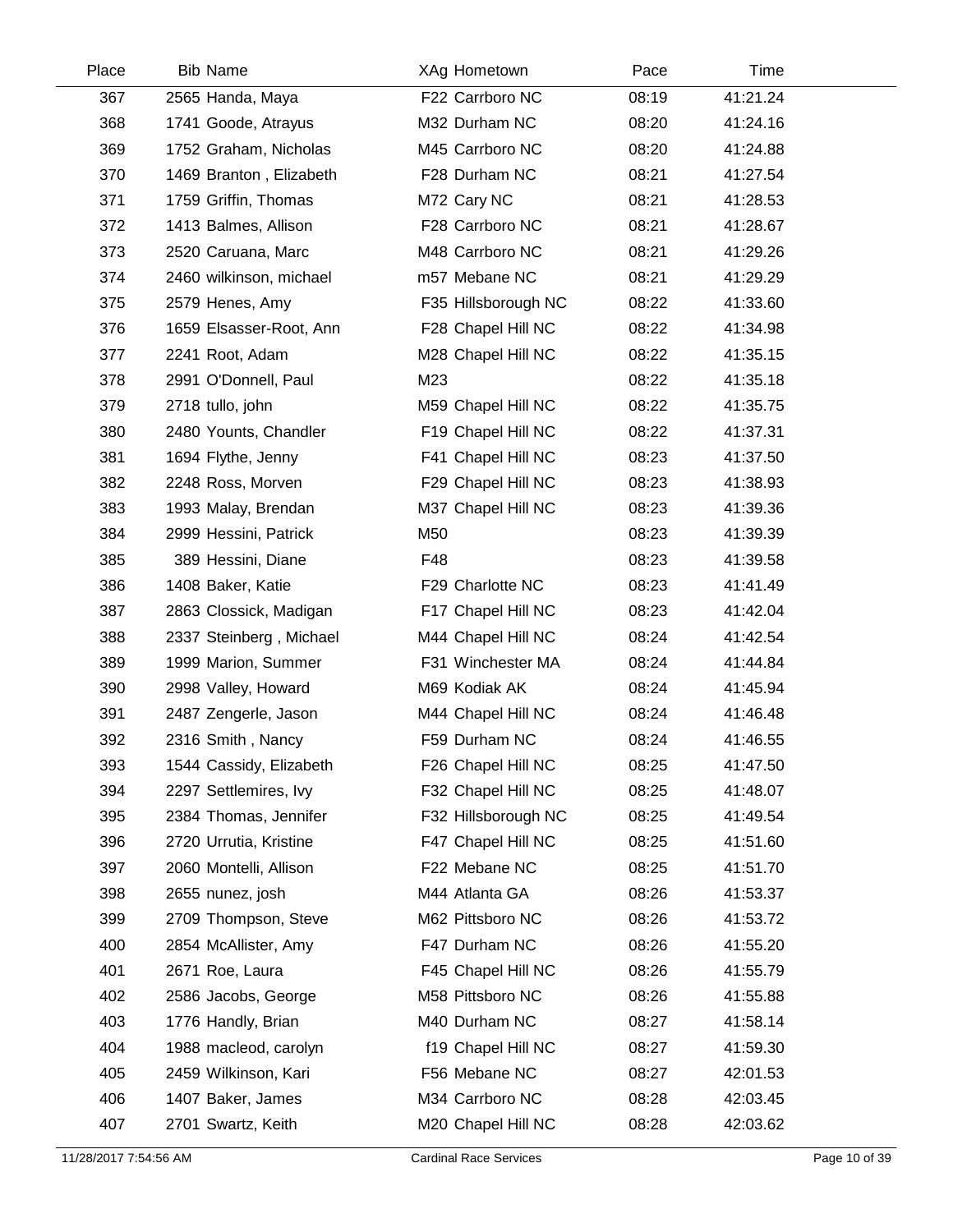| Place | <b>Bib Name</b>            | XAg Hometown        | Pace  | Time     |  |
|-------|----------------------------|---------------------|-------|----------|--|
| 408   | 1672 Farel, Claire         | F42 Chapel Hill NC  | 08:28 | 42:03.69 |  |
| 409   | 2622 McCormick, Casey      | F27 Carrboro NC     | 08:28 | 42:04.56 |  |
| 410   | 2329 Sparrow, Maddie       | F12 Chapel Hill NC  | 08:28 | 42:04.61 |  |
| 411   | 2378 Tcherkassky, Alex     | M34 Durham NC       | 08:28 | 42:06.17 |  |
| 412   | 1611 Cuicchi, Will         | M11 Chapel Hill NC  | 08:29 | 42:07.73 |  |
| 413   | 1944 Lamme, Rob            | M54 Durham NC       | 08:29 | 42:10.32 |  |
| 414   | 2027 McKenna, Katie        | F40 Chapel Hill NC  | 08:29 | 42:11.13 |  |
| 415   | 2812 Steffens, Jackson     | M12 DURHAM NC       | 08:29 | 42:11.49 |  |
| 416   | 2986 Bonnici, Paul         | M35 Chapel Hill NC  | 08:29 | 42:11.79 |  |
| 417   | 2662 Poitras, Ellie        | F11 Pittsboro NC    | 08:30 | 42:16.86 |  |
| 418   | 2811 Steffens, Elizabeth   | F40 DURHAM NC       | 08:31 | 42:17.54 |  |
| 419   | 2231 roedema, mike         | M37 Carrboro NC     | 08:31 | 42:19.29 |  |
| 420   | 2732 Werden, Alex          | M23 Chapel Hill NC  | 08:31 | 42:19.37 |  |
| 421   | 2564 Grant, Victoria       | F26 Boston MA       | 08:31 | 42:19.75 |  |
| 422   | 1488 Brown, Chris          | M50 Huntersville NC | 08:31 | 42:20.41 |  |
| 423   | 1968 Lloyd, Aline          | F46 Chapel Hill NC  | 08:31 | 42:21.46 |  |
| 424   | 2213 Rimmler, Shelby       | F25 DURHAM NC       | 08:32 | 42:23.98 |  |
| 425   | 2673 Safferstone, Todd     | M42 New York NY     | 08:32 | 42:25.46 |  |
| 426   | 2752 Dellinger, Hampton    | M50 DURHAM NC       | 08:32 | 42:26.32 |  |
| 427   | 1367 Alexander, Emily      | F20 Chapel Hill NC  | 08:32 | 42:27.09 |  |
| 428   | 2002 Martini, Jennifer     | F33 Carrboro NC     | 08:33 | 42:30.54 |  |
| 429   | 1561 Chesser, Susan        | F55 Durham NC       | 08:34 | 42:33.68 |  |
| 430   | 2301 Shaughnessy, Sarah    | F26 Carrboro NC     | 08:34 | 42:33.91 |  |
| 431   | 2759 Maeder, Alex          | F23 BURLINGTON NC   | 08:34 | 42:35.96 |  |
| 432   | 2990 Reuland, Frances      | F21 Chapel Hill NC  | 08:35 | 42:37.62 |  |
| 433   | 1951 Lebo, Dana            | F57 Chapel Hill NC  | 08:35 | 42:37.74 |  |
| 434   | 2616 mandeville-long, anne | f58 Chapel Hill NC  | 08:35 | 42:38.83 |  |
| 435   | 1992 Mainil, Tricia        | F47 WAKE FOREST N   | 08:35 | 42:40.71 |  |
| 436   | 2138 Park, Aaron           | M38 BURLINGTON NC   | 08:35 | 42:41.30 |  |
| 437   | 1609 Cruthirds, Kristi     | F36 Chapel Hill NC  | 08:36 | 42:46.14 |  |
| 438   | 1787 Harwell, Jane         | F54 Carrboro NC     | 08:36 | 42:46.24 |  |
| 439   | 1868 John, Andy            | M30 Carrboro NC     | 08:37 | 42:47.01 |  |
| 440   | 2757 Lee, Cal              | M44 Chapel Hill NC  | 08:37 | 42:48.56 |  |
| 441   | 2383 Thomas, Chris         | M16 Montpelier VA   | 08:37 | 42:50.83 |  |
| 442   | 2784 Pritchard, Sam        | M18 Chapel Hill NC  | 08:37 | 42:51.22 |  |
| 443   | 1758 Griffin, Shauna       | F40 Chapel Hill NC  | 08:38 | 42:53.06 |  |
| 444   | 2368 Szymkowski, Mary      | F54 DURHAM NC       | 08:38 | 42:55.68 |  |
| 445   | 2722 Vanderschaaf, David   | M28 Boston MA       | 08:38 | 42:55.90 |  |
| 446   | 2411 tzioumis, emma        | f35 Carrboro NC     | 08:38 | 42:56.89 |  |
| 447   | 2446 Werden, Andrew        | M51 Chapel Hill NC  | 08:39 | 42:58.19 |  |
| 448   | 2851 Vaught, Mike          | M60 Chapel Hill NC  | 08:39 | 42:59.57 |  |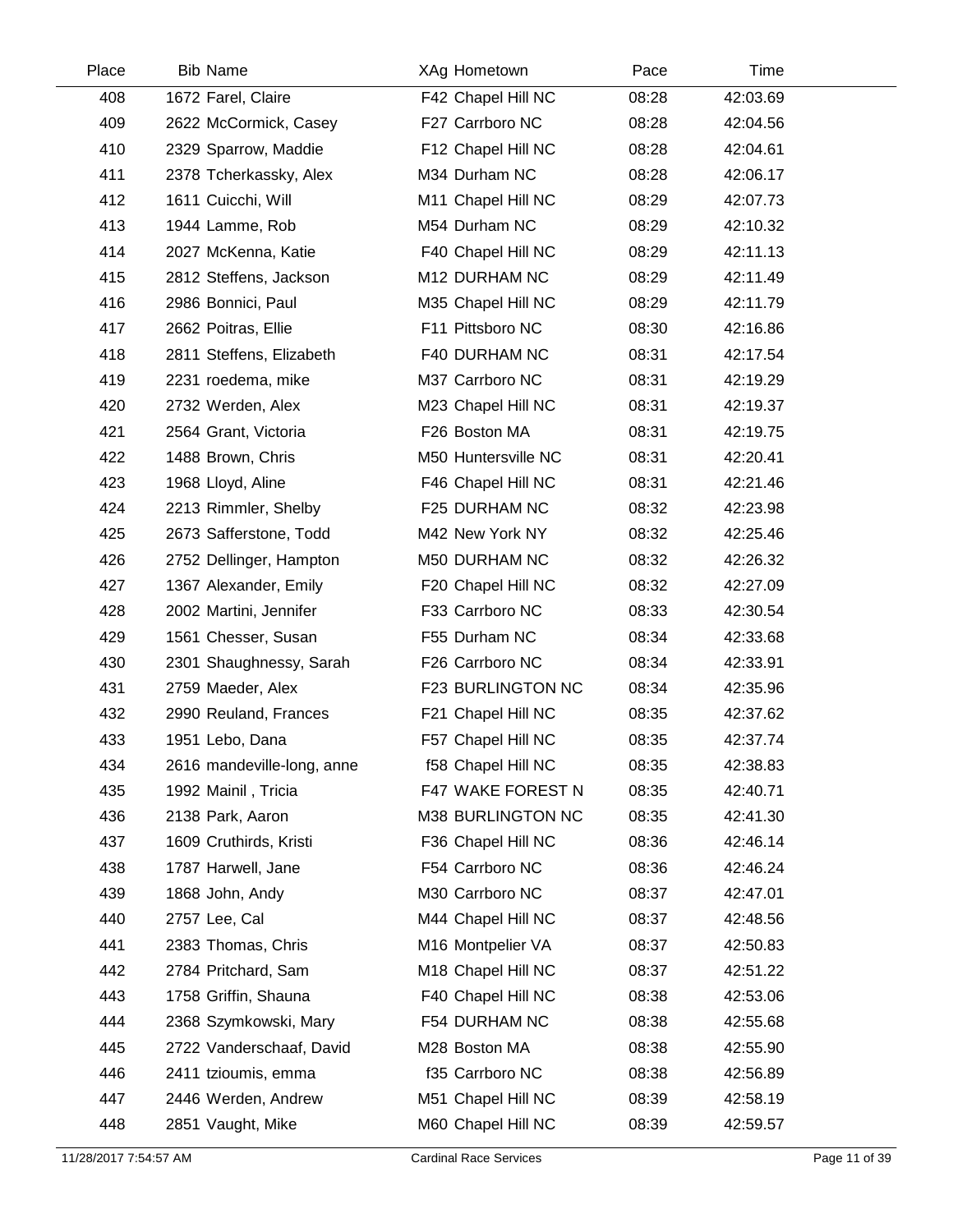| Place | <b>Bib Name</b>           | XAg Hometown        | Pace  | Time     |  |
|-------|---------------------------|---------------------|-------|----------|--|
| 449   | 2390 Thomas, Trevor       | M49                 | 08:39 | 43:00.81 |  |
| 450   | 2325 Son, Huy             | M35                 | 08:40 | 43:03.49 |  |
| 451   | 1858 Isenstein, Arin      | F39 Chapel Hill NC  | 08:40 | 43:03.75 |  |
| 452   | 2596 Lachiewicz, Paul     | M66 Chapel Hill NC  | 08:40 | 43:05.75 |  |
| 453   | 2341 Stifler, Scott       | M36 Jacksonville FL | 08:41 | 43:07.15 |  |
| 454   | 1422 Baucom, Martin       | M49 Chapel Hill NC  | 08:41 | 43:09.77 |  |
| 455   | 2582 Himmel, Theresa      | F49 Chapel Hill NC  | 08:41 | 43:10.34 |  |
| 456   | 2680 Schaller, Bill       | M52 Chapel Hill NC  | 08:42 | 43:13.20 |  |
| 457   | 1485 Broscious, Steven    | M60 Chapel Hill NC  | 08:42 | 43:13.63 |  |
| 458   | 2942 Bolon, Calvin        | M18 Chapel Hill NC  | 08:42 | 43:14.43 |  |
| 459   | 2055 Min, Sherene         | F46 Chapel Hill NC  | 08:43 | 43:19.08 |  |
| 460   | 1843 Hoogervorst, Douglas | M47 Chapel Hill NC  | 08:43 | 43:21.60 |  |
| 461   | 2944 Bolon, Hank          | M21 Chapel Hill NC  | 08:44 | 43:22.10 |  |
| 462   | 2003 Martinson, Christina | F38 Durham NC       | 08:44 | 43:23.64 |  |
| 463   | 2859 Trombold, Justin     | M35 Charlotte NC    | 08:44 | 43:25.76 |  |
| 464   | 2358 Stuneck, Michael     | M54 Stow OH         | 08:45 | 43:27.08 |  |
| 465   | 1958 Li, Vivian           | F60 Durham NC       | 08:45 | 43:27.84 |  |
| 466   | 1602 Craige, Ernest       | M70 Chapel Hill NC  | 08:46 | 43:32.54 |  |
| 467   | 2286 Scholl, Ben          | M43 Chapel Hill NC  | 08:46 | 43:32.78 |  |
| 468   | 2049 Miller, Kevin        | M42 Chapel Hill NC  | 08:46 | 43:33.26 |  |
| 469   | 1547 Causey, Jeff         | M52 GRAHAM NC       | 08:46 | 43:33.37 |  |
| 470   | 1479 Bristol, Susan       | F58 Chapel Hill NC  | 08:46 | 43:34.88 |  |
| 471   | 1732 gill, matthew        | m41 DURHAM NC       | 08:46 | 43:36.05 |  |
| 472   | 2274 Saunders, Gary       | M64 Chapel Hill NC  | 08:46 | 43:36.49 |  |
| 473   | 2391 Thomas, Will         | M18 Montpelier VA   | 08:47 | 43:36.83 |  |
| 474   | 2767 Murphy, Brian        | M53 Durham NC       | 08:47 | 43:41.35 |  |
| 475   | 2529 Cotton, Michael      | M15 Chapel Hill NC  | 08:47 | 43:41.41 |  |
| 476   | 1762 Gulati, Tesha        | F36 Chapel Hill NC  | 08:48 | 43:41.90 |  |
| 477   | 2418 Verbiest, Sarah      | F51 Durham NC       | 08:48 | 43:42.65 |  |
| 478   | 2630 Miller, Alexander    | M34 Chapel Hill NC  | 08:48 | 43:43.51 |  |
| 479   | 2602 Lewis, David         | M32 Durham NC       | 08:48 | 43:43.58 |  |
| 480   | 2683 schoenherr, jay      | M33 Carrboro NC     | 08:48 | 43:44.56 |  |
| 481   | 2342 Stifler, Tara        | F33 Chapel Hill NC  | 08:48 | 43:46.48 |  |
| 482   | 1711 Gall, Holli          | f38 Chapel Hill NC  | 08:49 | 43:46.69 |  |
| 483   | 2773 O'Donnell, Michele   | F51 Chapel Hill NC  | 08:49 | 43:46.85 |  |
| 484   | 1448 Berrien, Kate        | F48 Hillsborough NC | 08:49 | 43:46.89 |  |
| 485   | 2247 Rosenthal, Jeffrey   | M45 Carrboro NC     | 08:49 | 43:46.96 |  |
| 486   | 2264 Salemson, Jeremy     | M48 Chapel Hill NC  | 08:49 | 43:47.10 |  |
| 487   | 2736 Wilson, Kevin        | M53 Clemmons NC     | 08:49 | 43:48.49 |  |
| 488   | 2526 Conrad, Lindsey      | F30 Charlotte NC    | 08:49 | 43:48.97 |  |
| 489   | 2873 Windham, Ellie       | F15 Chapel Hill NC  | 08:49 | 43:49.16 |  |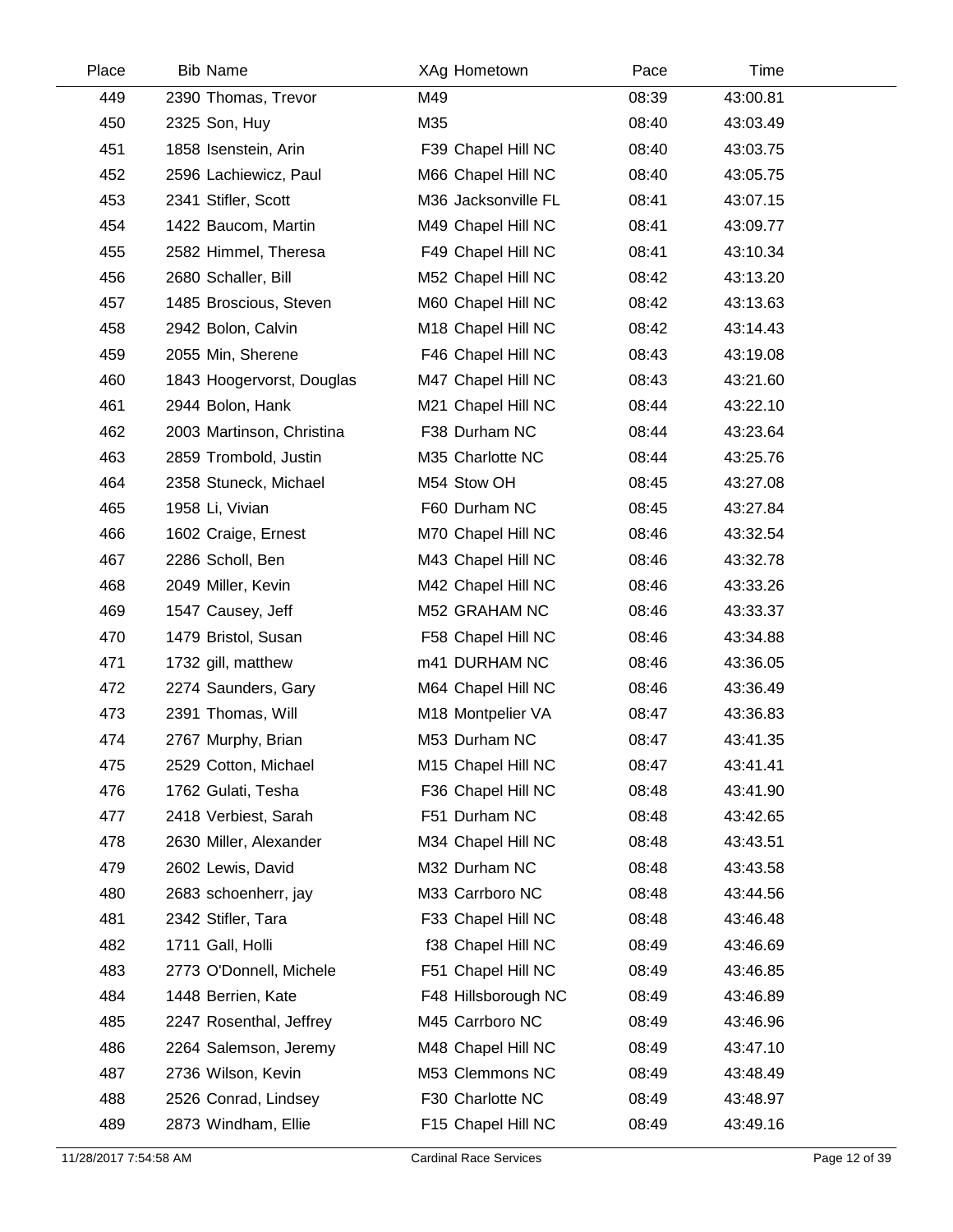| Place | <b>Bib Name</b>          | XAg Hometown        | Pace  | Time     |
|-------|--------------------------|---------------------|-------|----------|
| 490   | 2971 Gordon, Andrew      | M48 Knoxville TN    | 08:49 | 43:49.29 |
| 491   | 1431 Bedford, James      | M32 Chapel Hill NC  | 08:49 | 43:49.67 |
| 492   | 2335 stein, jaime        | f45 Carrboro NC     | 08:49 | 43:50.97 |
| 493   | 2874 Windham, Scott      | M47 Chapel Hill NC  | 08:50 | 43:52.02 |
| 494   | 2528 Cotton, Christine   | F52 Chapel Hill NC  | 08:50 | 43:54.32 |
| 495   | 1627 Dempsey, Jillian    | F34 Chapel Hill NC  | 08:51 | 43:57.70 |
| 496   | 1383 Antipov, Helen      | F50 Durham NC       | 08:51 | 43:58.04 |
| 497   | 2911 Hirschman, Caitlin  | F45 Chapel Hill NC  | 08:51 | 43:58.26 |
| 498   | 1542 Carter Taub, Mary   | F47 Chapel Hill NC  | 08:51 | 43:58.44 |
| 499   | 1864 Jaspers, Ilona      | F48 Carrboro NC     | 08:51 | 43:58.47 |
| 500   | 1840 Holt, Paul          | M54 Chapel Hill NC  | 08:51 | 43:58.70 |
| 501   | 2458 Wilhelm, Mackenzie  | F17 Chapel Hill NC  | 08:51 | 43:58.92 |
| 502   | 2457 Wilhelm, Grace      | F17 Chapel Hill NC  | 08:51 | 43:59.88 |
| 503   | 2713 Torell, Kent        | M26 Raleigh NC      | 08:51 | 43:59.89 |
| 504   | 1712 Garber, Katherine   | F27 downingtown PA  | 08:51 | 44:00.37 |
| 505   | 2412 Valenti, Melissa    | F28 Raleigh NC      | 08:51 | 44:01.02 |
| 506   | 2741 Atchison, Gregory   | M61 Chapel Hill NC  | 08:51 | 44:01.06 |
| 507   | 2499 Asaro, Sawyer       | F13 Chapel Hill NC  | 08:51 | 44:01.07 |
| 508   | 1969 Lloyd, Rachel       | F18 Chapel Hill NC  | 08:51 | 44:01.34 |
| 509   | 2139 Park, Mariah        | F26 BURLINGTON NC   | 08:52 | 44:02.86 |
| 510   | 1472 Branton, Mike       | M57 Durham NC       | 08:52 | 44:05.47 |
| 511   | 1618 Davis, Anna         | F35 manteo NC       | 08:53 | 44:07.62 |
| 512   | 2530 Davis, Allison      | F25 Chapel Hill NC  | 08:53 | 44:08.86 |
| 513   | 1434 Beesley, Glen       | M42 Chapel Hill NC  | 08:53 | 44:09.40 |
| 514   | 2696 Stockman, Samantha  | F42 Chapel Hill NC  | 08:53 | 44:10.62 |
| 515   | 2820 Rosso, Amy          | F36 Chapel Hill NC  | 08:54 | 44:11.60 |
| 516   | 2282 Schmid, Amy         | F41 DURHAM NC       | 08:54 | 44:12.34 |
| 517   | 1922 Klaver, Sean        | M30 King George VA  | 08:54 | 44:15.23 |
| 518   | 2847 Paradise, Liz       | F53 Chapel Hill NC  | 08:54 | 44:15.39 |
| 519   | 2845 Walsh, Gretchen     | F45 Chapel Hill NC  | 08:54 | 44:15.91 |
| 520   | 1877 Kanopoulos, Nichole | F30 Carrboro NC     | 08:55 | 44:19.79 |
| 521   | 2983 Holt, Chris         | M40 Durham NC       | 08:55 | 44:21.30 |
| 522   | 2788 Rao-Dayton, Sheila  | f46 Carrboro NC     | 08:56 | 44:21.84 |
| 523   | 2428 Walker, Rebecca     | F48 Chapel Hill NC  | 08:56 | 44:21.89 |
| 524   | 2076 Morris, Maura       | F35 Chapel Hill NC  | 08:56 | 44:22.11 |
| 525   | 2447 Wessell, Laura      | F49 Hillsborough NC | 08:56 | 44:22.50 |
| 526   | 2751 Dayton, Paul        | M44 Carrboro NC     | 08:56 | 44:22.89 |
| 527   | 2846 Sweeney, Farrell    | F24 Chapel Hill NC  | 08:56 | 44:24.04 |
| 528   | 2131 Owens, Sarah        | F30 Durham NC       | 08:56 | 44:26.17 |
| 529   | 2350 Straub, Magdalena   | F27 Durham NC       | 08:57 | 44:26.48 |
| 530   | 1832 Hogan, Michael      | M28 Durham NC       | 08:57 | 44:26.59 |
|       |                          |                     |       |          |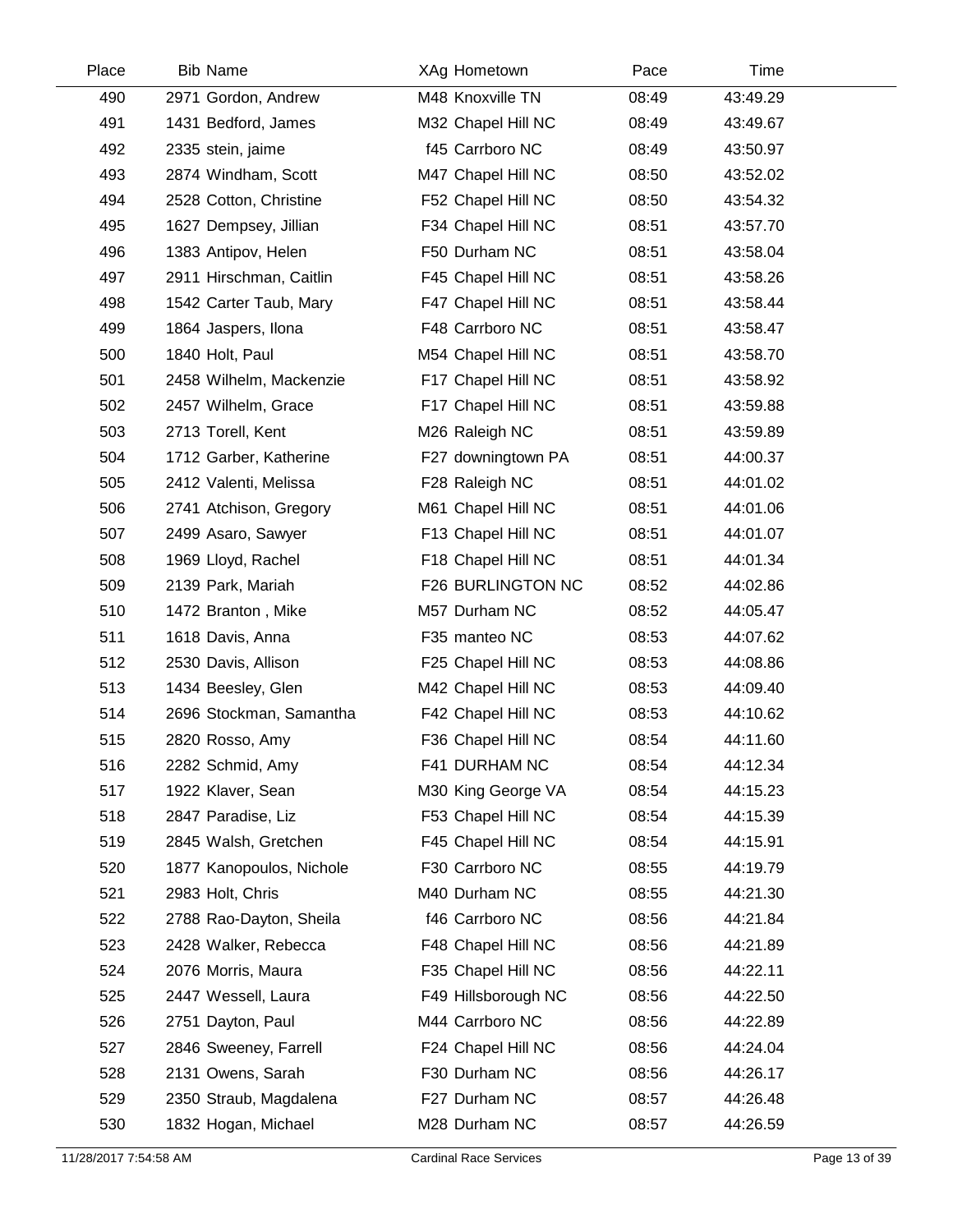| Place | <b>Bib Name</b>             | XAg Hometown           | Pace  | Time     |  |
|-------|-----------------------------|------------------------|-------|----------|--|
| 531   | 2552 Fiorito Jr, Agustin    | M18 Chapel Hill NC     | 08:57 | 44:27.04 |  |
| 532   | 2876 Hartman, Benjamin      | M29                    | 08:57 | 44:27.29 |  |
| 533   | 2535 DeMattie, Michael      | M28 Carrboro NC        | 08:57 | 44:27.33 |  |
| 534   | 2684 Schoenherr, Sarah      | F34 Carrboro NC        | 08:57 | 44:27.63 |  |
| 535   | 1683 Fiorito, Agustin       | M46 Chapel Hill NC     | 08:57 | 44:27.78 |  |
| 536   | 1860 Jacobs, Andrew         | M28 Chapel Hill NC     | 08:57 | 44:28.16 |  |
| 537   | 1684 Fiorito, Teresa        | F15 Chapel Hill NC     | 08:57 | 44:29.12 |  |
| 538   | 1559 Chenet, Christina      | F45 Chapel Hill NC     | 08:57 | 44:29.77 |  |
| 539   | 2191 Ramsden, Dale          | M53 Chapel Hill NC     | 08:57 | 44:30.09 |  |
| 540   | 1897 Kelly, Abby            | F32 Carrboro NC        | 08:57 | 44:31.24 |  |
| 541   | 2303 Shemer, Gidi           | M52 Chapel Hill NC     | 08:58 | 44:31.87 |  |
| 542   | 2984 Steinwand, Blaire      | F32 Carrboro NC        | 08:58 | 44:32.37 |  |
| 543   | 2080 Mullis, Randy          | M57 Carrboro NC        | 08:58 | 44:32.63 |  |
| 544   | 2694 Stanford, Katie        | F26 Raleigh NC         | 08:58 | 44:32.88 |  |
| 545   | 2398 Tosetto, Valeria       | F37 Durham NC          | 08:58 | 44:33.32 |  |
| 546   | 1695 Fodrey, Brian          | M36 Mebane NC          | 08:58 | 44:33.74 |  |
| 547   | 2263 Salas, Carla           | F25 Raleigh NC         | 08:58 | 44:34.37 |  |
| 548   | 2872 Verma, Lalit           | M49 Chapel Hill NC     | 08:58 | 44:34.79 |  |
| 549   | 1774 Hamon, Katherine       | F31 Chapel Hill NC     | 08:58 | 44:35.75 |  |
| 550   | 1775 Hamon, Laura           | F23 Chapel Hill NC     | 08:58 | 44:36.04 |  |
| 551   | 2454 Whittemore, Rachael    | F25 Chapel Hill NC     | 08:59 | 44:36.69 |  |
| 552   | 2960 Johnson, Emily         | F43 Charlotte NC 28209 | 08:59 | 44:39.76 |  |
| 553   | 2858 Fagerberg, Jessica     | F30 Chapel Hill NC     | 08:59 | 44:40.13 |  |
| 554   | 1556 chase, william         | M63 Pittsboro NC       | 08:59 | 44:40.64 |  |
| 555   | 2484 Yova, Frederique       | F44 Chapel Hill NC     | 09:00 | 44:42.22 |  |
| 556   | 1736 Glass-Steel, Christine | F43 Chapel Hill NC     | 09:00 | 44:44.38 |  |
| 557   | 1536 Carroll, Sarah         | F39 Carrboro NC        | 09:00 | 44:44.83 |  |
| 558   | 1646 Dwyer, Andrew          | M39 Chapel Hill NC     | 09:00 | 44:45.47 |  |
| 559   | 2650 Nadolski, Bethany      | F33 Virginia Beach VA  | 09:00 | 44:45.88 |  |
| 560   | 2934 Brown, Les             | M66 Durham NC          | 09:01 | 44:48.74 |  |
| 561   | 2703 Sylvester, Dan         | M26 Chapel Hill NC     | 09:01 | 44:48.88 |  |
| 562   | 1423 bauer, tanja           | f34 Durham NC          | 09:01 | 44:49.80 |  |
| 563   | 2813 Stone, Pete            | M51 Carrboro NC        | 09:01 | 44:50.99 |  |
| 564   | 2830 Godfrey, Sophie        | F9 Chapel Hill NC      | 09:01 | 44:51.13 |  |
| 565   | 2252 Rubenstein, Eric       | M27 Madison WI         | 09:02 | 44:52.11 |  |
| 566   | 2435 Watters, Cassandra     | F22 Chapel Hill NC     | 09:02 | 44:52.66 |  |
| 567   | 2966 Copeland, Henru        | M55 Chapel Hill NC     | 09:02 | 44:53.66 |  |
| 568   | 1361 Adams, Jennifer        | F41 Pittsboro NC       | 09:02 | 44:53.71 |  |
| 569   | 1358 Adams, Avery           | F10 Pittsboro NC       | 09:02 | 44:53.86 |  |
| 570   | 1512 Byerly, Wesley         | M60 DURHAM NC          | 09:02 | 44:54.39 |  |
| 571   | 1770 Hall, Walter           | M43 Richmond VA        | 09:02 | 44:54.51 |  |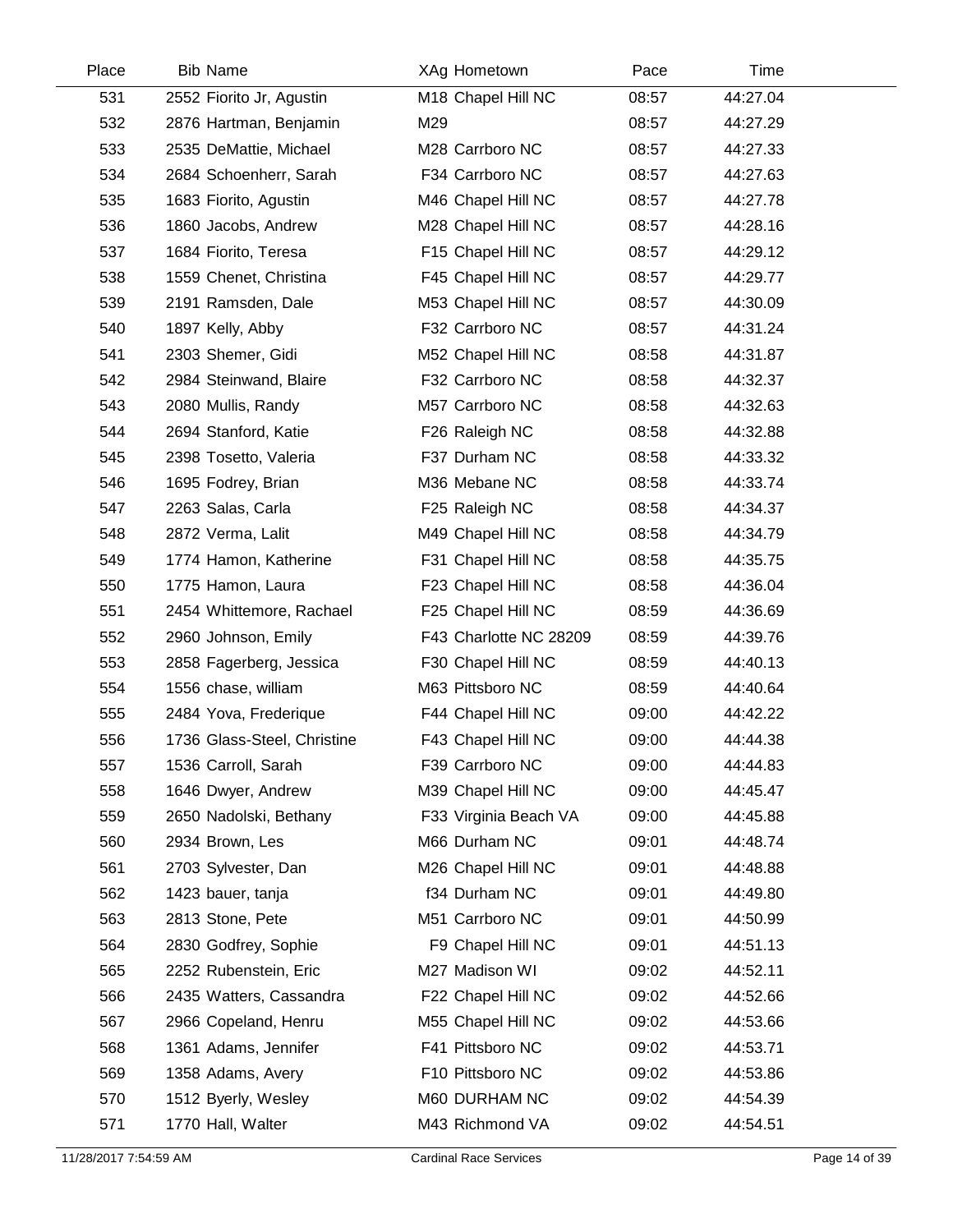| Place | <b>Bib Name</b>               | XAg Hometown        | Pace  | Time     |  |
|-------|-------------------------------|---------------------|-------|----------|--|
| 572   | 2560 Gillespie, Jonathan      | M34 Washington DC   | 09:02 | 44:55.80 |  |
| 573   | 1399 Baas, Susan              | F56 Carrboro NC     | 09:02 | 44:55.85 |  |
| 574   | 1808 Hede, Karyn              | F53 Chapel Hill NC  | 09:02 | 44:56.19 |  |
| 575   | 2096 nanney, grace            | f18 Chapel Hill NC  | 09:03 | 44:56.27 |  |
| 576   | 2790 Richard, Rebecca         | F42 Chapel Hill NC  | 09:03 | 44:56.49 |  |
| 577   | 1548 Cavanaugh, Mark          | m44 Chapel Hill NC  | 09:03 | 44:57.53 |  |
| 578   | 1849 Hudec, Thaddeus          | M10 Chapel Hill NC  | 09:03 | 44:59.07 |  |
| 579   | 2513 BOUDER, JONATHAN         | M34                 | 09:03 | 44:59.61 |  |
| 580   | 1521 Cantrell, Baxter         | M14 Chapel Hill NC  | 09:03 | 45:00.18 |  |
| 581   | 2202 remes, trisha            | F35 Chapel Hill NC  | 09:03 | 45:00.87 |  |
| 582   | 2826 Dickson, Margaret        | F38 Carrboro NC     | 09:04 | 45:01.92 |  |
| 583   | 1815 Hench, Erin              | F36                 | 09:04 | 45:02.72 |  |
| 584   | 2794 Schneider, E. Shaun      | M21 Pittsboro NC    | 09:04 | 45:04.64 |  |
| 585   | 2336 Steinberg, Lynn          | F42 Chapel Hill NC  | 09:05 | 45:06.42 |  |
| 586   | 1523 Cantrell, Todd           | M48 Chapel Hill NC  | 09:05 | 45:07.54 |  |
| 587   | 2672 Sabater, Simone          | F42 Chapel Hill NC  | 09:05 | 45:08.32 |  |
| 588   | 2078 Moss, Becca              | F44 Chapel Hill NC  | 09:05 | 45:08.42 |  |
| 589   | 2304 Sherman, Jenn            | F37 Chapel Hill NC  | 09:05 | 45:10.79 |  |
| 590   | 1842 Hoogervorst, Amy         | F49 Chapel Hill NC  | 09:06 | 45:11.46 |  |
| 591   | 1730 GIL GONZALEZ, Maria      | F <sub>29</sub>     | 09:06 | 45:12.37 |  |
| 592   | 2796 Segovia, Fernando        | M23 Durham NC       | 09:06 | 45:12.73 |  |
| 593   | 2932 Buckingham, Emma         | F29 Carrboro NC     | 09:06 | 45:13.04 |  |
| 594   | 2300 Shaffer, Gary            | M51 Topsham ME      | 09:06 | 45:13.84 |  |
| 595   | 1604 Crittenden, Hilary       | F46 Chapel Hill NC  | 09:07 | 45:17.50 |  |
| 596   | 1569 Clewley, Andrea          | F40 Hillsborough NC | 09:07 | 45:19.62 |  |
| 597   | 400 Firestine, Dwight         | M52 Durham NC       | 09:07 | 45:19.85 |  |
| 598   | 1471 Branton, Margaret        | F24 Durham NC       | 09:07 | 45:20.86 |  |
| 599   | 1527 Caress, Lula             | F11 Chapel Hill NC  | 09:08 | 45:21.34 |  |
| 600   | 2267 Sampson, John            | M51 DURHAM NC       | 09:08 | 45:21.59 |  |
| 601   | 1886 Kaul, Aseem              | M29 Chapel Hill NC  | 09:08 | 45:24.75 |  |
| 602   | 2947 Lyons, Kayley            | F29 Chapel Hill NC  | 09:08 | 45:25.20 |  |
| 603   | 2559 Gillespie, Catherine     | F37 Washington DC   | 09:08 | 45:25.71 |  |
| 604   | 1490 Bryant-Comstock, Katelyn | F30 DURHAM NC       | 09:09 | 45:26.97 |  |
| 605   | 2576 Hayman, Ken              | M54 Apex NC         | 09:09 | 45:27.38 |  |
| 606   | 2004 Marvin, Christina        | F26 Durham NC       | 09:09 | 45:28.90 |  |
| 607   | 2451 WHALEN, krista           | F27 Durham NC       | 09:09 | 45:29.82 |  |
| 608   | 2164 Piontak, Rachel          | F30 Raleigh NC      | 09:09 | 45:29.97 |  |
| 609   | 2973 Gordon, Maggie           | F16 Knoxville TN    | 09:10 | 45:32.64 |  |
| 610   | 1379 Anderson, Jennifer       | F40 RALEIGH NC      | 09:10 | 45:33.02 |  |
| 611   | 2545 Ebeling, Carolyn         | F24 Carrboro NC     | 09:10 | 45:34.70 |  |
| 612   | 2068 Morales, Elizabeth       | F30 Durham NC       | 09:10 | 45:35.09 |  |
|       |                               |                     |       |          |  |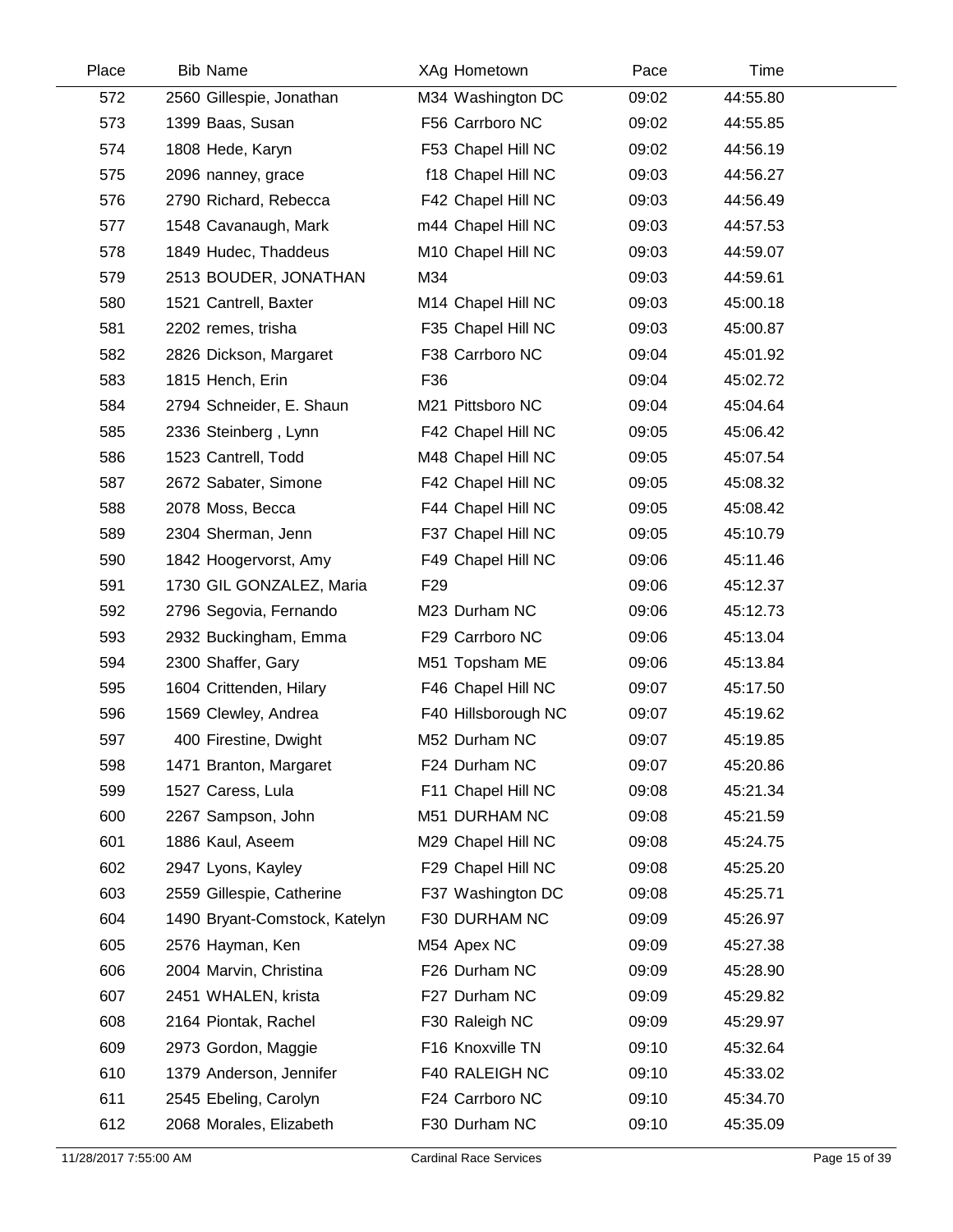| Place | <b>Bib Name</b>          | XAg Hometown        | Pace  | Time     |  |
|-------|--------------------------|---------------------|-------|----------|--|
| 613   | 2686 Sedway, Jan         | F47 Chapel Hill NC  | 09:10 | 45:35.23 |  |
| 614   | 2417 Verbiest, Dirk      | M56 Durham NC       | 09:10 | 45:35.75 |  |
| 615   | 2235 Rogerson, Sara      | F13 Chapel Hill NC  | 09:10 | 45:35.90 |  |
| 616   | 1421 Bartz, Angela       | F28 Carrboro NC     | 09:11 | 45:37.41 |  |
| 617   | 2584 Humphries, Matthew  | M26 Chapel Hill NC  | 09:11 | 45:37.63 |  |
| 618   | 2227 Rodgers, Philip     | M49 Chapel Hill NC  | 09:11 | 45:38.92 |  |
| 619   | 2287 Scholl, Lawrence    | M45 Decatur GA      | 09:11 | 45:39.07 |  |
| 620   | 1526 Caren, Neal         | M44 Chapel Hill NC  | 09:11 | 45:39.99 |  |
| 621   | 2725 Wade, Michael       | M59 Hillsborough NC | 09:11 | 45:40.41 |  |
| 622   | 2941 Helms, Tanya        | F57 Chapel Hill NC  | 09:11 | 45:40.72 |  |
| 623   | 1671 Fanning, Alan       | M53 Carrboro NC     | 09:11 | 45:40.81 |  |
| 624   | 2374 Taylor, Ken         | M54 Chapel Hill NC  | 09:12 | 45:41.65 |  |
| 625   | 2416 Venlet, Jessica     | F29 Carrboro NC     | 09:12 | 45:41.85 |  |
| 626   | 1484 Broscious, Rachael  | F27 Chapel Hill NC  | 09:12 | 45:42.12 |  |
| 627   | 2397 Tilley, Erin        | F36 Chapel Hill NC  | 09:12 | 45:43.56 |  |
| 628   | 1504 Burns, Alisa        | F39 Chapel Hill NC  | 09:12 | 45:44.32 |  |
| 629   | 1880 Kariisa, Ankunda    | F31 Bethesda MD     | 09:13 | 45:46.01 |  |
| 630   | 2835 West, Rachel        | F29 Fort Collins CO | 09:13 | 45:48.74 |  |
| 631   | 2135 Papazoglou, Leah    | F10 Chapel Hill NC  | 09:13 | 45:49.08 |  |
| 632   | 2136 Papazoglou, Michael | M46 Chapel Hill NC  | 09:13 | 45:49.35 |  |
| 633   | 1455 Blue, Christopher   | M49 Chapel Hill NC  | 09:13 | 45:50.09 |  |
| 634   | 2210 Riek, Jim           | M52 Carrboro NC     | 09:13 | 45:50.28 |  |
| 635   | 2209 Riek, Callie        | F20 Carrboro NC     | 09:13 | 45:50.80 |  |
| 636   | 1588 Cook, Jonathon      | M42 Carrboro NC     | 09:14 | 45:51.39 |  |
| 637   | 2409 Tweedy, Jonathan    | M39 Greensboro NC   | 09:14 | 45:53.74 |  |
| 638   | 2534 DeMarcus, Forrest   | M40 Carrboro NC     | 09:15 | 45:56.67 |  |
| 639   | 1878 Kaplan, Juliet      | F35 Chapel Hill NC  | 09:15 | 45:57.32 |  |
| 640   | 2670 Robbins, Jeffrey    | M35 Cary NC         | 09:15 | 45:57.59 |  |
| 641   | 2940 Vandearford, Teresa | M57 Chapel Hill NC  | 09:15 | 45:58.23 |  |
| 642   | 1606 Crook, Marija       | F19 Carrboro NC     | 09:15 | 45:59.18 |  |
| 643   | 2964 Storrow, Lee        | M28 Chapel Hill NC  | 09:15 | 45:59.30 |  |
| 644   | 1927 Kohler, Rebecca     | F52 Carrboro NC     | 09:15 | 45:59.31 |  |
| 645   | 1953 Lennon, Alessa      | F26 Chapel Hill NC  | 09:16 | 46:00.84 |  |
| 646   | 2618 Margolis, Sara      | F23 Chapel Hill NC  | 09:16 | 46:01.69 |  |
| 647   | 1515 Calabrese, Emma     | F29 Carrboro NC     | 09:16 | 46:05.32 |  |
| 648   | 1989 Macleod, Kirstin    | f21 Chapel Hill NC  | 09:17 | 46:08.22 |  |
| 649   | 1420 Barringer, Newt     | M23 Chapel Hill NC  | 09:17 | 46:08.78 |  |
| 650   | 2157 Pertz, Timothy      | M33 Pittsboro NC    | 09:17 | 46:10.34 |  |
| 651   | 1549 Cavender, Jennifer  | F41 Chapel Hill NC  | 09:18 | 46:12.19 |  |
| 652   | 409 Villa, Jenn          | F41 Chapel Hill NC  | 09:18 | 46:13.36 |  |
| 653   | 2907 Billy, Sean         | M16 Chapel Hill NC  | 09:18 | 46:13.44 |  |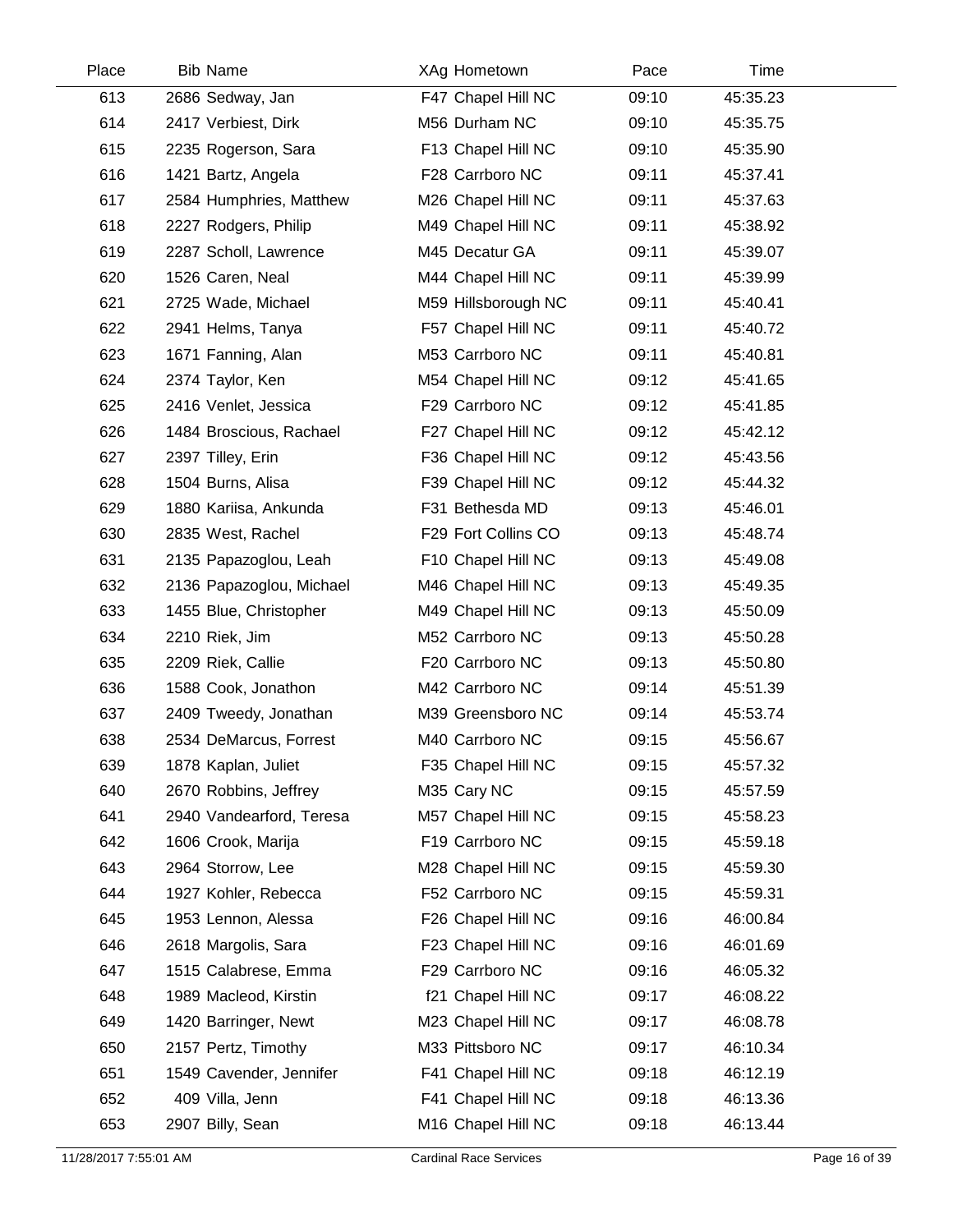| Place | <b>Bib Name</b>            | XAg Hometown        | Pace  | Time     |  |
|-------|----------------------------|---------------------|-------|----------|--|
| 654   | 2704 Sylvester, Marco      | M24 Chapel Hill NC  | 09:18 | 46:13.89 |  |
| 655   | 1482 Broscious, Evan       | M23 Chapel Hill NC  | 09:18 | 46:15.23 |  |
| 656   | 1925 Knechtel, Diana       | F65 Chapel Hill NC  | 09:19 | 46:16.41 |  |
| 657   | 2226 Rodgers, Jo           | F46 Chapel Hill NC  | 09:19 | 46:16.94 |  |
| 658   | 2524 Connaughton, Tania    | F42 Durham NC       | 09:19 | 46:16.97 |  |
| 659   | 2574 Hawley, Charlotte     | F9 Chapel Hill NC   | 09:19 | 46:17.48 |  |
| 660   | 2472 Wood, Lydia           | F25 Carrboro NC     | 09:19 | 46:17.60 |  |
| 661   | 1636 Desormeau, Marc       | M47 Chapel Hill NC  | 09:19 | 46:18.36 |  |
| 662   | 1793 Hawley, Dawna         | F47 Chapel Hill NC  | 09:19 | 46:18.86 |  |
| 663   | 2841 Korfas, Anne          | F48 Chapel Hill NC  | 09:20 | 46:20.80 |  |
| 664   | 1933 Korfas, Connor        | M19 Chapel Hill NC  | 09:20 | 46:20.89 |  |
| 665   | 2233 Rogers, Kim           | F46 Carrboro NC     | 09:20 | 46:20.96 |  |
| 666   | 2321 Solum, Amelia         | F14 Chapel Hill NC  | 09:20 | 46:21.13 |  |
| 667   | 2323 Solum, Derek          | M45 Chapel Hill NC  | 09:20 | 46:22.13 |  |
| 668   | 2939 Bolon, Meredith       | F52 Chapel Hill NC  | 09:20 | 46:23.17 |  |
| 669   | 1633 Dennis, Reed          | M33 Goldsboro NC    | 09:20 | 46:23.31 |  |
| 670   | 2797 Shepard, Rodney       | M47 Durham NC       | 09:20 | 46:24.65 |  |
| 671   | 2166 Pizzagalli, Mia       | F50 Chapel Hill NC  | 09:20 | 46:24.95 |  |
| 672   | 2754 Engelland, Justin     | M42                 | 09:20 | 46:25.46 |  |
| 673   | 1579 Collis, Stewart       | M49 Carrboro NC     | 09:21 | 46:25.73 |  |
| 674   | 2994 Eisenacher, Martin    | M30 Hillsborough NC | 09:21 | 46:26.94 |  |
| 675   | 1607 Cross, Alexander      | M36 Chapel Hill NC  | 09:21 | 46:27.94 |  |
| 676   | 2879 Lopez, Eduardo        | M26 Pittsboro NC    | 09:21 | 46:29.55 |  |
| 677   | 1608 Cross, Allyson        | F37 Chapel Hill NC  | 09:21 | 46:30.46 |  |
| 678   | 2465 Williams, Christianna | F53 Chapel Hill NC  | 09:22 | 46:31.84 |  |
| 679   | 2753 Dohlman, Henrik       | M57 Chapel Hill NC  | 09:22 | 46:32.07 |  |
| 680   | 2674 Sammon, Larry         | M61 Chapel Hill NC  | 09:22 | 46:32.31 |  |
| 681   | 2675 Sammon, Una           | F26 Chapel Hill NC  | 09:22 | 46:32.43 |  |
| 682   | 2978 Khazi, Arif           | M35 Baltimore MD    | 09:22 | 46:33.77 |  |
| 683   | 1721 Gaylord, Alison       | F19 Arlington VA    | 09:22 | 46:34.79 |  |
| 684   | 1578 Collins, Ann          | F38 Chapel Hill NC  | 09:22 | 46:35.29 |  |
| 685   | 1761 Guiteras, Guiteras    | M39 Chapel Hill NC  | 09:23 | 46:37.38 |  |
| 686   | 2888 Clark, Hannah         | F27 Asheville NC    | 09:23 | 46:38.74 |  |
| 687   | 2426 Wahlstrom, Torey      | F49 Chapel Hill NC  | 09:23 | 46:39.28 |  |
| 688   | 1885 Kauftheil, Randy      | M59 Chapel Hill NC  | 09:23 | 46:40.13 |  |
| 689   | 1884 kauftheil, ari        | m14 Chapel Hill NC  | 09:23 | 46:40.58 |  |
| 690   | 1429 Beaver, Melinda       | F37 Durham NC       | 09:24 | 46:40.75 |  |
| 691   | 2117 Norwood, Hollin       | M37 Chapel Hill NC  | 09:24 | 46:41.50 |  |
| 692   | 1745 Gorman, Tracey        | F55 Chadds Ford PA  | 09:24 | 46:42.58 |  |
| 693   | 1615 Cunningham, Jon       | M31                 | 09:24 | 46:44.23 |  |
| 694   | 2106 Nguyen, Amy           | F32                 | 09:24 | 46:44.45 |  |
|       |                            |                     |       |          |  |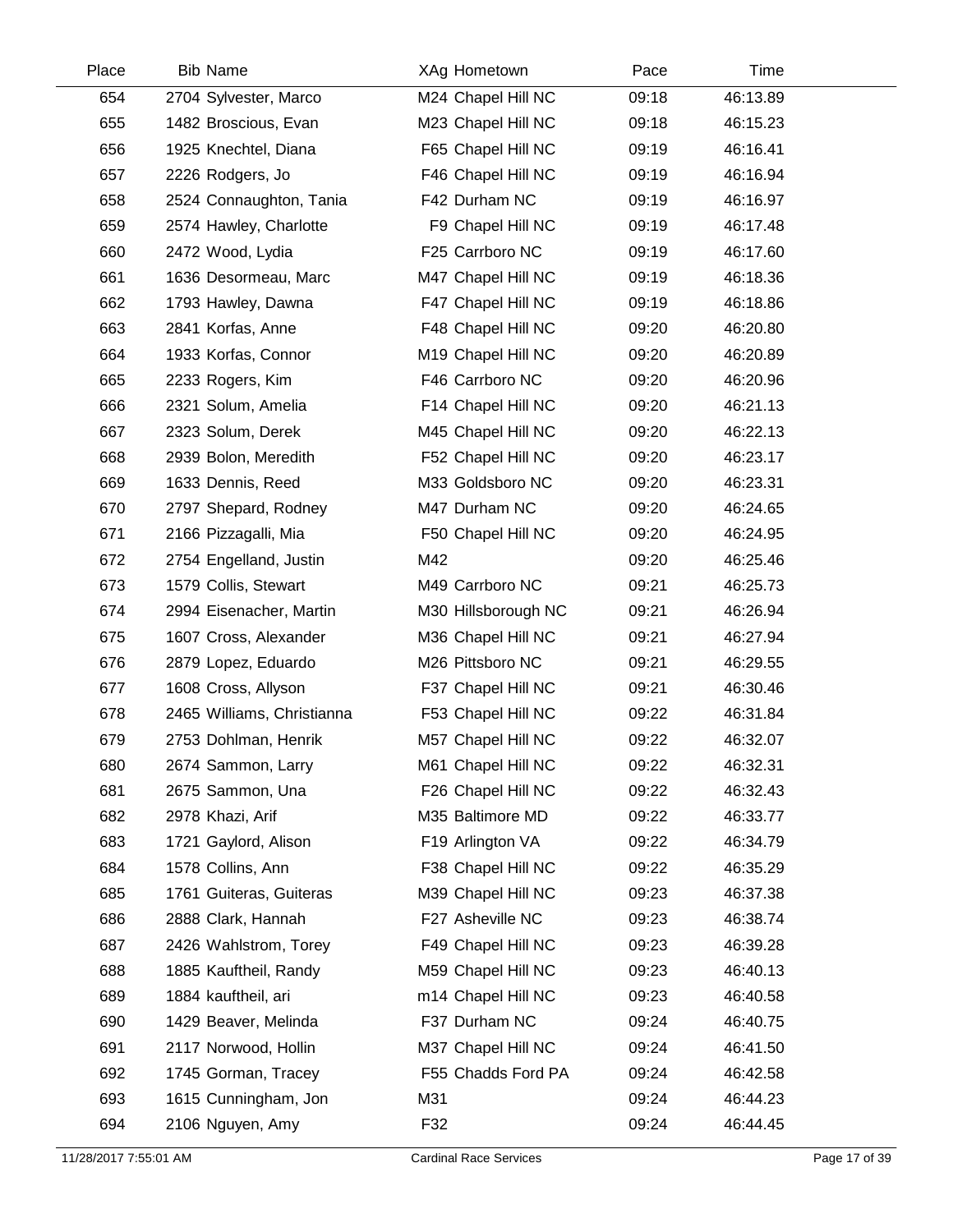| Place | <b>Bib Name</b>          | XAg Hometown           | Pace  | Time     |
|-------|--------------------------|------------------------|-------|----------|
| 695   | 1616 Daley, Ryan         | M35                    | 09:24 | 46:45.30 |
| 696   | 2293 sellers, don        | M67 Siler City NC      | 09:25 | 46:46.09 |
| 697   | 1719 Gauger, Matthew     | M40 Durham NC          | 09:25 | 46:46.60 |
| 698   | 1417 Barnes, Edward      | M44 Durham NC          | 09:25 | 46:49.38 |
| 699   | 2259 Ryan, Jeffrey       | M62 Lyman SC           | 09:26 | 46:53.11 |
| 700   | 1959 Libby, Garrison     | M28 Virginia Beach VA  | 09:27 | 46:55.56 |
| 701   | 2681 Schaller, Liz       | F46 Chapel Hill NC     | 09:27 | 46:55.86 |
| 702   | 421 Guilfoile, Carlie    | f28 Pittsburgh PA      | 09:27 | 46:57.02 |
| 703   | 1593 Cooper, Leigh       | F41 Chapel Hill NC     | 09:27 | 46:58.02 |
| 704   | 2561 Glick, Jesse        | M43 Chapel Hill NC     | 09:27 | 46:58.20 |
| 705   | 1530 Carmen, Andrew      | M29 Raleigh NC         | 09:27 | 46:59.95 |
| 706   | 1465 Bowen, Mimi         | F23 Durham NC          | 09:27 | 47:00.02 |
| 707   | 2750 Dallesandro, James  | M48 Pittsboro NC       | 09:28 | 47:02.21 |
| 708   | 1881 Karpinos, Ashley    | F37 Nashville TN       | 09:28 | 47:03.09 |
| 709   | 1722 Gaylord, Charles    | M14 Arlington VA       | 09:28 | 47:05.37 |
| 710   | 1783 Harkins, Heidi      | F53 Chapel Hill NC     | 09:29 | 47:06.09 |
| 711   | 1822 herndon, delaney    | f22 Durham NC          | 09:29 | 47:06.33 |
| 712   | 2445 Wentz, Catherine    | F54 Arlington VA       | 09:29 | 47:07.73 |
| 713   | 1947 Latta, Nicholas     | M25 Durham NC          | 09:29 | 47:08.30 |
| 714   | 1777 Handly, Erin        | F36 Durham NC          | 09:29 | 47:08.48 |
| 715   | 2442 Webster, Megan      | F28 Carrboro NC        | 09:29 | 47:10.30 |
| 716   | 2818 Fussman, Chet       | M58 jacksonville FL    | 09:30 | 47:10.44 |
| 717   | 2485 Yu-Su, Sherryl      | F40 Chapel Hill NC     | 09:30 | 47:12.99 |
| 718   | 2415 Vavalle, Emily      | F38 Chapel Hill NC     | 09:30 | 47:13.46 |
| 719   | 2969 Payne, Julianne     | F33 Durham NC          | 09:30 | 47:14.85 |
| 720   | 1562 Chesser, William    | M54 Durham NC          | 09:31 | 47:15.90 |
| 721   | 2515 Brodrick, Aaron     | M10 Watkinsville GA    | 09:31 | 47:17.32 |
| 722   | 2516 Brodrick, Brian     | M42 Watkinsville GA    | 09:31 | 47:18.07 |
| 723   | 2639 Muha, Ella          | F12 Millstone Township | 09:31 | 47:18.09 |
| 724   | 1715 Garcia, Vicky       | F44 Durham NC          | 09:31 | 47:18.99 |
| 725   | 1731 Gill, Jonathan      | M43 New York NY        | 09:31 | 47:19.22 |
| 726   | 2651 Nadolski, Keith     | M68 Chapel Hill NC     | 09:31 | 47:19.72 |
| 727   | 1686 Fitzgerald, Chris   | M39 Chapel Hill NC     | 09:31 | 47:19.75 |
| 728   | 1685 Fitzgerald, Abigail | F38 Chapel Hill NC     | 09:32 | 47:20.89 |
| 729   | 2637 Morris, Ingrid      | F41 Carrboro NC        | 09:32 | 47:21.27 |
| 730   | 2115 Norwood, Aubin      | M30 Chapel Hill NC     | 09:32 | 47:21.77 |
| 731   | 1981 Lyu, Jennifer       | F22 Chapel Hill NC     | 09:32 | 47:23.03 |
| 732   | 1982 Lyu, Peter          | M27 Atlanta GA         | 09:32 | 47:23.11 |
| 733   | 2646 Mullins, Nathan     | M31 Raleigh NC         | 09:32 | 47:25.18 |
| 734   | 1649 Edwards, Amanda     | F31                    | 09:32 | 47:25.21 |
| 735   | 1628 Dempsey, Lee        | M46 Carrboro NC        | 09:33 | 47:26.44 |
|       |                          |                        |       |          |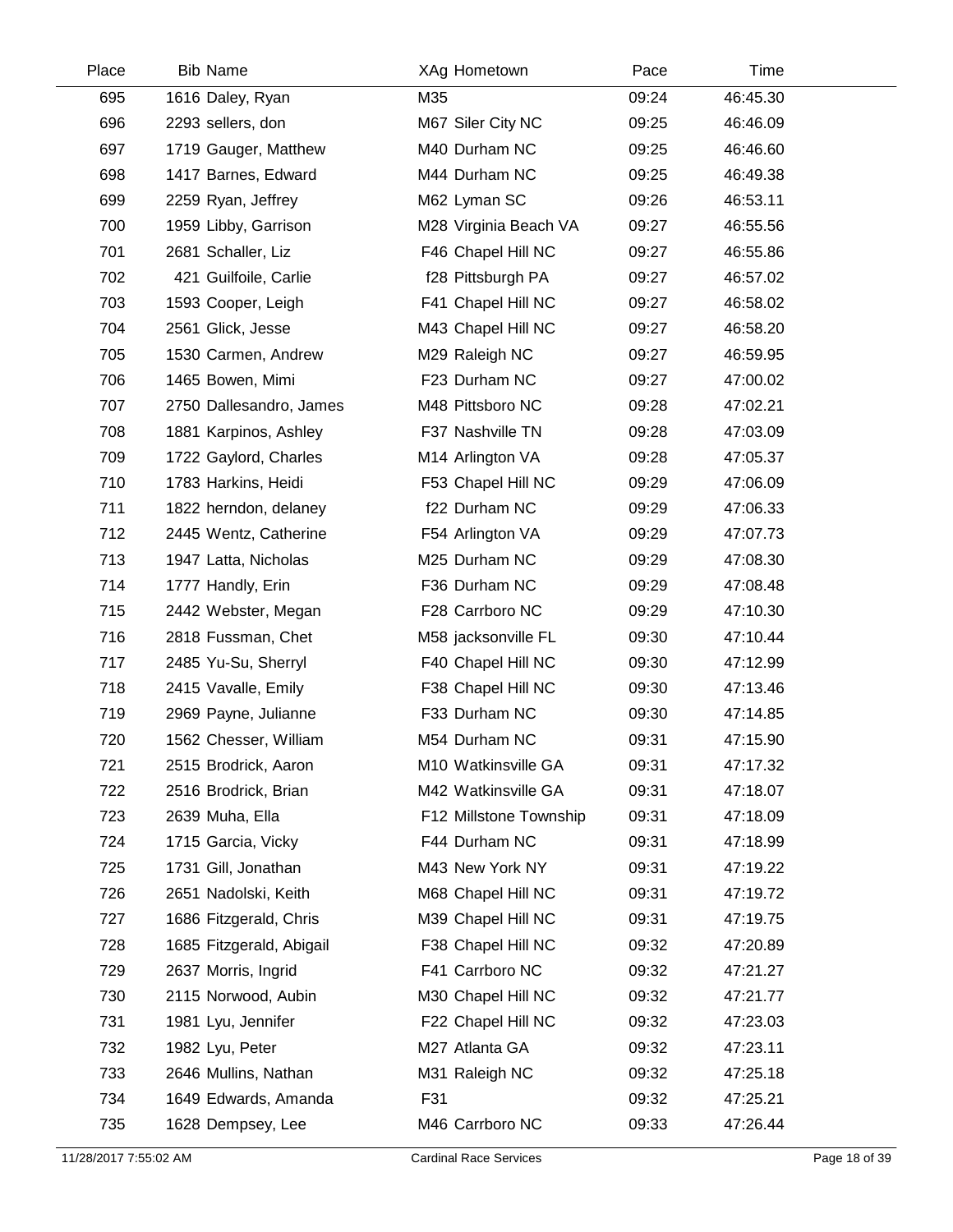| Place | <b>Bib Name</b>         | XAg Hometown        | Pace  | Time     |  |
|-------|-------------------------|---------------------|-------|----------|--|
| 736   | 2032 McShane, Lauren    | F30 Atlanta GA      | 09:33 | 47:26.52 |  |
| 737   | 387 Skolnik, Jeff       | M44                 | 09:33 | 47:26.60 |  |
| 738   | 2406 Turnbull, Aidan    | M16 Chapel Hill NC  | 09:33 | 47:28.96 |  |
| 739   | 1605 Crockett, Jason    | M41 DURHAM NC       | 09:33 | 47:29.50 |  |
| 740   | 2609 Lupo, Brian        | M33 Raleigh NC      | 09:33 | 47:29.66 |  |
| 741   | 2508 Begej, Izzy        | F26 Durham NC       | 09:34 | 47:30.44 |  |
| 742   | 2956 Edwards, Mary      | F22 East Longmeadow | 09:34 | 47:30.82 |  |
| 743   | 2795 Schneider, Eric    | m53 Pittsboro NC    | 09:34 | 47:32.52 |  |
| 744   | 2493 Amenta, Tom        | M36 DURHAM NC       | 09:34 | 47:32.78 |  |
| 745   | 2033 McShane, Patrick   | M35 Atlanta GA      | 09:34 | 47:35.16 |  |
| 746   | 3000 Galloway, Griffin  | M10 Chapel Hill NC  | 09:35 | 47:40.06 |  |
| 747   | 393 Griswold, Seth      | M16 Springboro OH   | 09:36 | 47:41.45 |  |
| 748   | 2547 Engle, Bryan       | M45 Chapel Hill NC  | 09:36 | 47:41.52 |  |
| 749   | 1662 Engle, Michelle    | F45 Chapel Hill NC  | 09:36 | 47:41.77 |  |
| 750   | 2318 Smith, Suzy        | F30 Washington DC   | 09:36 | 47:41.92 |  |
| 751   | 2371 Tarantino, Lisa    | F50 Chapel Hill NC  | 09:37 | 47:47.37 |  |
| 752   | 2349 Straub, Liza       | F29 Chapel Hill NC  | 09:37 | 47:48.34 |  |
| 753   | 390 Galloway, Thomas    | M47 Chapel Hill NC  | 09:37 | 47:49.80 |  |
| 754   | 2648 Mullis, Robin      | F60 Carrboro NC     | 09:38 | 47:50.95 |  |
| 755   | 1647 dye, aaron         | m44 Chapel Hill NC  | 09:38 | 47:51.20 |  |
| 756   | 2269 Sanoff, Hanna      | F43 Chapel Hill NC  | 09:38 | 47:52.66 |  |
| 757   | 2058 Mockridge, Britton | M46                 | 09:38 | 47:53.24 |  |
| 758   | 1381 andrist, sara      | F45 Atlanta GA      | 09:38 | 47:53.26 |  |
| 759   | 2638 Morris, Neal       | M38 Chapel Hill NC  | 09:38 | 47:53.52 |  |
| 760   | 1487 Brown, Anna        | F21 Huntersville NC | 09:39 | 47:56.20 |  |
| 761   | 2930 Troester, Melissa  | F45 Carrboro NC     | 09:39 | 47:56.28 |  |
| 762   | 2181 Prinzhorn, Ashley  | F22 Carrboro NC     | 09:39 | 47:56.52 |  |
| 763   | 2936 Peterson, Luke     | M12                 | 09:39 | 47:56.63 |  |
| 764   | 2929 Pirone, Luca       | F10 Carrboro NC     | 09:39 | 47:57.77 |  |
| 765   | 2339 Stifler, Christina | F32 Jacksonville FL | 09:39 | 47:57.84 |  |
| 766   | 1769 Hall, Jonathan     | M34 Chapel Hill NC  | 09:39 | 47:58.08 |  |
| 767   | 2182 Prinzhorn, Brad    | M49 Carrboro NC     | 09:39 | 47:59.04 |  |
| 768   | 412 Classi, Rachael     | F33 Durham NC       | 09:39 | 47:59.83 |  |
| 769   | 413 Classi, Peter       | M33 Durham NC       | 09:40 | 48:01.19 |  |
| 770   | 2556 Gelin, Dana        | F48 Chapel Hill NC  | 09:40 | 48:02.20 |  |
| 771   | 2778 Peterson, Loren    | F40                 | 09:40 | 48:03.09 |  |
| 772   | 1454 Block, Marit       | F <sub>25</sub>     | 09:40 | 48:04.89 |  |
| 773   | 1475 Bresky, Carole     | F63 Pittsboro NC    | 09:40 | 48:05.06 |  |
| 774   | 2366 Swimm, Kelly       | F37 Chapel Hill NC  | 09:41 | 48:06.31 |  |
| 775   | 2013 McCarthy, Corrine  | F42 Chapel Hill NC  | 09:41 | 48:07.30 |  |
| 776   | 2338 Stern, Rich        | M50 Chapel Hill NC  | 09:41 | 48:07.50 |  |
|       |                         |                     |       |          |  |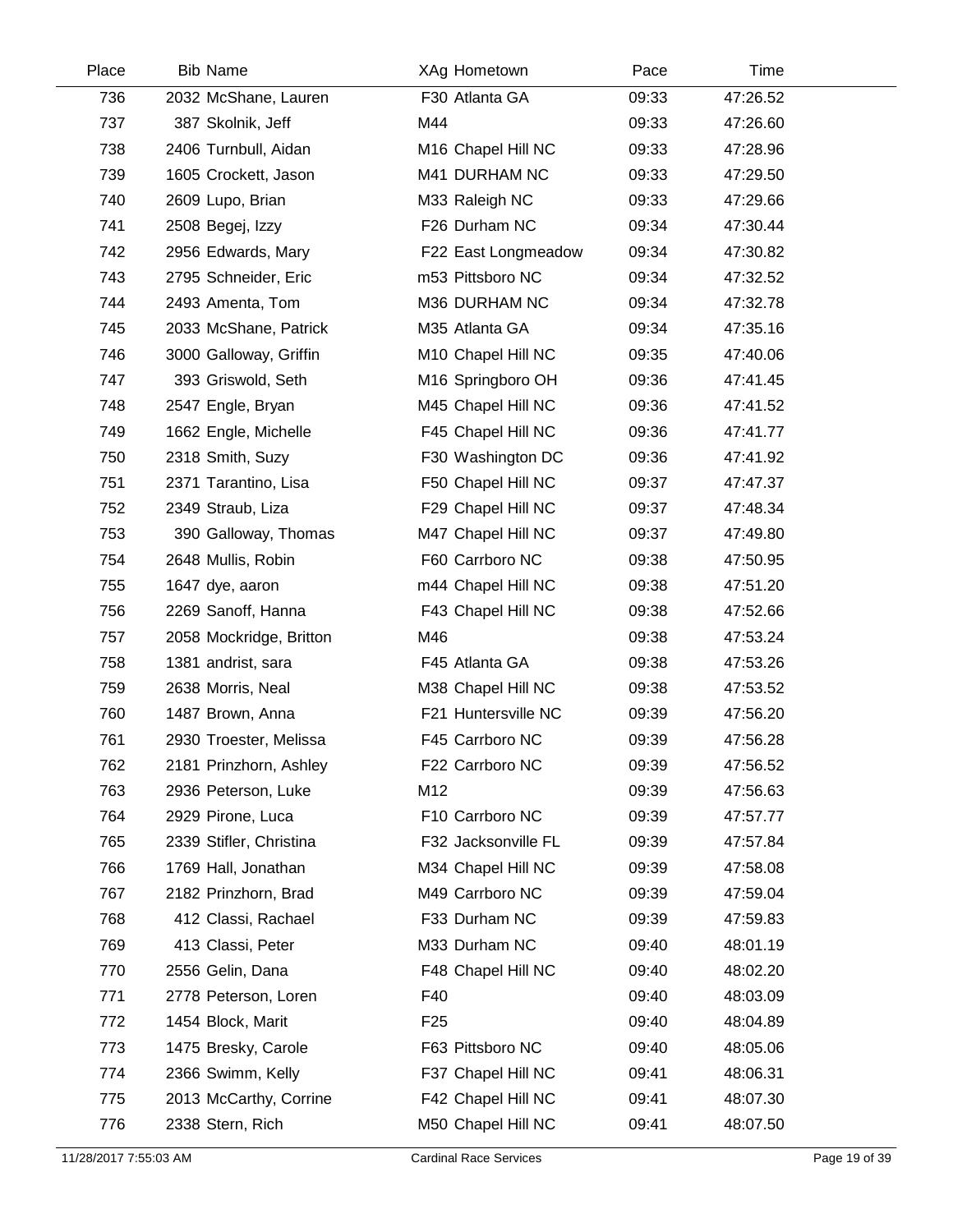| Place | <b>Bib Name</b>            | XAg Hometown           | Pace  | Time     |  |
|-------|----------------------------|------------------------|-------|----------|--|
| 777   | 2306 Shuler, Donna         | F30 Charlottesville VA | 09:41 | 48:07.82 |  |
| 778   | 1587 Cook, James           | M32 Mountain View CA   | 09:41 | 48:08.55 |  |
| 779   | 2026 McHugh, Sheena        | F32 Chapel Hill NC     | 09:41 | 48:09.94 |  |
| 780   | 1418 Barnes, Eileen        | F35 Durham NC          | 09:42 | 48:11.17 |  |
| 781   | 1558 Chatain, Rayna        | F11 Chapel Hill NC     | 09:42 | 48:11.75 |  |
| 782   | 2958 Edwards, Don          | M55 East Longmeadow    | 09:42 | 48:11.77 |  |
| 783   | 2082 Murdoch, Caitlin      | F26 Durham NC          | 09:42 | 48:13.38 |  |
| 784   | 2048 Miller, Don           | M41 Chapel Hill NC     | 09:42 | 48:14.75 |  |
| 785   | 2281 Schmaling, Brooke     | F43 Carrboro NC        | 09:43 | 48:15.17 |  |
| 786   | 1474 Brecher, Mark         | M61 Chapel Hill NC     | 09:43 | 48:16.80 |  |
| 787   | 1473 BRECHER, Juliana      | M26 Chapel Hill NC     | 09:43 | 48:18.86 |  |
| 788   | 2871 Singh, Tina           | F47 Chapel Hill NC     | 09:44 | 48:20.30 |  |
| 789   | 2765 Mouw, Sheri           | F49 Chapel Hill NC     | 09:44 | 48:20.67 |  |
| 790   | 2734 Westoby, Michelle     | F40 Chapel Hill NC     | 09:44 | 48:20.82 |  |
| 791   | 2327 Soto, Carolina        | F49 Carrboro NC        | 09:44 | 48:21.60 |  |
| 792   | 2023 McGlinn, Lisa         | F48 Chapel Hill NC     | 09:44 | 48:21.85 |  |
| 793   | 2022 McGlinn, John         | M19 Chapel Hill NC     | 09:44 | 48:22.58 |  |
| 794   | 2857 Swasey, Judith        | F70 Chapel Hill NC     | 09:44 | 48:23.47 |  |
| 795   | 2749 Dallesandro, Cheyenne | F44 Pittsboro NC       | 09:44 | 48:24.03 |  |
| 796   | 1639 Domeck, Jane          | F23 Durham NC          | 09:44 | 48:24.59 |  |
| 797   | 2589 kern, terry           | f49 Chapel Hill NC     | 09:45 | 48:26.91 |  |
| 798   | 1415 Barlow, Caroline      | F43 Pittsboro NC       | 09:45 | 48:27.33 |  |
| 799   | 2746 busko, lisa           | f45 Chapel Hill NC     | 09:45 | 48:28.31 |  |
| 800   | 2043 Millar, Ben           | M20 Chapel Hill NC     | 09:45 | 48:28.60 |  |
| 801   | 1696 foster, andrew        | m48 Chapel Hill NC     | 09:46 | 48:31.30 |  |
| 802   | 2133 Paille, Helen         | F30 Hoboken NJ         | 09:46 | 48:33.59 |  |
| 803   | 2218 Roberts, Jason        | m33 Chapel Hill NC     | 09:47 | 48:36.05 |  |
| 804   | 2521 Cawley, Michelle      | F47 Carrboro NC        | 09:47 | 48:36.37 |  |
| 805   | 2982 Ramirez, Steven       | M47 Chapel Hill NC     | 09:47 | 48:38.13 |  |
| 806   | 2598 lauen, joanna         | f46 Chapel Hill NC     | 09:47 | 48:38.14 |  |
| 807   | 1854 Hurt, Christi         | F46 Chapel Hill NC     | 09:47 | 48:38.52 |  |
| 808   | 2438 Watterson, Carolyn    | F50 Pittsboro NC       | 09:48 | 48:40.29 |  |
| 809   | 2352 Streeter, Robert      | M26 Raleigh NC         | 09:48 | 48:41.36 |  |
| 810   | 1463 Bossert, Kellie       | F35 Siler City NC      | 09:49 | 48:47.07 |  |
| 811   | 1906 Kern, Jeremy          | M17 Chapel Hill NC     | 09:49 | 48:48.24 |  |
| 812   | 2294 sell-goodhand, emma   | F27 Durham NC          | 09:49 | 48:49.71 |  |
| 813   | 1851 Humphries, Sarah      | F32 Winston Salem NC   | 09:50 | 48:50.31 |  |
| 814   | 2897 Loop, Matthew         | M29 Chapel Hill NC     | 09:50 | 48:50.34 |  |
| 815   | 2962 Keane, Julie          | F48 Chapel Hill NC     | 09:50 | 48:50.41 |  |
| 816   | 2682 Schiff, Douglas       | M64 DURHAM NC          | 09:50 | 48:50.44 |  |
| 817   | 2414 Vaughn, Libby         | F46 Hillsborough NC    | 09:50 | 48:52.01 |  |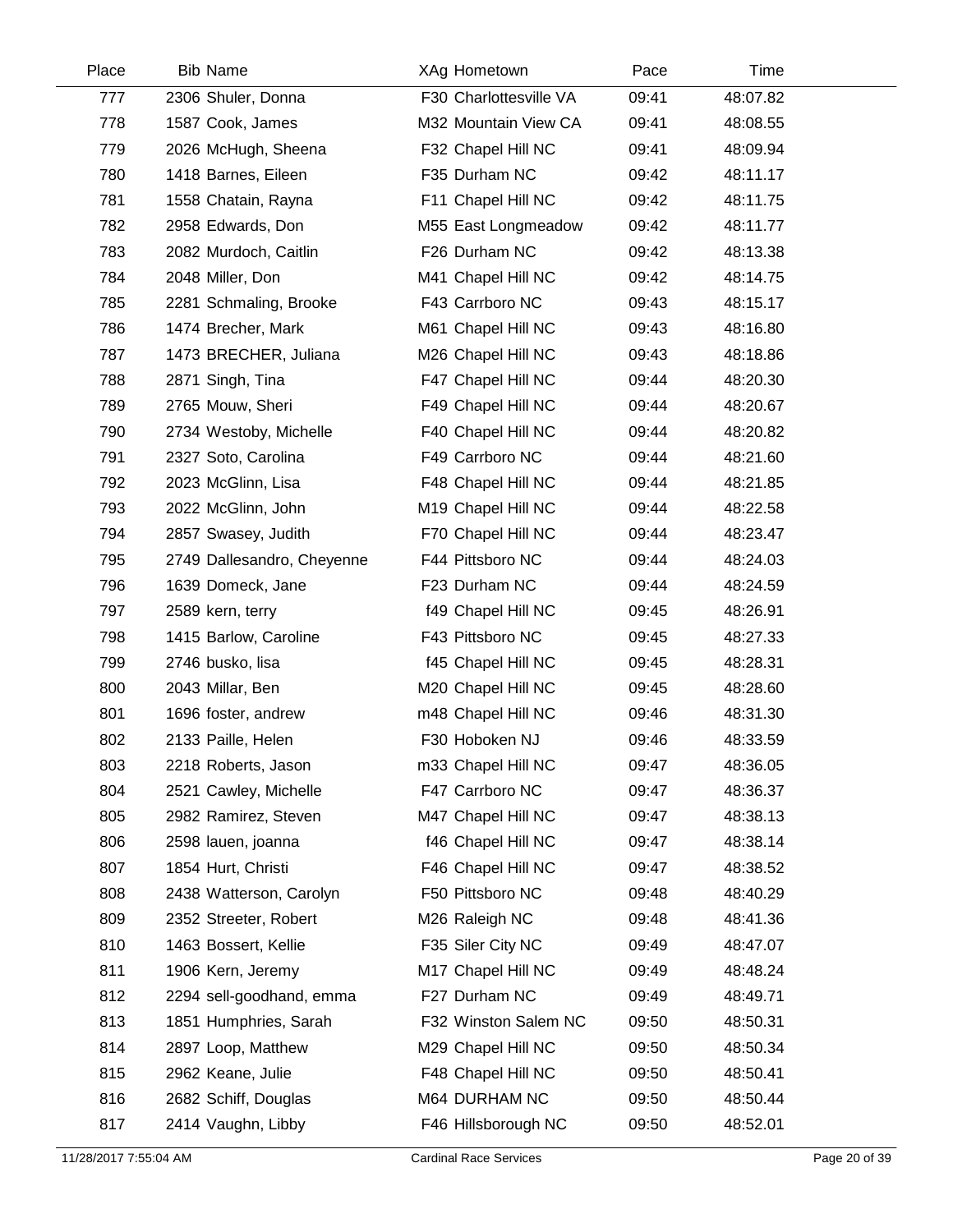| Place | <b>Bib Name</b>          | XAg Hometown       | Pace  | Time     |  |
|-------|--------------------------|--------------------|-------|----------|--|
| 818   | 2001 Martin, Robert      | M56 Nashville TN   | 09:51 | 48:54.85 |  |
| 819   | 2805 Wong, Frank         | M44 Chapel Hill NC | 09:51 | 48:55.72 |  |
| 820   | 2376 Taylor, Will        | m43 Carrboro NC    | 09:51 | 48:56.71 |  |
| 821   | 1557 Chatain, Miles      | M47 Chapel Hill NC | 09:51 | 48:56.78 |  |
| 822   | 1724 Germenis, Jerry     | M62 Chapel Hill NC | 09:51 | 48:58.17 |  |
| 823   | 1725 Germenis, Sandra    | F55 Chapel Hill NC | 09:51 | 48:58.73 |  |
| 824   | 1601 Craig, Amy          | F43 Durham NC      | 09:51 | 48:59.04 |  |
| 825   | 2162 Piontak, Corrie     | F41 Durham NC      | 09:52 | 49:01.89 |  |
| 826   | 2044 Millar, Chris       | M17 Chapel Hill NC | 09:52 | 49:02.70 |  |
| 827   | 2163 Piontak, Gary       | M65 Pittsboro NC   | 09:52 | 49:02.90 |  |
| 828   | 2243 Roscher, Travis     | M33 Chapel Hill NC | 09:53 | 49:05.19 |  |
| 829   | 2242 Roscher, Michelle   | F32 Chapel Hill NC | 09:53 | 49:06.44 |  |
| 830   | 2331 Spinarski, Susan    | F43 Chapel Hill NC | 09:53 | 49:07.34 |  |
| 831   | 2452 White, Amy          | F41 Durham NC      | 09:53 | 49:07.39 |  |
| 832   | 388 Griswold, Sam        | M19 Springboro OH  | 09:53 | 49:07.40 |  |
| 833   | 1946 Lark, Amy           | f42 Chapel Hill NC | 09:53 | 49:08.12 |  |
| 834   | 2658 Ohletz, Jodi        | F43 Chapel Hill NC | 09:53 | 49:09.01 |  |
| 835   | 1663 Enman, Kyle         | M30 Hoboken NJ     | 09:53 | 49:09.38 |  |
| 836   | 2775 Palta, Priya        | F31 Durham NC      | 09:53 | 49:09.44 |  |
| 837   | 2742 Bhavsar, Nrupen     | M37 Durham NC      | 09:54 | 49:09.72 |  |
| 838   | 2573 Haskins, Teri       | F56 Chapel Hill NC | 09:54 | 49:10.08 |  |
| 839   | 1435 bell, annemarie     | F <sub>17</sub>    | 09:54 | 49:11.14 |  |
| 840   | 2029 McLaurin, Jennifer  | F37 Pittsboro NC   | 09:54 | 49:11.68 |  |
| 841   | 1756 Grieco, Sarah       | F29 Chapel Hill NC | 09:54 | 49:11.79 |  |
| 842   | 2395 Thorn, rosemary     | F62 Chapel Hill NC | 09:54 | 49:13.11 |  |
| 843   | 1586 Cook, Elizabeth     | F42 Carrboro NC    | 09:54 | 49:13.25 |  |
| 844   | 1771 Haltermann, William | M27 DURHAM NC      | 09:54 | 49:13.66 |  |
| 845   | 2902 Stephenson, Ann     | F44 Carrboro NC    | 09:54 | 49:13.75 |  |
| 846   | 1603 Crews, FULTON       | M68 Chapel Hill NC | 09:55 | 49:17.72 |  |
| 847   | 2312 Sivaraman, Heather  | F39 Carrboro NC    | 09:55 | 49:18.73 |  |
| 848   | 2901 Fulton, Travis      | M27 Chapel Hill NC | 09:55 | 49:19.18 |  |
| 849   | 2506 Barry, Meg          | F36 Baltimore MD   | 09:56 | 49:19.96 |  |
| 850   | 1826 Hill, James         | M43 Chapel Hill NC | 09:56 | 49:20.55 |  |
| 851   | 422 Gorman, Rachel       | f31 Pittsboro NC   | 09:56 | 49:21.75 |  |
| 852   | 1459 Boggess, Mason      | M16 Chapel Hill NC | 09:56 | 49:22.48 |  |
| 853   | 2211 Rieth, Darian       | F26 Chapel Hill NC | 09:56 | 49:23.85 |  |
| 854   | 2059 Monroy, Jose        | M30 Chapel Hill NC | 09:57 | 49:25.04 |  |
| 855   | 1888 Keene, Alder        | F28 Durham NC      | 09:57 | 49:25.61 |  |
| 856   | 1476 Bristol, Katherine  | F30                | 09:57 | 49:25.81 |  |
| 857   | 1595 Cotter, Rachel      | F39 Chapel Hill NC | 09:57 | 49:25.89 |  |
| 858   | 2007 Matthews, David     | M41 Carrboro NC    | 09:57 | 49:26.13 |  |
|       |                          |                    |       |          |  |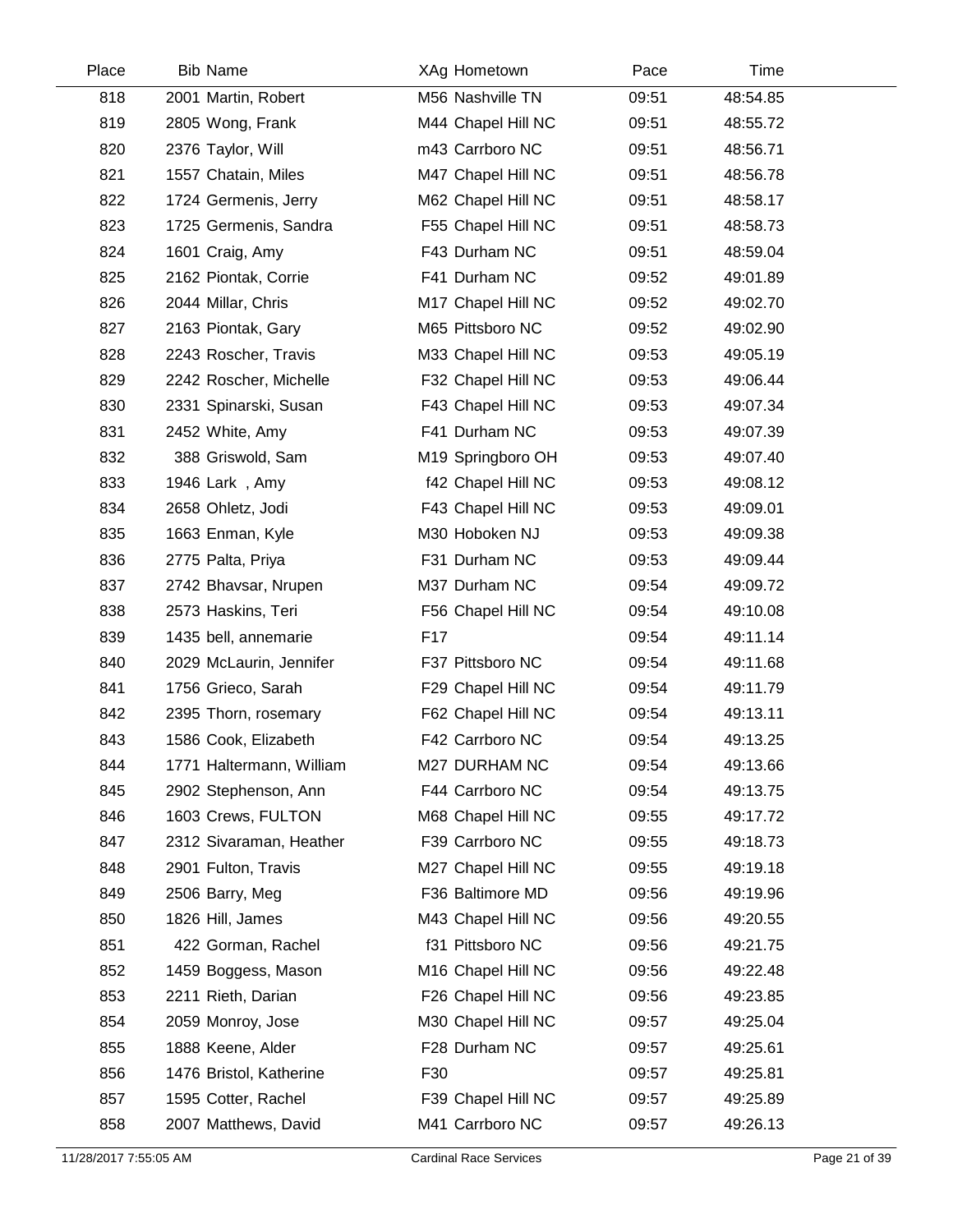| Place | <b>Bib Name</b>             | XAg Hometown         | Pace  | Time     |  |
|-------|-----------------------------|----------------------|-------|----------|--|
| 859   | 2279 Schliebe, Erich        | M42 Pittsboro NC     | 09:57 | 49:26.25 |  |
| 860   | 1664 Ervin, Lindsey         | F25 DURHAM NC        | 09:57 | 49:26.65 |  |
| 861   | 2441 Webb, Michael          | M64 Snow Camp NC     | 09:57 | 49:26.70 |  |
| 862   | 2678 Saylor, Bonner         | F33 Chapel Hill NC   | 09:57 | 49:26.70 |  |
| 863   | 2280 Schliebe, Kate         | F41 Chapel Hill NC   | 09:57 | 49:27.26 |  |
| 864   | 1387 Archer, John           | m53 Washington DC    | 09:57 | 49:27.41 |  |
| 865   | 1665 Ervin, Luke            | M23 DURHAM NC        | 09:57 | 49:28.16 |  |
| 866   | 1388 Archer, William        | M9 Washington DC     | 09:57 | 49:29.05 |  |
| 867   | 1846 Howard, Janna          | F27 Chapel Hill NC   | 09:57 | 49:29.44 |  |
| 868   | 1624 Delgado, Candice       | F30 Durham NC        | 09:58 | 49:29.58 |  |
| 869   | 1960 Libby, Taylor          | F35 Carrboro NC      | 09:58 | 49:30.82 |  |
| 870   | 2801 Walsh, Kevin           | M56 DURHAM NC        | 09:58 | 49:32.49 |  |
| 871   | 2261 Saccoccio, Frances     | F36 Durham NC        | 09:58 | 49:34.15 |  |
| 872   | 1734 Gillon, Bridget        | F17 Chapel Hill NC   | 09:59 | 49:37.92 |  |
| 873   | 2802 Wiggins, Jennifer      | F43 Chapel Hill NC   | 09:59 | 49:38.77 |  |
| 874   | 2695 stanley, will          | m32 Chapel Hill NC   | 10:00 | 49:42.19 |  |
| 875   | 2748 Crummett, Bobbi        | F57 Chapel Hill NC   | 10:00 | 49:42.87 |  |
| 876   | 1699 Freeman, Courtney      | F22 Mt. Olive NC     | 10:00 | 49:43.13 |  |
| 877   | 2478 Yoon, Sora             | F44 Chapel Hill NC   | 10:00 | 49:43.72 |  |
| 878   | 1698 Freeman, Ada           | F56 Seven Springs NC | 10:00 | 49:44.15 |  |
| 879   | 2208 Ricker, Julie          | F41 Pittsboro NC     | 10:01 | 49:44.70 |  |
| 880   | 2987 Allred, Jessica        | F33 Chapel Hill NC   | 10:01 | 49:45.00 |  |
| 881   | 2367 Swinney, Felicia       | F37 Chapel Hill NC   | 10:01 | 49:45.42 |  |
| 882   | 1705 Friedrich, Chris       | M46 Carrboro NC      | 10:01 | 49:45.87 |  |
| 883   | 2657 O'Brien, Sarah         | F35 Chapel Hill NC   | 10:01 | 49:47.85 |  |
| 884   | 2148 Pearl, Morris          | F34 Chapel Hill NC   | 10:01 | 49:48.23 |  |
| 885   | 2656 O'Brien, Richard       | M37 Chapel Hill NC   | 10:01 | 49:48.44 |  |
| 886   | 1666 Ervin, Michael         | M59 DURHAM NC        | 10:02 | 49:51.32 |  |
| 887   | 1626 Della Vecchia, Timothy | M36 Durham NC        | 10:02 | 49:51.90 |  |
| 888   | 2146 Patrick, Eileen        | F43 Apex NC          | 10:03 | 49:58.62 |  |
| 889   | 2870 Brodacz, Jake          | M25                  | 10:03 | 49:58.94 |  |
| 890   | 1457 Boggess, Emma          | F19 Chapel Hill NC   | 10:04 | 50:00.16 |  |
| 891   | 1483 Broscious, Pamela      | F56 Chapel Hill NC   | 10:04 | 50:01.59 |  |
| 892   | 1743 Gorman, Bryce          | M18 Chadds Ford PA   | 10:04 | 50:01.69 |  |
| 893   | 1737 Glen, Allyson          | F30 Durham NC        | 10:04 | 50:01.89 |  |
| 894   | 2041 Millar, Ally           | F17 Chapel Hill NC   | 10:06 | 50:10.66 |  |
| 895   | 2234 Rogers, Nora           | F41 Carrboro NC      | 10:06 | 50:11.93 |  |
| 896   | 2045 Millar, Jamey          | M49 Chapel Hill NC   | 10:06 | 50:13.23 |  |
| 897   | 2601 Lenhardt, Jason        | M40 Chapel Hill NC   | 10:06 | 50:13.55 |  |
| 898   | 2575 Hawley, Chris          | F50 Chapel Hill NC   | 10:06 | 50:14.16 |  |
| 899   | 1543 Caruth, Brian          | M33 Durham NC        | 10:07 | 50:15.77 |  |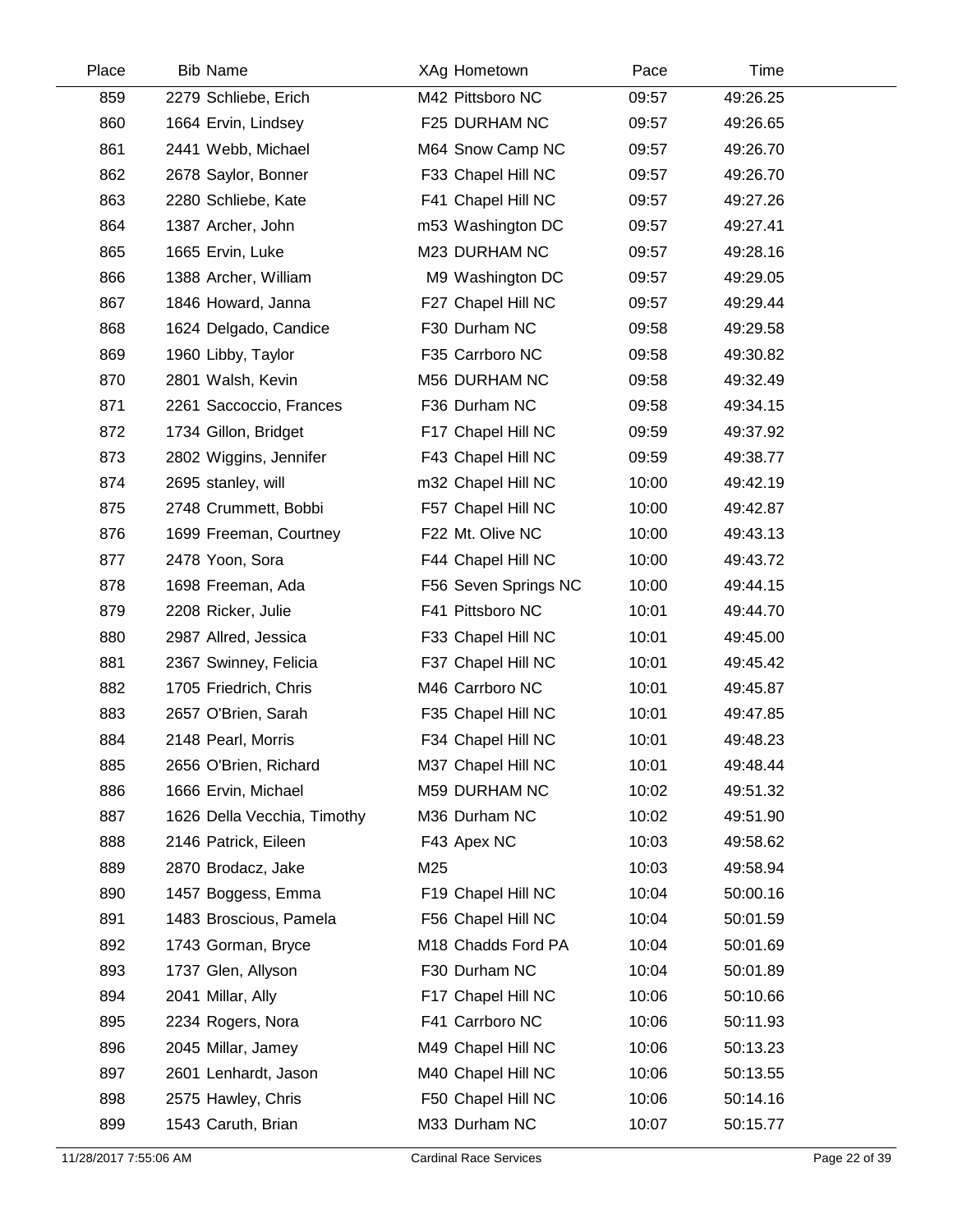| Place | <b>Bib Name</b>          | XAg Hometown       | Pace  | Time     |  |
|-------|--------------------------|--------------------|-------|----------|--|
| 900   | 2809 Blazer, Trey        | M47 DURHAM NC      | 10:07 | 50:16.72 |  |
| 901   | 2063 Montgomery, Ranee   | F46 Chapel Hill NC | 10:07 | 50:18.21 |  |
| 902   | 1779 Hansen, Marci       | F39 Chapel Hill NC | 10:08 | 50:19.31 |  |
| 903   | 2475 Woodward, Kyle      | M33 Chapel Hill NC | 10:08 | 50:19.76 |  |
| 904   | 2388 Thomas, Ryan        | M10 Roanoke VA     | 10:08 | 50:20.29 |  |
| 905   | 2405 Tulchin, Lisa       | F49 Chapel Hill NC | 10:08 | 50:21.24 |  |
| 906   | 2572 Haskins, Paige      | F20 Chapel Hill NC | 10:09 | 50:24.39 |  |
| 907   | 1412 Baldwin, Keith      | M67 Chapel Hill NC | 10:09 | 50:25.27 |  |
| 908   | 1810 Hegle, Jennifer     | F45 Decatur GA     | 10:09 | 50:25.88 |  |
| 909   | 1831 Hoffman, Steve      | M42 Durham NC      | 10:09 | 50:26.07 |  |
| 910   | 2091 Musso, Joseph       | M14 Chapel Hill NC | 10:10 | 50:29.59 |  |
| 911   | 2092 Musso, Melanie      | F25 Chapel Hill NC | 10:10 | 50:29.77 |  |
| 912   | 408 Duncan, Catherine    | F52 Chapel Hill NC | 10:10 | 50:31.14 |  |
| 913   | 2909 Hammett, Eve        | F37 Chapel Hill NC | 10:10 | 50:31.20 |  |
| 914   | 2481 Younts, Henley      | F16 Chapel Hill NC | 10:10 | 50:33.28 |  |
| 915   | 2562 Gottfredson, Nisha  | F33 Chapel Hill NC | 10:10 | 50:33.86 |  |
| 916   | 2088 Musso, Alan         | M53 Chapel Hill NC | 10:11 | 50:34.79 |  |
| 917   | 1942 la via, maria       | f54 Chapel Hill NC | 10:11 | 50:35.74 |  |
| 918   | 1374 Alston, Kwame       | M24 Carrboro NC    | 10:11 | 50:36.54 |  |
| 919   | 1873 Joseph, Sarah       | F40 Chapel Hill NC | 10:11 | 50:36.74 |  |
| 920   | 1653 Ehlers, Coles       | M17 ATHENS GA      | 10:11 | 50:36.75 |  |
| 921   | 1651 Ehlers, Andrew      | M12 ATHENS GA      | 10:11 | 50:36.81 |  |
| 922   | 1812 Heller, Christie    | F41                | 10:11 | 50:38.00 |  |
| 923   | 1813 Heller, Connor      | M <sub>8</sub>     | 10:11 | 50:38.26 |  |
| 924   | 2600 Lee, Raney          | F27 Carrboro NC    | 10:11 | 50:38.50 |  |
| 925   | 1531 Carmen, Natalie     | F30 Raleigh NC     | 10:11 | 50:38.89 |  |
| 926   | 2837 Ordronneau, Delisa  | F36 Chapel Hill NC | 10:12 | 50:39.28 |  |
| 927   | 2745 Bunch, Zoe          | F16 Chapel Hill NC | 10:12 | 50:39.87 |  |
| 928   | 1924 Kleinman, Dawn      | F52 Carrboro NC    | 10:12 | 50:39.89 |  |
| 929   | 2660 Petrin, Kerri       | F37 Chapel Hill NC | 10:12 | 50:39.99 |  |
| 930   | 2838 Ordronneau, Roger   | M39 Chapel Hill NC | 10:12 | 50:40.47 |  |
| 931   | 2155 Perlmutt, Lars      | M36 Chapel Hill NC | 10:12 | 50:41.46 |  |
| 932   | 1389 Arnel, Tom          | M54 Carrboro NC    | 10:12 | 50:42.54 |  |
| 933   | 2760 McKay, Amanda       | F40 Chapel Hill NC | 10:12 | 50:43.58 |  |
| 934   | 2216 Robers, Marshall    | M44 Chapel Hill NC | 10:12 | 50:43.99 |  |
| 935   | 1772 Hamilton, Christine | F23 Chapel Hill NC | 10:13 | 50:44.14 |  |
| 936   | 1865 Jeffs, Kimberly     | F36 Chapel Hill NC | 10:13 | 50:44.84 |  |
| 937   | 1773 Hamilton, Michael   | M59 Chapel Hill NC | 10:13 | 50:44.92 |  |
| 938   | 1532 Carpenter, C Denise | F50 Chapel Hill NC | 10:13 | 50:45.67 |  |
| 939   | 2486 Zadrozny, Sabrina   | F38 Carrboro NC    | 10:13 | 50:46.14 |  |
| 940   | 2217 Robers, Zach        | M12 Chapel Hill NC | 10:13 | 50:47.40 |  |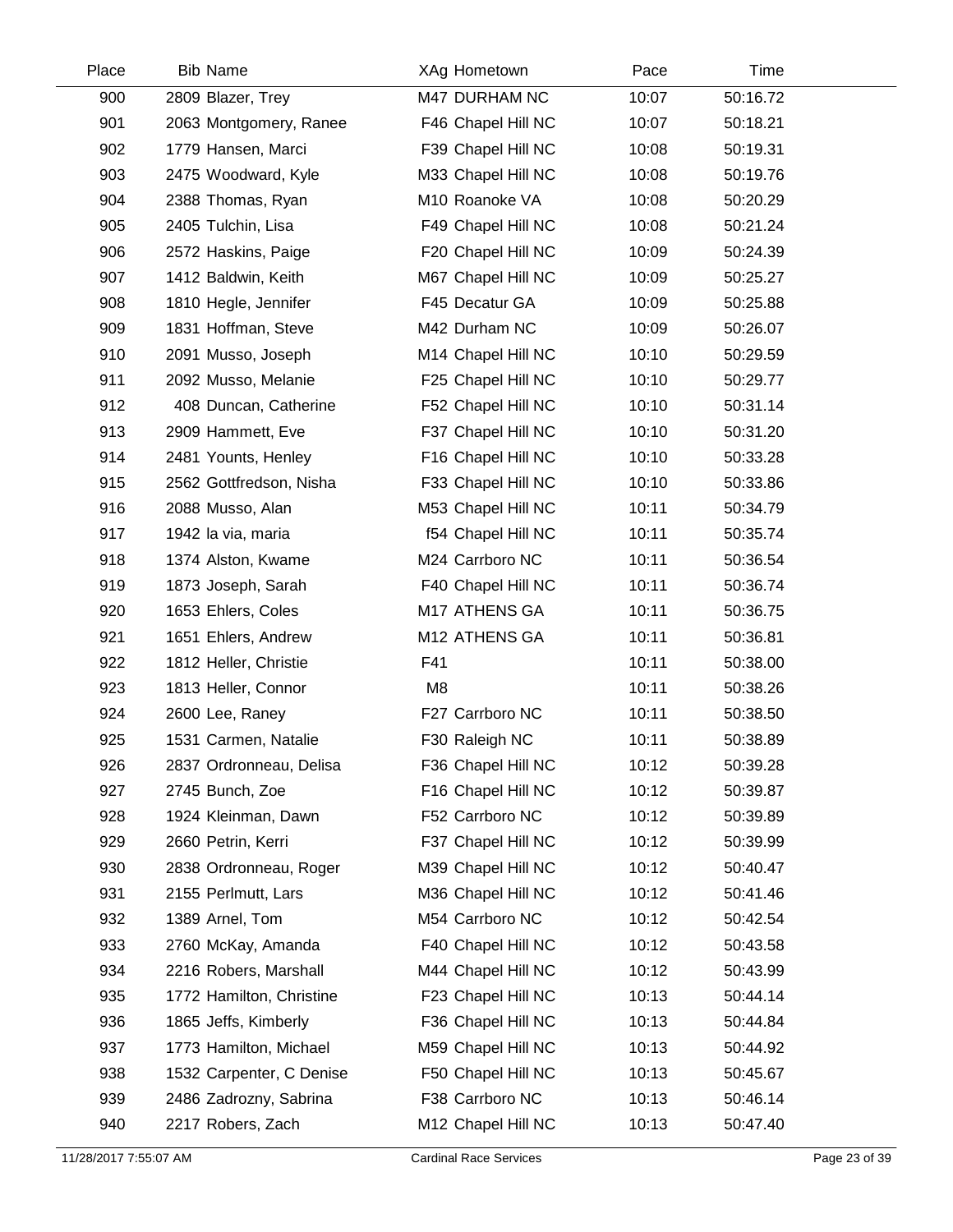| Place | <b>Bib Name</b>          | XAg Hometown         | Pace  | Time     |  |
|-------|--------------------------|----------------------|-------|----------|--|
| 941   | 2081 Munn, Jamie         | F41 Chapel Hill NC   | 10:13 | 50:47.69 |  |
| 942   | 2663 Purves, Todd        | M48 Chapel Hill NC   | 10:13 | 50:47.86 |  |
| 943   | 395 Althaus, Tyler       | M31 Fuquay-Varina NC | 10:13 | 50:47.98 |  |
| 944   | 1811 Hehl, Brent         | M31 Chapel Hill NC   | 10:13 | 50:48.06 |  |
| 945   | 1883 Karpinos, Ralph     | M67 Chapel Hill NC   | 10:13 | 50:48.42 |  |
| 946   | 1416 Barnes, Donnie      | M45 Chapel Hill NC   | 10:14 | 50:49.75 |  |
| 947   | 2159 Peterson, Stephanie | F36 Pittsboro NC     | 10:14 | 50:50.36 |  |
| 948   | 2083 murphy, kaitlyn     | F31 Carrboro NC      | 10:14 | 50:50.51 |  |
| 949   | 2634 Morelli, David      | M60 Chapel Hill NC   | 10:14 | 50:52.43 |  |
| 950   | 1726 Ghio, Andrew        | M62 Chapel Hill NC   | 10:14 | 50:53.32 |  |
| 951   | 2377 Taylor Robin, Lisa  | F50 Chapel Hill NC   | 10:14 | 50:53.52 |  |
| 952   | 2578 Helton, Margaret    | F57 Carrboro NC      | 10:14 | 50:53.77 |  |
| 953   | 2089 Musso, Belinda      | F50 Chapel Hill NC   | 10:15 | 50:54.38 |  |
| 954   | 2090 Musso, Jennifer     | F24 Chapel Hill NC   | 10:15 | 50:54.53 |  |
| 955   | 2996 Valley, Holly       | F21 Chapel Hill NC   | 10:15 | 50:54.58 |  |
| 956   | 2705 Thompson, Amanda    | F33 Chapel Hill NC   | 10:15 | 50:57.68 |  |
| 957   | 2708 Thompson, Mike      | M33 Chapel Hill NC   | 10:15 | 50:58.40 |  |
| 958   | 2865 Carin, Jeffrey      | M18 DURHAM NC        | 10:16 | 50:59.40 |  |
| 959   | 2866 Bramwell, Brittnay  | F23 DURHAM NC        | 10:16 | 51:00.47 |  |
| 960   | 2314 Smith, Laurie       | F60 Chapel Hill NC   | 10:16 | 51:02.61 |  |
| 961   | 2449 WHALEN, carolyn     | F24 Durham NC        | 10:16 | 51:02.88 |  |
| 962   | 1963 Lillie, Margaret    | F26 Durham NC        | 10:17 | 51:05.08 |  |
| 963   | 1577 Cohn, Sarah         | F26 Chapel Hill NC   | 10:17 | 51:05.35 |  |
| 964   | 2551 Field, Estela       | F42 Chapel Hill NC   | 10:17 | 51:05.93 |  |
| 965   | 2821 DeHart, Sarah       | F26 Chapel Hill NC   | 10:17 | 51:06.51 |  |
| 966   | 2102 Nerkar, Aadit       | M16 Chapel Hill NC   | 10:17 | 51:07.50 |  |
| 967   | 2540 DiFranco, Richie    | M39 Chapel Hill NC   | 10:17 | 51:07.77 |  |
| 968   | 2035 Messier, Erin       | F37 Chapel Hill NC   | 10:18 | 51:10.71 |  |
| 969   | 2299 Sevy, michale       | M36 Pittsboro NC     | 10:18 | 51:11.34 |  |
| 970   | 1594 Correia, Joao       | M50 Durham NC        | 10:18 | 51:13.03 |  |
| 971   | 2455 Whittington, Julie  | F51 Winston-Salem NC | 10:18 | 51:13.91 |  |
| 972   | 1385 Archer, Clare       | F49 Washington DC    | 10:19 | 51:14.32 |  |
| 973   | 1386 Archer, Jack        | M11 Washington DC    | 10:19 | 51:14.72 |  |
| 974   | 1362 Adams, Ned          | M44 Pittsboro NC     | 10:19 | 51:14.91 |  |
| 975   | 2992 Grant, Stuart       | M50 Chapel Hill NC   | 10:19 | 51:15.59 |  |
| 976   | 2995 Grant, Caitlin      | F20 Chapel Hill NC   | 10:19 | 51:16.45 |  |
| 977   | 2605 Lloyd, Tammy        | F41 Chapel Hill NC   | 10:20 | 51:18.95 |  |
| 978   | 1693 Flynn, Tim          | M58 Chapel Hill NC   | 10:20 | 51:20.88 |  |
| 979   | 2935 Brown, Bunny        | F58 Durham NC        | 10:20 | 51:22.15 |  |
| 980   | 2413 Valsing, Eli        | F54 Carrboro NC      | 10:20 | 51:23.67 |  |
| 981   | 1610 Cuicchi, Chesley    | F41 Chapel Hill NC   | 10:20 | 51:23.88 |  |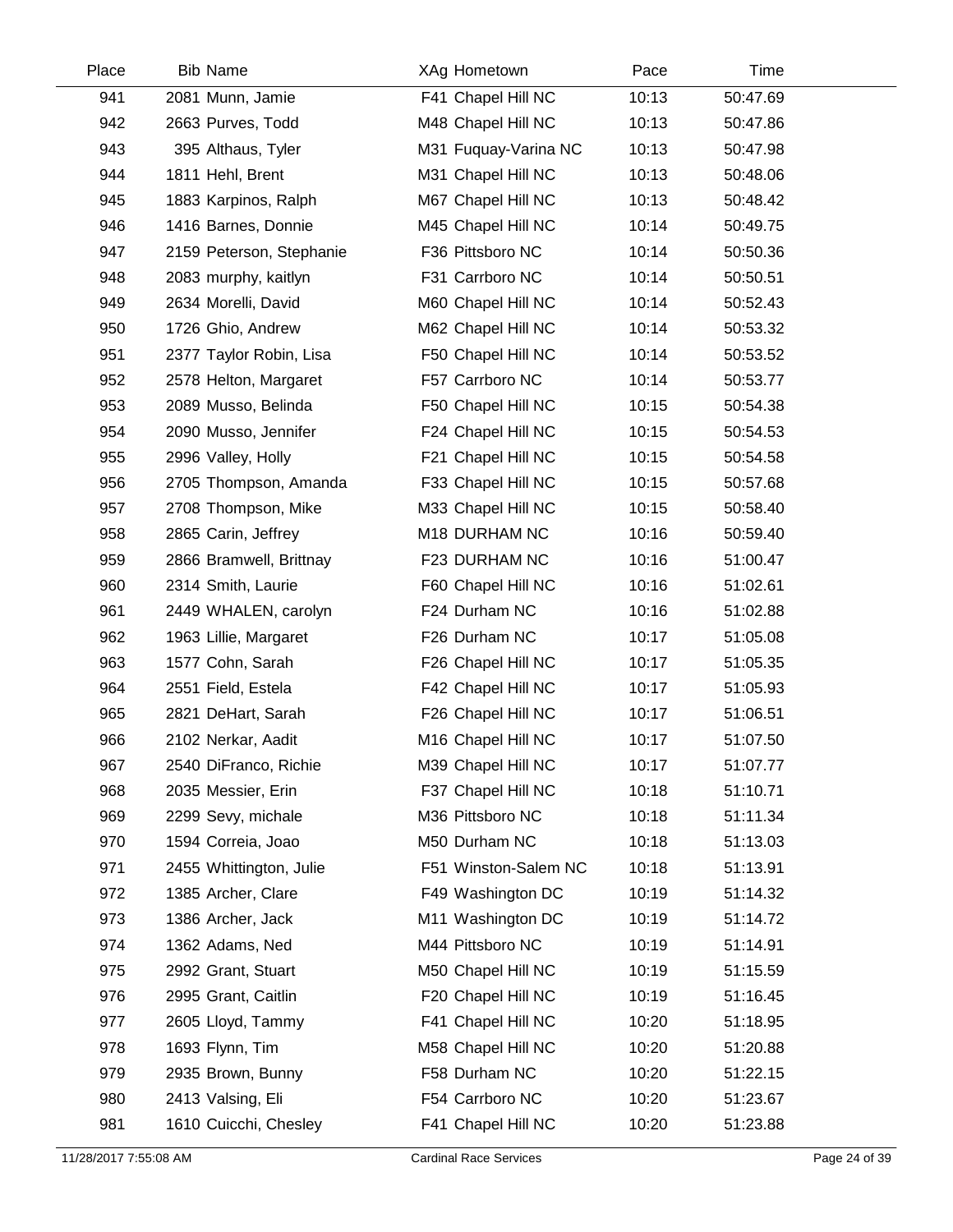| Place | <b>Bib Name</b>            | XAg Hometown       | Pace  | Time     |  |
|-------|----------------------------|--------------------|-------|----------|--|
| 982   | 2050 Mills, Karin          | F51 Carrboro NC    | 10:21 | 51:26.02 |  |
| 983   | 2052 Mills, Tina           | F45 Pittsboro NC   | 10:21 | 51:26.93 |  |
| 984   | 1464 Bourne, Linda         | F54 Carrboro NC    | 10:22 | 51:29.29 |  |
| 985   | 1496 Bucy-Anderson, DeAnna | F17 Chapel Hill NC | 10:22 | 51:29.80 |  |
| 986   | 2156 Perry, Susan          | F54 Chapel Hill NC | 10:22 | 51:30.44 |  |
| 987   | 1565 Clark, Emily          | F35 Chapel Hill NC | 10:23 | 51:34.33 |  |
| 988   | 1923 Kleinhammes, Alfred   | M66 Chapel Hill NC | 10:23 | 51:35.51 |  |
| 989   | 2018 McElligott, Erin      | F44 Chapel Hill NC | 10:23 | 51:35.73 |  |
| 990   | 1994 Mandell, Rachel       | F47 Chapel Hill NC | 10:23 | 51:36.33 |  |
| 991   | 2448 Westrick, Aaron       | M41 Chapel Hill NC | 10:23 | 51:36.83 |  |
| 992   | 1824 Hessling, Peter       | M65 Durham NC      | 10:23 | 51:37.06 |  |
| 993   | 2433 Ware, Michele         | F62 Chapel Hill NC | 10:23 | 51:37.71 |  |
| 994   | 2881 Kopitzke, Jake Turco  | M23 Carrboro NC    | 10:24 | 51:39.78 |  |
| 995   | 2719 Tuttle, Chris         | M40 Durham NC      | 10:24 | 51:40.43 |  |
| 996   | 1821 Hensel, Erin          | F37 Durham NC      | 10:24 | 51:40.76 |  |
| 997   | 1406 bainter, shelley      | f45 Chapel Hill NC | 10:24 | 51:41.80 |  |
| 998   | 2868 Bennett, Lisa         | F39 Carrboro NC    | 10:25 | 51:44.01 |  |
| 999   | 2977 Clark, Geoffrey       | M32 Durham NC      | 10:25 | 51:44.71 |  |
| 1000  | 2976 Mistler, Allison      | F33 Mebane NC      | 10:25 | 51:45.29 |  |
| 1001  | 2069 Morano, Bill          | M47 Chapel Hill NC | 10:25 | 51:48.34 |  |
| 1002  | 2814 Koelsch, Pete         | M62 Chapel Hill NC | 10:26 | 51:49.36 |  |
| 1003  | 2877 Jones, Marie          | F26 Pittsboro NC   | 10:26 | 51:49.81 |  |
| 1004  | 2320 Solie, Sarah          | F29 DURHAM NC      | 10:26 | 51:51.58 |  |
| 1005  | 1817 Henriquez, Craig      | M58 Chapel Hill NC | 10:26 | 51:52.87 |  |
| 1006  | 1621 Davis, Robert         | M54 Cary NC        | 10:27 | 51:55.42 |  |
| 1007  | 1620 Davis, Kiki           | F23 Atlanta GA     | 10:27 | 51:56.02 |  |
| 1008  | 1551 Caves, Eleanor        | F28 DURHAM NC      | 10:27 | 51:57.22 |  |
| 1009  | 1754 Green, Patrick        | M31 DURHAM NC      | 10:27 | 51:57.29 |  |
| 1010  | 1805 Heckelman, Tommy      | M26 New York NY    | 10:27 | 51:57.45 |  |
| 1011  | 2667 Revelle, Rachael      | F31 Carrboro NC    | 10:28 | 52:00.76 |  |
| 1012  | 1552 Caves, Josie          | F32 Carrboro NC    | 10:28 | 52:00.78 |  |
| 1013  | 1447 Berreth, Meg          | F47 Carrboro NC    | 10:28 | 52:00.90 |  |
| 1014  | 1766 Haithcock, Benjamin   | M46 Durham NC      | 10:28 | 52:00.90 |  |
| 1015  | 2607 Ludlow, Caitlin       | F25 Chapel Hill NC | 10:28 | 52:02.74 |  |
| 1016  | 1567 Clark, Kelly          | F61 Chapel Hill NC | 10:28 | 52:02.88 |  |
| 1017  | 2844 Miller, Jason         | M41 Chapel Hill NC | 10:29 | 52:04.12 |  |
| 1018  | 1800 Hayon, Gabriel        | M32                | 10:29 | 52:07.30 |  |
| 1019  | 2922 White, Skyler         | F14 Chapel Hill NC | 10:29 | 52:07.73 |  |
| 1020  | 1799 Hayon, Ellen          | F29 Chapel Hill NC | 10:29 | 52:08.02 |  |
| 1021  | 1801 Hayon, Solomon        | M28 Chapel Hill NC | 10:29 | 52:08.07 |  |
| 1022  | 2113 NORRIS, REAH          | F41 NORFOLK VA     | 10:29 | 52:08.30 |  |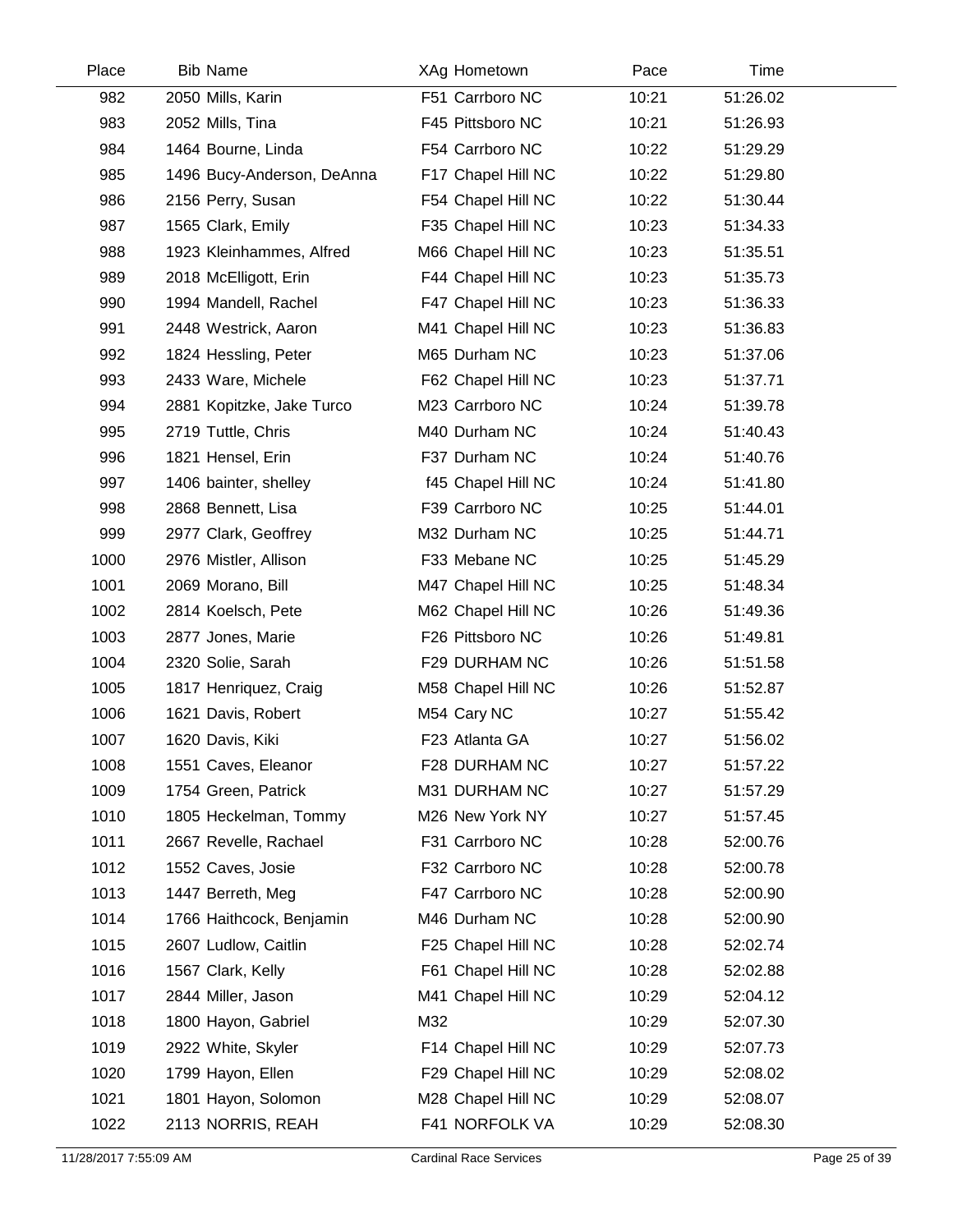| Place | <b>Bib Name</b>          | XAg Hometown        | Pace  | Time     |  |
|-------|--------------------------|---------------------|-------|----------|--|
| 1023  | 2840 Neal, Sheila        | F40 Chapel Hill NC  | 10:30 | 52:09.28 |  |
| 1024  | 2900 Goodman, Liz        | F29 Durham NC       | 10:30 | 52:10.79 |  |
| 1025  | 2726 Walsh, Kerry        | F25 Chapel Hill NC  | 10:30 | 52:11.73 |  |
| 1026  | 2099 Neal, Madeline      | F37 Chapel Hill NC  | 10:30 | 52:12.73 |  |
| 1027  | 1493 Buck, Emory         | F24 Chapel Hill NC  | 10:31 | 52:17.10 |  |
| 1028  | 2603 Leyden, Brad        | M44 Chapel Hill NC  | 10:31 | 52:18.10 |  |
| 1029  | 1976 Lucente, Chloe      | F22 Carrboro NC     | 10:32 | 52:19.68 |  |
| 1030  | 2474 Woodward, Kim       | F55 Olivette MO     | 10:32 | 52:19.81 |  |
| 1031  | 2079 mulholland, andrea  | f39 Durham NC       | 10:32 | 52:20.42 |  |
| 1032  | 1991 Maher, Ellen        | F31 Cary NC         | 10:32 | 52:20.62 |  |
| 1033  | 1977 Lucente, Stephen    | M57 Carrboro NC     | 10:32 | 52:20.82 |  |
| 1034  | 2009 Matthews, Kyle      | M30 Cary NC         | 10:32 | 52:21.73 |  |
| 1035  | 2626 Mendes, Bryce       | M26 Chapel Hill NC  | 10:32 | 52:22.57 |  |
| 1036  | 2587 Jarrett, Kelly      | F40 Carrboro NC     | 10:32 | 52:23.31 |  |
| 1037  | 2627 Mendes, Lexi        | F23 Chapel Hill NC  | 10:33 | 52:23.71 |  |
| 1038  | 2628 Mendes, Nicole      | F51 Chapel Hill NC  | 10:33 | 52:23.88 |  |
| 1039  | 1369 Alexander, Karen    | F52 Chapel Hill NC  | 10:33 | 52:23.99 |  |
| 1040  | 2262 Sacks, Lauren       | F39 Carrboro NC     | 10:33 | 52:24.93 |  |
| 1041  | 1980 Lynch, Kate         | F36 Asheville NC    | 10:33 | 52:25.10 |  |
| 1042  | 2425 Wahlstrom, Erik     | M48 Chapel Hill NC  | 10:33 | 52:26.07 |  |
| 1043  | 2533 DeFranco, Michael   | M40 Carrboro NC     | 10:33 | 52:28.14 |  |
| 1044  | 1625 Della Vecchia, Leo  | M67 Mebane NC       | 10:33 | 52:28.19 |  |
| 1045  | 1502 Bunn, Paul          | M39 Carrboro NC     | 10:34 | 52:30.66 |  |
| 1046  | 2125 Olsen, Kristen      | F42 Carrboro NC     | 10:35 | 52:35.74 |  |
| 1047  | 2652 Nicholson, Meredith | F44 Hillsborough NC | 10:35 | 52:35.97 |  |
| 1048  | 2070 Morano, Sheri       | F42 Chapel Hill NC  | 10:35 | 52:37.03 |  |
| 1049  | 2880 Turco, Lisa         | F55 Carrboro NC     | 10:35 | 52:38.31 |  |
| 1050  | 2501 Ayers, Jordan       | M31 Durham NC       | 10:36 | 52:38.88 |  |
| 1051  | 2882 Price, Allison      | F23 Carrboro NC     | 10:36 | 52:41.80 |  |
| 1052  | 2030 McNabb, Kelly       | F36 Pittsboro NC    | 10:37 | 52:46.08 |  |
| 1053  | 1908 Kern, Morgan        | F12 Chapel Hill NC  | 10:38 | 52:49.26 |  |
| 1054  | 2803 Williams, Crystal   | F44 Durham NC       | 10:38 | 52:50.02 |  |
| 1055  | 1682 Finnell, Alice      | F66 Chapel Hill NC  | 10:38 | 52:50.06 |  |
| 1056  | 1907 Kern, Kayla         | F18 Chapel Hill NC  | 10:38 | 52:50.24 |  |
| 1057  | 1674 Fenhagen, Cait      | F48 Chapel Hill NC  | 10:38 | 52:50.85 |  |
| 1058  | 418 Hundt, Nathaniel     | m32 Pittsburgh PA   | 10:38 | 52:51.55 |  |
| 1059  | 2334 Stegman, Karen      | F48 Chapel Hill NC  | 10:38 | 52:51.73 |  |
| 1060  | 2372 Tauchen, Christine  | F30 Richmond VA     | 10:38 | 52:52.77 |  |
| 1061  | 2747 Costa, Katie        | F41 Carrboro NC     | 10:39 | 52:56.75 |  |
| 1062  | 1640 Donald, Jeff        | M41 Chapel Hill NC  | 10:39 | 52:58.00 |  |
| 1063  | 1803 Heafner, Greg       | M54 Chapel Hill NC  | 10:39 | 52:58.07 |  |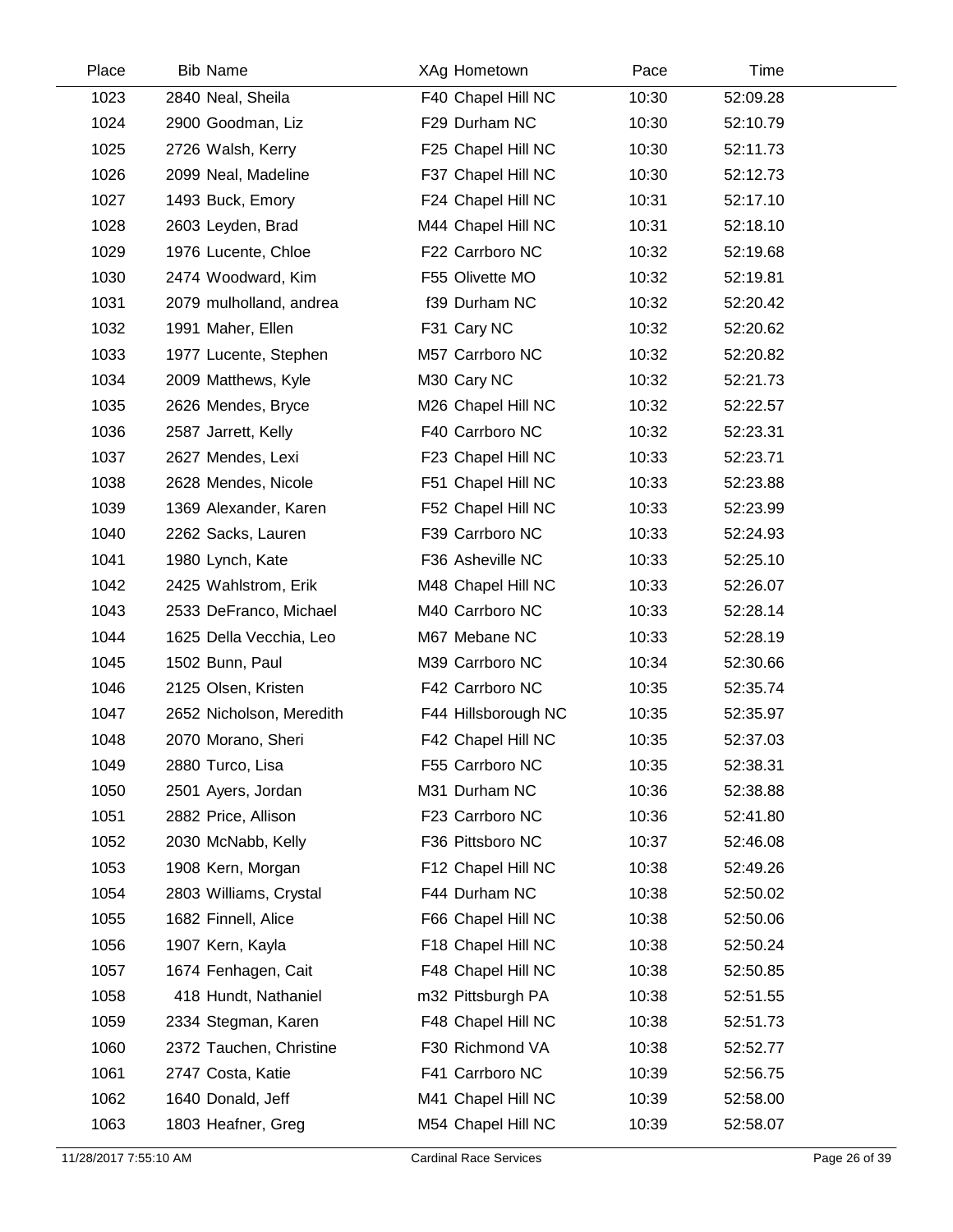| Place | <b>Bib Name</b>         | XAg Hometown           | Pace  | Time     |  |
|-------|-------------------------|------------------------|-------|----------|--|
| 1064  | 1998 Margolin, Nancy    | F64 Carrboro NC        | 10:39 | 52:58.28 |  |
| 1065  | 1804 Heafner, Tricia    | F52 Chapel Hill NC     | 10:40 | 52:58.76 |  |
| 1066  | 2839 Lenox, Kari        | F51 Chapel Hill NC     | 10:40 | 52:59.79 |  |
| 1067  | 2642 Muha, Maeve        | F14 Millstone Township | 10:40 | 53:02.82 |  |
| 1068  | 2237 Rooney, Cassie     | F31 DURHAM NC          | 10:41 | 53:04.29 |  |
| 1069  | 2240 Rooney, Matt       | M33 Decatur GA         | 10:41 | 53:04.44 |  |
| 1070  | 2239 Rooney, John       | M36 DURHAM NC          | 10:41 | 53:04.90 |  |
| 1071  | 2640 Muha, Joe          | M52 Millstone Township | 10:41 | 53:05.56 |  |
| 1072  | 1931 Koreski, Katy      | F28 Chapel Hill NC     | 10:42 | 53:08.64 |  |
| 1073  | 1781 Hara, Viana        | F41 Durham NC          | 10:42 | 53:08.99 |  |
| 1074  | 2823 Paisner, Sara      | F44 Chapel Hill NC     | 10:42 | 53:10.01 |  |
| 1075  | 2894 Petrin, Pete       | M61 Hillsborough NC    | 10:42 | 53:10.98 |  |
| 1076  | 2819 Mendlovitz, Harry  | M11 Chapel Hill NC     | 10:42 | 53:12.66 |  |
| 1077  | 2690 Smith, Patsy       | F50 Chapel Hill NC     | 10:44 | 53:18.62 |  |
| 1078  | 2498 Asaro, Katherine   | F45 Chapel Hill NC     | 10:44 | 53:19.13 |  |
| 1079  | 2496 asaro, andrew      | M50 Chapel Hill NC     | 10:44 | 53:19.69 |  |
| 1080  | 2649 Nadas, Marisa      | F37 Boston MA          | 10:44 | 53:19.92 |  |
| 1081  | 410 Sharpless, Leigh    | F18 Chapel Hill NC     | 10:44 | 53:20.91 |  |
| 1082  | 411 Sharpless, Norman   | M51 Chapel Hill NC     | 10:44 | 53:21.67 |  |
| 1083  | 2153 Penticoff, Rebecca | F44 Chapel Hill NC     | 10:44 | 53:22.64 |  |
| 1084  | 420 Cannon, Molly       | f48                    | 10:45 | 53:24.16 |  |
| 1085  | 2597 Lane, Kimberly     | F46 DURHAM NC          | 10:45 | 53:24.37 |  |
| 1086  | 2084 Murphy, Rich       | M71 Chapel Hill NC     | 10:45 | 53:24.98 |  |
| 1087  | 394 Mortensen, Tania    | F46 Washington DC      | 10:46 | 53:28.71 |  |
| 1088  | 392 Byrne, Marlena      | F46 Durham NC          | 10:46 | 53:28.86 |  |
| 1089  | 1965 Lindsey, Layla     | F9 Las Vegas NV        | 10:46 | 53:31.84 |  |
| 1090  | 2491 Bunn, Nancy        | F34 Carrboro NC        | 10:46 | 53:32.62 |  |
| 1091  | 2360 Sullivan, Chelsea  | F31 Chapel Hill NC     | 10:46 | 53:32.82 |  |
| 1092  | 401 Grinnan, Lucy       | F20 Richmond VA        | 10:47 | 53:34.88 |  |
| 1093  | 1979 Lutz, Peter        | M51 Chapel Hill NC     | 10:47 | 53:36.49 |  |
| 1094  | 1546 Cates, Susan       | F47 Chapel Hill NC     | 10:47 | 53:37.84 |  |
| 1095  | 2740 Zielazinski, Joey  | M41 Durham NC          | 10:48 | 53:38.77 |  |
| 1096  | 1554 Chapman, Stacie    | F27 Gibsonville NC     | 10:48 | 53:39.49 |  |
| 1097  | 2276 Scales, Melissa    | F40 Durham NC          | 10:48 | 53:39.89 |  |
| 1098  | 2172 Pollak, Amanda     | F30 Columbia SC        | 10:49 | 53:46.96 |  |
| 1099  | 2923 White, Renee       | F47 Chapel Hill NC     | 10:50 | 53:48.88 |  |
| 1100  | 396 Grinnan, Marybeth   | F49 Richmond VA        | 10:51 | 53:55.85 |  |
| 1101  | 1654 Ehlers, Sarah      | F47 ATHENS GA          | 10:51 | 53:56.16 |  |
| 1102  | 2171 Polasek, Melissa   | F37 Chapel Hill NC     | 10:51 | 53:57.52 |  |
| 1103  | 2019 McFarland, Josh    | M40                    | 10:52 | 53:58.25 |  |
| 1104  | 2260 ryan, Patrick      | M31 Washington DC      | 10:52 | 53:58.43 |  |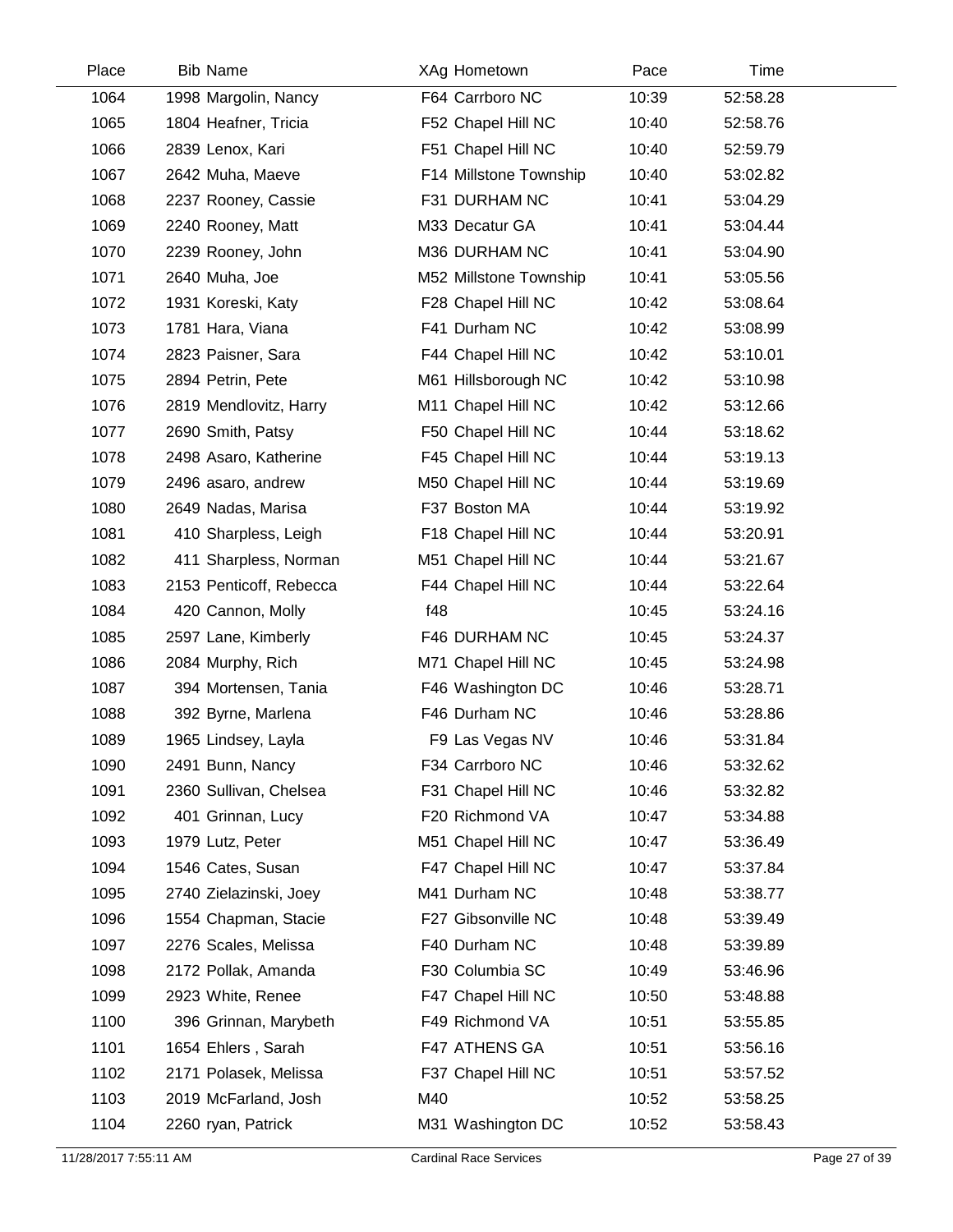| Place | <b>Bib Name</b>                  | XAg Hometown         | Pace  | Time     |  |
|-------|----------------------------------|----------------------|-------|----------|--|
| 1105  | 2152 Pedraza, Elizabeth          | F33 Chapel Hill NC   | 10:52 | 54:00.38 |  |
| 1106  | 2375 Taylor, Kyla                | F33 Durham NC        | 10:52 | 54:01.06 |  |
| 1107  | 1830 Hoerner, Kate               | F16 Apex NC          | 10:53 | 54:03.11 |  |
| 1108  | 1391 Arnott, Hallie              | F16 Chapel Hill NC   | 10:53 | 54:03.53 |  |
| 1109  | 1928 Kohrman, Richard            | M69 Mebane NC        | 10:53 | 54:03.56 |  |
| 1110  | 2062 Montgomery, Lori            | F40 Chapel Hill NC   | 10:53 | 54:03.86 |  |
| 1111  | 2363 Superak, Peter              | M61 Carrboro NC      | 10:53 | 54:04.04 |  |
| 1112  | 2608 Ludlow, John                | M65 Chapel Hill NC   | 10:53 | 54:05.66 |  |
| 1113  | 1380 Anderson, Sheelagh          | F70 Carrboro NC      | 10:53 | 54:06.35 |  |
| 1114  | 2245 Rosen, Maureen              | F60 Chapel Hill NC   | 10:54 | 54:08.24 |  |
| 1115  | 2197 Ratner, Shana               | F38 Carrboro NC      | 10:54 | 54:08.34 |  |
| 1116  | 2265 Salerno, Jessica            | F41 Asheville NC     | 10:54 | 54:12.48 |  |
| 1117  | 1638 Dixon, Bob                  | M58 Chapel Hill NC   | 10:55 | 54:12.99 |  |
| 1118  | 2212 Rieth, Peter                | M53 Chapel Hill NC   | 10:55 | 54:13.52 |  |
| 1119  | 397 Althaus, Kristen             | F30 Fuguay-Varina NC | 10:55 | 54:14.42 |  |
| 1120  | 2916 Kilts, Priscilla            | F49 Durham NC        | 10:55 | 54:16.45 |  |
| 1121  | 1509 Bush, Peggy                 | F61 Chapel Hill NC   | 10:55 | 54:16.92 |  |
| 1122  | 2793 Schmidt, Victoria           | F13 Chapel Hill NC   | 10:56 | 54:18.68 |  |
| 1123  | 2229 Rodriguez, Marisa           | F38 Las Vegas NV     | 10:56 | 54:20.38 |  |
| 1124  | 2492 Altmueller, Stephan         | M44 Carrboro NC      | 10:56 | 54:20.63 |  |
| 1125  | 2537 DePeal, Thomas              | M50 Durham NC        | 10:56 | 54:20.64 |  |
| 1126  | 407 Ringel-kulka, Tamar          | F58 Chapel Hill NC   | 10:56 | 54:20.65 |  |
| 1127  | 2883 Altmueller, Klara           | F15 Carrboro NC      | 10:56 | 54:21.74 |  |
| 1128  | 2308 simmonds, junior            | M50 Durham NC        | 10:57 | 54:23.31 |  |
| 1129  | 2361 Sullivan, Kate              | F40 Chapel Hill NC   | 10:57 | 54:23.33 |  |
| 1130  | 1949 Leach, John                 | M47 Chapel Hill NC   | 10:57 | 54:24.68 |  |
| 1131  | 2620 Mascenik, Angela            | F39 Carrboro NC      | 10:57 | 54:26.00 |  |
| 1132  | 1414 Barbee, Blaine              | F35 Chapel Hill NC   | 10:57 | 54:26.36 |  |
| 1133  | 2346 Stouder, April              | F41 Chapel Hill NC   | 10:58 | 54:30.72 |  |
| 1134  | 2906 Westdorp, Joy               | F50 Carrboro NC      | 10:58 | 54:31.62 |  |
| 1135  | 2118 Norwood, Rena               | F62 Chapel Hill NC   | 10:59 | 54:34.17 |  |
| 1136  | 2116 Norwood, Clare              | F35 Chapel Hill NC   | 10:59 | 54:35.22 |  |
| 1137  | 1424 Baum, Amy                   | F40 Chapel Hill NC   | 11:00 | 54:38.34 |  |
| 1138  | 1689 Flinn, Dianne               | F38 Chapel Hill NC   | 11:00 | 54:38.70 |  |
| 1139  | 1541 Carter, Renee               | F33 Hillsborough NC  | 11:00 | 54:38.96 |  |
| 1140  | 2679 Saylor, Chris               | M33 Chapel Hill NC   | 11:00 | 54:40.15 |  |
| 1141  | 1644 Duronio, Gina               | F20 Chapel Hill NC   | 11:00 | 54:40.86 |  |
| 1142  | 1645 Duronio, Sue                | f52 Chapel Hill NC   | 11:00 | 54:41.21 |  |
| 1143  | 2382 Thomas, Brett               | M46 Roanoke VA       | 11:00 | 54:41.78 |  |
| 1144  | 1503 Burckett-St Laurent, Lindsa | F38 Durham NC        | 11:00 | 54:41.84 |  |
| 1145  | 1670 fagan, noreen               | F55 Carrboro NC      | 11:01 | 54:43.47 |  |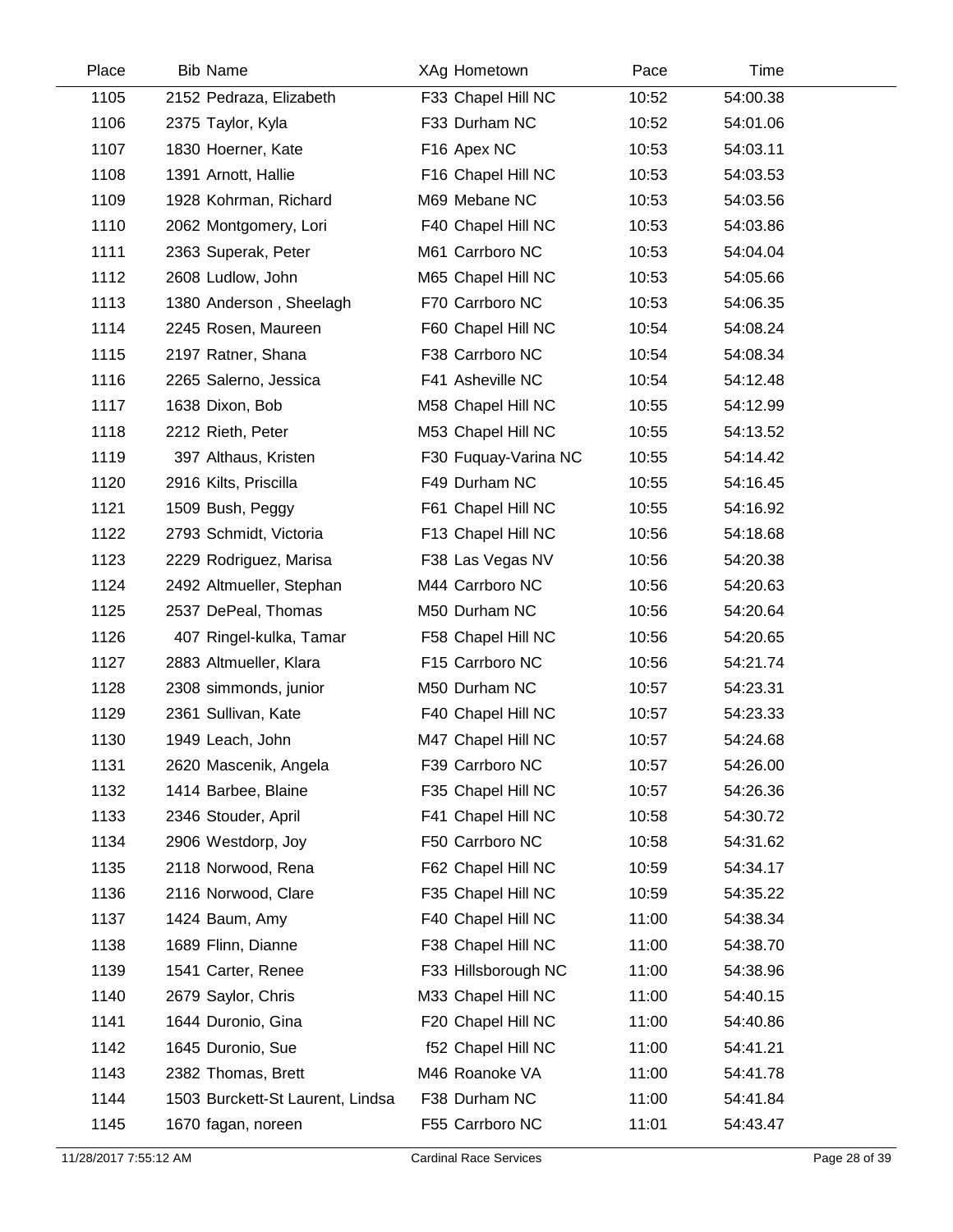| Place | <b>Bib Name</b>               | XAg Hometown       | Pace  | Time     |  |
|-------|-------------------------------|--------------------|-------|----------|--|
| 1146  | 1679 fetters, tamara          | F53 Carrboro NC    | 11:01 | 54:46.19 |  |
| 1147  | 1735 Gillon, Paige            | F14 Chapel Hill NC | 11:01 | 54:47.55 |  |
| 1148  | 1506 Burrowes, Jennie         | F30 Hickory NC     | 11:02 | 54:48.27 |  |
| 1149  | 2246 Rosen, Norm              | m64 Chapel Hill NC | 11:02 | 54:51.05 |  |
| 1150  | 2408 Turnbull, Jeff           | M44 Chapel Hill NC | 11:02 | 54:51.21 |  |
| 1151  | 1581 Congdon, Kelly           | F39 GRAHAM NC      | 11:03 | 54:55.24 |  |
| 1152  | 1466 Bozymski, Nata           | F51 Chapel Hill NC | 11:03 | 54:57.22 |  |
| 1153  | 2463 Willcox, Bill            | M60 Chapel Hill NC | 11:04 | 54:57.67 |  |
| 1154  | 2036 Messina, Julie           | F40 Durham NC      | 11:04 | 54:58.47 |  |
| 1155  | 2177 Pooley, Paul             | m62 Durham NC      | 11:04 | 55:01.18 |  |
| 1156  | 2536 DePeal, Lesa             | F48 Durham NC      | 11:04 | 55:01.92 |  |
| 1157  | 2180 Prichard, Kathy          | F53 Durham NC      | 11:04 | 55:02.54 |  |
| 1158  | 2538 DeVries, Abigail         | F41 Chapel Hill NC | 11:05 | 55:05.99 |  |
| 1159  | 2430 Walton, Carol            | F65 DURHAM NC      | 11:05 | 55:06.86 |  |
| 1160  | 1537 Carson, Claire           | F25 DURHAM NC      | 11:06 | 55:07.84 |  |
| 1161  | 1495 Bucurel, Heather         | F33 Carrboro NC    | 11:06 | 55:09.90 |  |
| 1162  | 2324 Solum, Melissa           | F43 Chapel Hill NC | 11:06 | 55:10.76 |  |
| 1163  | 2322 Solum, Chloe             | F10 Chapel Hill NC | 11:06 | 55:11.62 |  |
| 1164  | 2473 Woodward, Brian          | M62 Olivette MO    | 11:07 | 55:14.37 |  |
| 1165  | 2332 Spisak Cameron, Jennifer | F48 Chapel Hill NC | 11:07 | 55:14.66 |  |
| 1166  | 1903 Kern, Carolyn            | F47 Chapel Hill NC | 11:07 | 55:15.68 |  |
| 1167  | 1667 Escaler, Margarita       | F45 Chapel Hill NC | 11:08 | 55:21.35 |  |
| 1168  | 1481 Brooks, Laura            | F54 Chapel Hill NC | 11:08 | 55:21.56 |  |
| 1169  | 2122 o'connor, heather        | f44 Carrboro NC    | 11:09 | 55:26.79 |  |
| 1170  | 1816 Hennessy, Grace          | F27 Atlanta GA     | 11:11 | 55:34.36 |  |
| 1171  | 1861 Jaishankar, Rishabh      | M26 Atlanta GA     | 11:11 | 55:34.90 |  |
| 1172  | 2505 Baron, Elisabeth         | F37                | 11:11 | 55:35.99 |  |
| 1173  | 1720 Gauger, Sarah            | F41 Durham NC      | 11:12 | 55:38.19 |  |
| 1174  | 2697 Stoda, Lindsay           | F35 Chapel Hill NC | 11:12 | 55:39.55 |  |
| 1175  | 2970 Hails, Dick              | M65 Durham NC      | 11:12 | 55:39.65 |  |
| 1176  | 2727 Wasiolek, Sue            | f62 Durham NC      | 11:12 | 55:39.69 |  |
| 1177  | 427 Turnbull, Ryan            | m25                | 11:13 | 55:43.72 |  |
| 1178  | 1390 Arnold, Jennifer         | F47 Chapel Hill NC | 11:13 | 55:43.91 |  |
| 1179  | 1462 Boone, Joan              | F65 Efland NC      | 11:13 | 55:45.96 |  |
| 1180  | 426 Wojdynski, Bart           | m37                | 11:13 | 55:45.96 |  |
| 1181  | 1442 bell, ross               | F <sub>15</sub>    | 11:13 | 55:46.59 |  |
| 1182  | 2123 Oliver, Ted              | M65 Pittsboro NC   | 11:13 | 55:47.23 |  |
| 1183  | 2317 SMITH, SUSAN             | F59 Mebane NC      | 11:14 | 55:52.13 |  |
| 1184  | 2766 Mullane, Taegan          | F18 Chapel Hill NC | 11:16 | 55:59.62 |  |
| 1185  | 1919 Kinkel, Julie            | F49                | 11:16 | 56:01.06 |  |
| 1186  | 2800 Wallenberger, Susanna    | F51 Chapel Hill NC | 11:17 | 56:03.53 |  |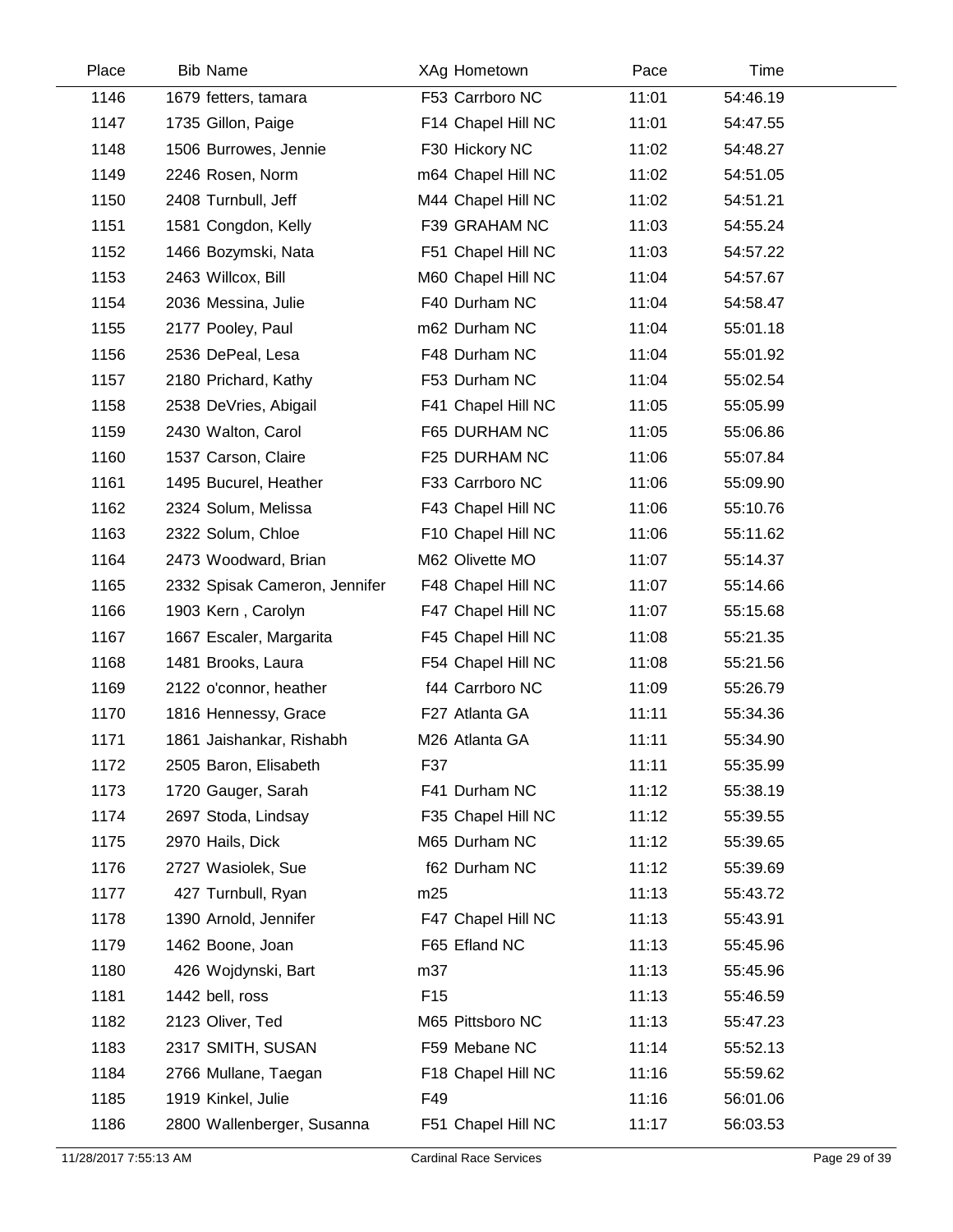| Place | <b>Bib Name</b>           | XAg Hometown        | Pace  | Time     |  |
|-------|---------------------------|---------------------|-------|----------|--|
| 1187  | 1866 jewitt, scott        | m37 Hillsborough NC | 11:17 | 56:06.86 |  |
| 1188  | 1950 Leatham-Jensen, Mary | F54 Mebane NC       | 11:18 | 56:09.14 |  |
| 1189  | 2779 Pritchard, Bridges   | M11 Fletcher NC     | 11:18 | 56:10.66 |  |
| 1190  | 2073 Morgan, Kristy       | F46 Chapel Hill NC  | 11:18 | 56:10.91 |  |
| 1191  | 1392 Arnott, Jamie        | F46 Chapel Hill NC  | 11:18 | 56:10.95 |  |
| 1192  | 1902 Kern, Adam           | M15 Cincinnati OH   | 11:19 | 56:14.95 |  |
| 1193  | 1538 Carson, Lewis        | M65 DURHAM NC       | 11:19 | 56:16.20 |  |
| 1194  | 2781 Pritchard, Molly     | F43 Fletcher NC     | 11:20 | 56:17.19 |  |
| 1195  | 1539 carson, virginia     | f67 Chapel Hill NC  | 11:20 | 56:17.21 |  |
| 1196  | 1634 Dennis, Robin        | F62 Roswell GA      | 11:20 | 56:17.44 |  |
| 1197  | 1876 Kankelfritz, Tessa   | F54 Hillsborough NC | 11:20 | 56:19.47 |  |
| 1198  | 2791 Ridley, Caroline     | F38 Chapel Hill NC  | 11:21 | 56:25.98 |  |
| 1199  | 2313 Skrzynia, Cecile     | F70 Chapel Hill NC  | 11:21 | 56:26.79 |  |
| 1200  | 1661 Engle, Cindy         | F67 Durham NC       | 11:22 | 56:27.08 |  |
| 1201  | 2067 Moore, Kristin       | F45 Durham NC       | 11:22 | 56:27.55 |  |
| 1202  | 2466 williams, leslie     | F48 Chapel Hill NC  | 11:22 | 56:28.21 |  |
| 1203  | 2126 Olsen, Marie         | F27 Durham NC       | 11:22 | 56:30.58 |  |
| 1204  | 1742 Goodhand, Meg        | F58 Durham NC       | 11:22 | 56:30.71 |  |
| 1205  | 2053 Min, John            | M47 Chapel Hill NC  | 11:22 | 56:31.01 |  |
| 1206  | 1410 Baker, Raleigh       | M65 Raleigh NC      | 11:23 | 56:34.61 |  |
| 1207  | 2295 Sell-Goodhand, Kiah  | F30 Durham NC       | 11:24 | 56:39.22 |  |
| 1208  | 2296 sell-goodhand, leah  | F24 Durham NC       | 11:24 | 56:40.30 |  |
| 1209  | 1856 Huston, Sara         | F50 Topsham ME      | 11:25 | 56:42.95 |  |
| 1210  | 1838 Holt, Amanda         | F25 Chapel Hill NC  | 11:26 | 56:47.23 |  |
| 1211  | 2470 wolf, susan          | f65 Chapel Hill NC  | 11:26 | 56:48.64 |  |
| 1212  | 1841 Holt, Sharon         | F55 Chapel Hill NC  | 11:26 | 56:49.21 |  |
| 1213  | 2008 Matthews, Gary       | M60 Chester MD      | 11:26 | 56:51.49 |  |
| 1214  | 2150 Pease, Brooklyn      | F12 Chapel Hill NC  | 11:26 | 56:51.81 |  |
| 1215  | 2550 Estrada, Elizabeth   | F59 Chapel Hill NC  | 11:26 | 56:51.83 |  |
| 1216  | 2010 Matthews, Lindsay    | F27 Chester MD      | 11:26 | 56:51.89 |  |
| 1217  | 2856 Buck, Lee            | M54 Chapel Hill NC  | 11:29 | 57:04.32 |  |
| 1218  | 1691 flynn, dillon        | M26 Chapel Hill NC  | 11:29 | 57:04.78 |  |
| 1219  | 1373 Almond, Ben          | M28 Chapel Hill NC  | 11:29 | 57:05.67 |  |
| 1220  | 2542 Dirito, Rachel       | F37 Chapel Hill NC  | 11:31 | 57:12.47 |  |
| 1221  | 2541 Dirito, David        | M37 Chapel Hill NC  | 11:31 | 57:12.66 |  |
| 1222  | 2770 O'Donnell, Drew      | M52 Chapel Hill NC  | 11:31 | 57:13.20 |  |
| 1223  | 2908 Billy, Braden        | M11 Chapel Hill NC  | 11:32 | 57:17.64 |  |
| 1224  | 2567 Hannapel, Heidi      | F55 Durham NC       | 11:32 | 57:18.22 |  |
| 1225  | 1967 Linnander, Robert    | M34                 | 11:32 | 57:18.82 |  |
| 1226  | 1688 Flanagan, Rachel     | F44 Pittsboro NC    | 11:32 | 57:19.37 |  |
| 1227  | 1687 Flanagan, James      | M10 Pittsboro NC    | 11:32 | 57:21.34 |  |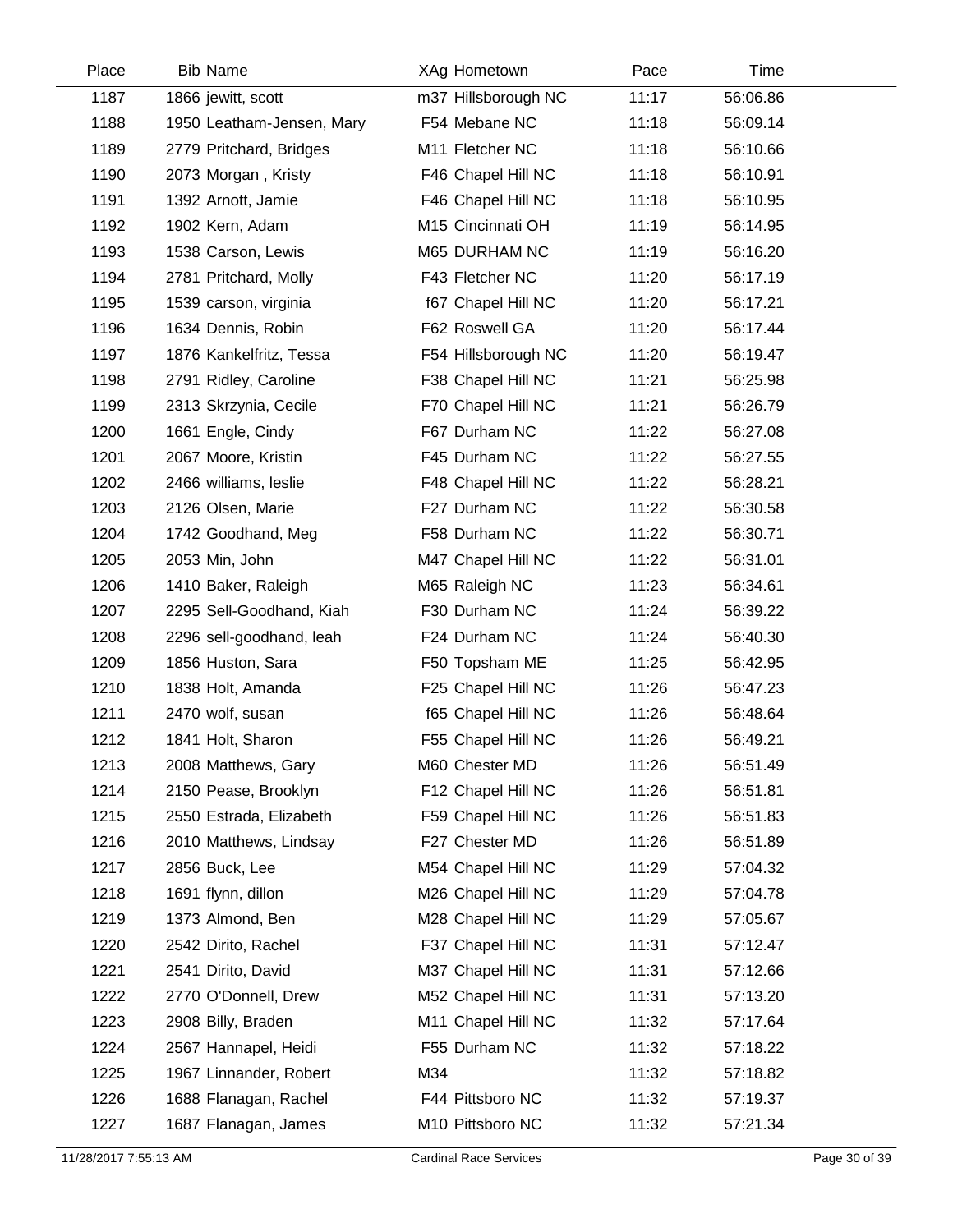| Place | <b>Bib Name</b>            | XAg Hometown        | Pace  | Time     |  |
|-------|----------------------------|---------------------|-------|----------|--|
| 1228  | 1507 Bush, Becky           | F26 Chapel Hill NC  | 11:32 | 57:21.72 |  |
| 1229  | 2221 Roberts, Michael      | M37 Mebane NC       | 11:33 | 57:26.58 |  |
| 1230  | 2735 Wilde, Natalie        | F39 Chapel Hill NC  | 11:34 | 57:28.45 |  |
| 1231  | 1723 Gerber, Ann           | F52 Chapel Hill NC  | 11:34 | 57:31.16 |  |
| 1232  | 1757 Griesser, Grant       | M50 Chapel Hill NC  | 11:34 | 57:31.50 |  |
| 1233  | 2434 Watson, Teresa        | F55 Chapel Hill NC  | 11:34 | 57:31.52 |  |
| 1234  | 2064 Moon, Mona            | F51 Raleigh NC      | 11:36 | 57:36.95 |  |
| 1235  | 2011 Matti, Clare          | F55 Durham NC       | 11:36 | 57:38.02 |  |
| 1236  | 1508 Bush, Len             | M72 Chapel Hill NC  | 11:36 | 57:40.61 |  |
| 1237  | 2190 Ramamurti, Paige      | F35 Washington DC   | 11:37 | 57:42.04 |  |
| 1238  | 2189 Ramamurti, Bharat     | M35 Washington DC   | 11:37 | 57:43.27 |  |
| 1239  | 2365 Susswein, Lisa        | F43 Chapel Hill NC  | 11:37 | 57:44.31 |  |
| 1240  | 1966 Linnander, Erika      | F38 Chapel Hill NC  | 11:37 | 57:44.64 |  |
| 1241  | 1534 Carreno, Christian    | M18 Mebane NC       | 11:37 | 57:46.44 |  |
| 1242  | 2810 Steffens, Tyson       | M44 DURHAM NC       | 11:38 | 57:48.22 |  |
| 1243  | 2277 Schaal, Michael       | M49 Durham NC       | 11:38 | 57:49.56 |  |
| 1244  | 2278 Schaal, Michael Payne | M12 Chapel Hill NC  | 11:38 | 57:49.76 |  |
| 1245  | 2072 Morgan, Joseph        | M57 nashville TN    | 11:40 | 57:59.97 |  |
| 1246  | 1717 Gasior, Kelsey        | F28 Carrboro NC     | 11:41 | 58:03.59 |  |
| 1247  | 1555 Chase, Julie          | F37 Apex NC         | 11:41 | 58:04.04 |  |
| 1248  | 1452 Bissmeyer, Hannah     | F34 Chapel Hill NC  | 11:41 | 58:05.22 |  |
| 1249  | 1857 Irby, Crystal         | F37 Durham NC       | 11:41 | 58:06.28 |  |
| 1250  | 2510 Binkowski, Christian  | M42 greensboro NC   | 11:42 | 58:08.38 |  |
| 1251  | 1727 Ghio, Caroline        | F19 Chapel Hill NC  | 11:43 | 58:11.81 |  |
| 1252  | 2144 Parks, John           | M35 Burlington NC   | 11:43 | 58:12.01 |  |
| 1253  | 2631 Miller, Chelsey       | F31 Burlington NC   | 11:43 | 58:12.15 |  |
| 1254  | 2867 King, Desmond         | M35 Sneads Ferry NC | 11:44 | 58:17.23 |  |
| 1255  | 1675 Fernald, Anne         | F50 Chapel Hill NC  | 11:44 | 58:17.60 |  |
| 1256  | 1875 Kalavsky, Mickey      | M41 Carrboro NC     | 11:44 | 58:20.17 |  |
| 1257  | 1874 Kalavsky, Bryer       | M8 Carrboro NC      | 11:45 | 58:21.76 |  |
| 1258  | 2804 Winter, Cara          | F41 Bahama NC       | 11:46 | 58:27.16 |  |
| 1259  | 1791 Hawes, LaDeane        | F53 Chapel Hill NC  | 11:47 | 58:33.58 |  |
| 1260  | 1376 Altaffer, Nathan      | M47 Chapel Hill NC  | 11:48 | 58:40.08 |  |
| 1261  | 1375 Altaffer, Kellie      | M46 Chapel Hill NC  | 11:48 | 58:40.13 |  |
| 1262  | 2666 Reed, Jason           | M35 Moncure NC      | 11:49 | 58:42.80 |  |
| 1263  | 2955 Wright, Caroline      | F15 Chapel Hill NC  | 11:49 | 58:42.81 |  |
| 1264  | 2665 Reed, Carter          | M7 Moncure NC       | 11:49 | 58:43.28 |  |
| 1265  | 1596 Cotton, David         | M62 Durham NC       | 11:50 | 58:46.44 |  |
| 1266  | 2000 Martin, Cheryl        | F47 Nashville TN    | 11:50 | 58:49.13 |  |
| 1267  | 2519 Campbell, Johna       | F54 Chapel Hill NC  | 11:51 | 58:52.20 |  |
| 1268  | 2621 Mays, Jordan          | F28 Chapel Hill NC  | 11:51 | 58:54.80 |  |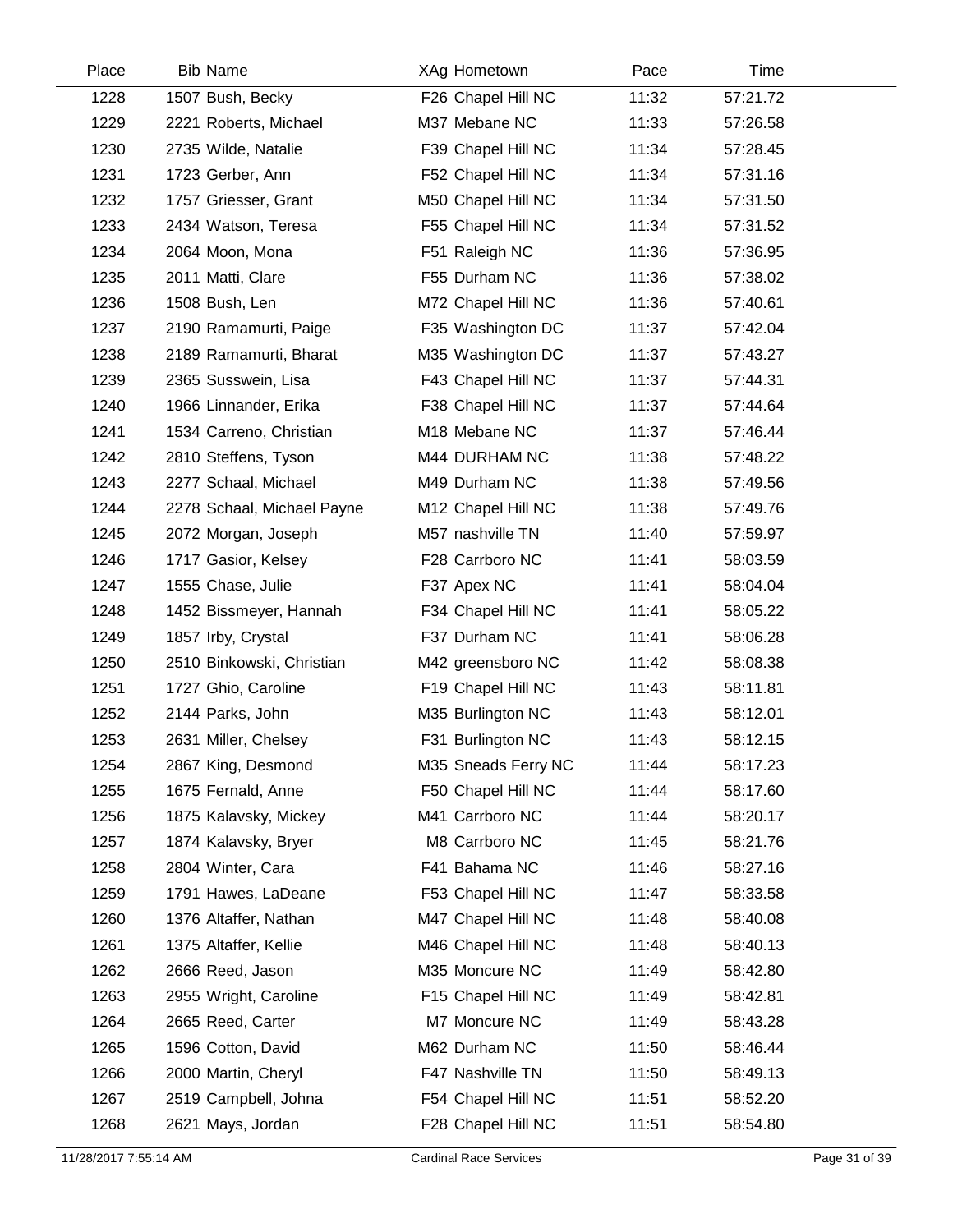| Place | <b>Bib Name</b>            | XAg Hometown           | Pace  | Time        |  |
|-------|----------------------------|------------------------|-------|-------------|--|
| 1269  | 1597 Coughlan, Jenn        | F29 DURHAM NC          | 11:52 | 58:57.45    |  |
| 1270  | 1612 Cummings, Aaron       | M12 Chapel Hill NC     | 11:53 | 59:01.80    |  |
| 1271  | 2154 Perlmutt, Bent-Jorgen | M38 Brooklyn NY        | 11:53 | 59:01.85    |  |
| 1272  | 1519 Canner, Sarah         | F45 Brooklyn NY        | 11:53 | 59:03.40    |  |
| 1273  | 1701 French, Sally         | F47 Chapel Hill NC     | 11:53 | 59:03.98    |  |
| 1274  | 2476 Woolson, Sandra       | F42 Chapel Hill NC     | 11:53 | 59:04.80    |  |
| 1275  | 1492 Buck, Charlotte       | F18 Chapel Hill NC     | 11:53 | 59:05.22    |  |
| 1276  | 1449 Berry, Erica          | F47 Chapel Hill NC     | 11:54 | 59:06.72    |  |
| 1277  | 2769 Norris, Trevor        | M49 zelienople PA      | 11:54 | 59:07.95    |  |
| 1278  | 2972 Gordon, Lucy          | F12 Knoxville TN       | 11:55 | 59:12.10    |  |
| 1279  | 1729 gibson, scott         | M44 Durham NC          | 11:55 | 59:14.59    |  |
| 1280  | 1728 Gibson, Melody        | F44 Durham NC          | 11:56 | 59:17.34    |  |
| 1281  | 425 Young, Marijean        | f63 Chapel Hill NC     | 11:56 | 59:18.47    |  |
| 1282  | 1524 Cappelletti, Christy  | F54 Chapel Hill NC     | 11:56 | 59:18.81    |  |
| 1283  | 2764 Mouw, Lucy            | F11 Chapel Hill NC     | 11:57 | 59:21.88    |  |
| 1284  | 2698 Stouder, Emerson      | F10 Chapel Hill NC     | 11:57 | 59:21.94    |  |
| 1285  | 2471 Womack, Jessica       | F32 Durham NC          | 11:58 | 59:26.16    |  |
| 1286  | 1997 Marcus, Cheryl        | F63 DURHAM NC          | 11:58 | 59:26.47    |  |
| 1287  | 2175 Pomerantz, Meg        | F54 Durham NC          | 11:58 | 59:26.99    |  |
| 1288  | 1778 Haney, Rich           | M64 Durham NC          | 12:00 | 59:36.08    |  |
| 1289  | 2853 Tipton, Bj            | F53 Hillsborough NC    | 12:00 | 59:38.65    |  |
| 1290  | 2693 Sprigg, Patricia      | F64 Carrboro NC        | 12:00 | 59:39.42    |  |
| 1291  | 398 Pratt, Andy            | M66 Chapel Hill NC     | 12:01 | 59:44.29    |  |
| 1292  | 1591 Cook, Philip          | M71 Chapel Hill NC     | 12:02 | 59:50.64    |  |
| 1293  | 1583 Conolly, Rory         | M69 Chapel Hill NC     | 12:04 | 59:58.40    |  |
| 1294  | 2137 Parham, Tracy         | F57 Carrboro NC        | 12:04 | 59:59.12    |  |
| 1295  | 1632 Dennis, Bill          | M63 Roswell GA         | 12:04 | 59:59.32    |  |
| 1296  | 2768 Norris, Laura         | F47 zelienople PA      | 12:04 | 59:59.33    |  |
| 1297  | 2042 Millar, Anna          | F48 Chapel Hill NC     | 12:04 | 01:00:00.08 |  |
| 1298  | 2046 Millar, Will          | M12 Chapel Hill NC     | 12:04 | 01:00:00.11 |  |
| 1299  | 1613 Cummings, Andrew      | M10 Chapel Hill NC     | 12:05 | 01:00:01.90 |  |
| 1300  | 2094 Najera, Cristin       | F38 Durham NC          | 12:07 | 01:00:11.66 |  |
| 1301  | 2251 Royster, Christina    | F41 Cary NC            | 12:07 | 01:00:11.73 |  |
| 1302  | 2641 Muha, Kathy           | F50 Millstone Township | 12:07 | 01:00:13.48 |  |
| 1303  | 1656 Eischen, Francesca    | F55 Chapel Hill NC     | 12:09 | 01:00:21.40 |  |
| 1304  | 1657 Eischen, Jeffrey      | M61 Chapel Hill NC     | 12:09 | 01:00:22.19 |  |
| 1305  | 2178 Porter, Tina          | F43 DURHAM NC          | 12:10 | 01:00:27.38 |  |
| 1306  | 1964 Lindberg, Lina        | F38 Chapel Hill NC     | 12:10 | 01:00:27.60 |  |
| 1307  | 1359 Adams, Emily          | F42 Chapel Hill NC     | 12:10 | 01:00:27.68 |  |
| 1308  | 1517 Campbell, Alana       | F38 Chapel Hill NC     | 12:10 | 01:00:27.72 |  |
| 1309  | 1827 Hinson, Josh          | M45 Chapel Hill NC     | 12:10 | 01:00:29.24 |  |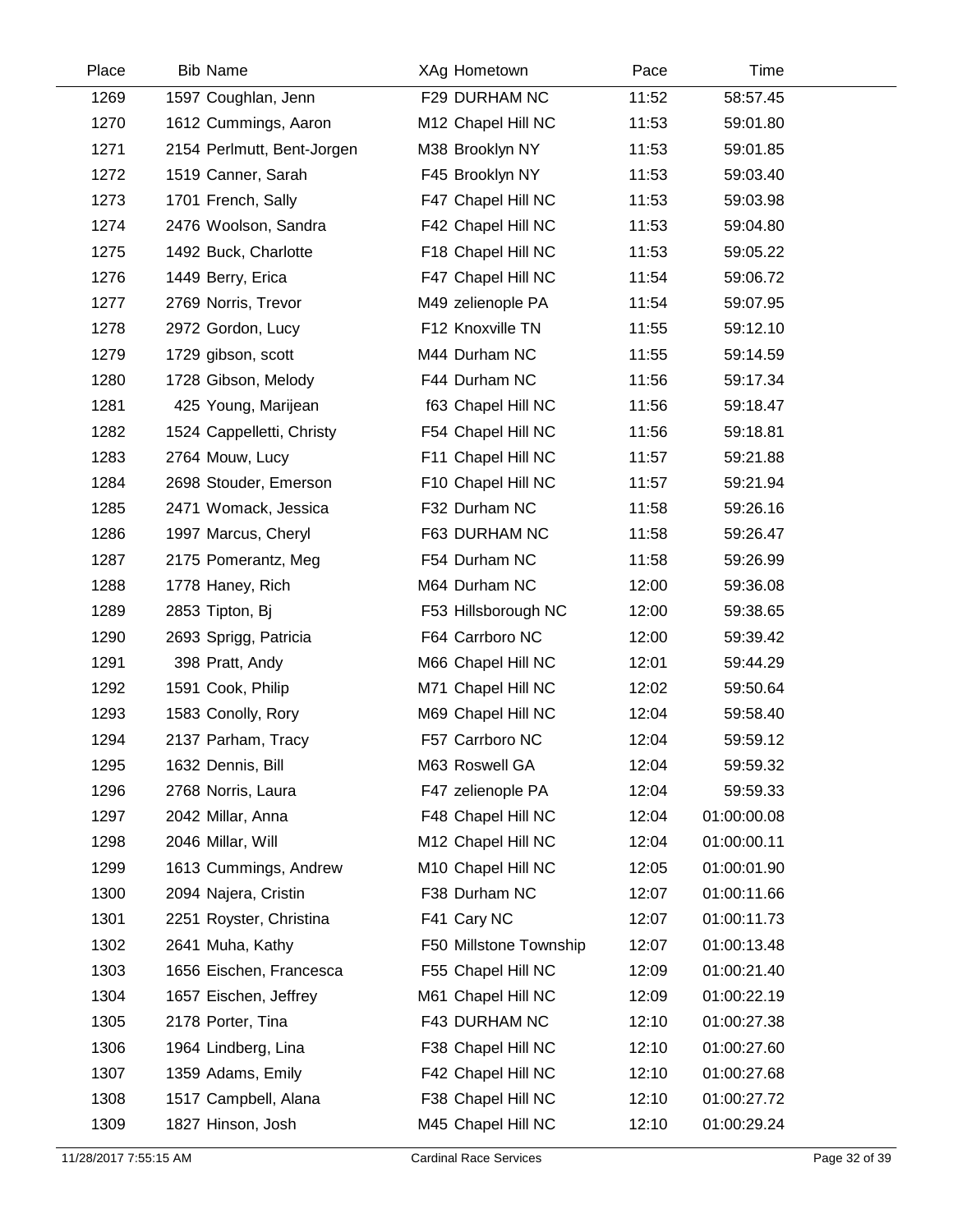| Place | <b>Bib Name</b>          | XAg Hometown         | Pace  | Time        |
|-------|--------------------------|----------------------|-------|-------------|
| 1310  | 1936 Kreutzer, Emily     | F35 Carrboro NC      | 12:12 | 01:00:39.02 |
| 1311  | 2392 Thompson, Emma      | F <sub>25</sub>      | 12:13 | 01:00:40.64 |
| 1312  | 1443 Berger, Miles       | M38 Chapel Hill NC   | 12:14 | 01:00:46.03 |
| 1313  | 1409 BAKER, LYNDA        | F66 Chapel Hill NC   | 12:14 | 01:00:46.56 |
| 1314  | 2488 Zuercher, Nikko     | M10 Chapel Hill NC   | 12:14 | 01:00:47.77 |
| 1315  | 2512 blue, johanna       | f33 Durham NC        | 12:14 | 01:00:50.20 |
| 1316  | 2380 ter Horst, Marc     | M52 Chapel Hill NC   | 12:15 | 01:00:50.91 |
| 1317  | 2174 Pollock, Kelly      | F46 Chapel Hill NC   | 12:15 | 01:00:51.28 |
| 1318  | 2489 Zuercher, William   | M46 Chapel Hill NC   | 12:15 | 01:00:52.32 |
| 1319  | 1677 Ferrell, Barbara    | F67 Cary NC          | 12:16 | 01:00:56.25 |
| 1320  | 2554 Frazier, Michael    | M61 Durham NC        | 12:16 | 01:00:57.46 |
| 1321  | 2158 Pesetski, Christine | F42 Durham NC        | 12:17 | 01:01:05.00 |
| 1322  | 2205 Reynolds, Heidi     | F46 Chapel Hill NC   | 12:18 | 01:01:07.30 |
| 1323  | 2850 Bresler, Lynne      | F59 Chapel Hill NC   | 12:18 | 01:01:10.04 |
| 1324  | 2124 Olsen, Chantal      | F26 Durham NC        | 12:19 | 01:01:11.92 |
| 1325  | 1575 Cockerell, Randy    | M30 Hickory NC       | 12:20 | 01:01:16.74 |
| 1326  | 1910 Kern, Randall       | M52 Cincinnati OH    | 12:21 | 01:01:22.43 |
| 1327  | 1909 Kern, Owen          | M10 Cincinnati OH    | 12:21 | 01:01:24.55 |
| 1328  | 2450 WHALEN, CHARLES     | M60 Durham NC        | 12:21 | 01:01:25.19 |
| 1329  | 2075 Morin, Andrew       | M26 Washington DC    | 12:22 | 01:01:26.57 |
| 1330  | 2100 Nelson, Sarah Beth  | F33 Chapel Hill NC   | 12:22 | 01:01:29.07 |
| 1331  | 2101 Nelson, Virginia    | F7 Chapel Hill NC    | 12:23 | 01:01:32.53 |
| 1332  | 1614 Cummings, Stirling  | M50 Chapel Hill NC   | 12:23 | 01:01:33.60 |
| 1333  | 2130 Outlaw, Ben         | M57 Seven Springs NC | 12:25 | 01:01:41.83 |
| 1334  | 2604 leyden, melanie     | f52 Chapel Hill NC   | 12:25 | 01:01:44.27 |
| 1335  | 1718 Gasior, Kim         | M62                  | 12:26 | 01:01:47.44 |
| 1336  | 1796 Hayes, Meredith     | F28 Carrboro NC      | 12:26 | 01:01:48.44 |
| 1337  | 1795 Hayes, Matthew      | M28 Carrboro NC      | 12:26 | 01:01:48.60 |
| 1338  | 2981 Norton, Sam         | M23 Chapel Hill NC   | 12:27 | 01:01:52.09 |
| 1339  | 2566 Hannapel, Andrew    | M54 Durham NC        | 12:29 | 01:02:01.53 |
| 1340  | 2127 Olsen, Sabrina      | F61 Durham NC        | 12:30 | 01:02:05.68 |
| 1341  | 2588 Jordan, Joanne      | F62 Chapel Hill NC   | 12:31 | 01:02:10.30 |
| 1342  | 2895 Sotres, Daniela     | F44 Chapel Hill NC   | 12:32 | 01:02:16.61 |
| 1343  | 2404 Tsin, Judith        | F57 Chapel Hill NC   | 12:34 | 01:02:26.73 |
| 1344  | 2393 Thompson, Patrick   | M53 Chapel Hill NC   | 12:35 | 01:02:32.36 |
| 1345  | 1954 Lennon, Devra       | F56 Chapel Hill NC   | 12:36 | 01:02:35.92 |
| 1346  | 1955 Lennon, Rachel      | F21 Chapel Hill NC   | 12:36 | 01:02:36.00 |
| 1347  | 1733 Gillon, Beth        | F48 Chapel Hill NC   | 12:39 | 01:02:52.65 |
| 1348  | 1934 Korfas, James       | M51 Chapel Hill NC   | 12:39 | 01:02:53.08 |
| 1349  | 2407 Turnbull, Fiona     | F14 Chapel Hill NC   | 12:40 | 01:02:55.61 |
| 1350  | 1708 Funk, Noela         | F50 GRAHAM NC        | 12:40 | 01:02:56.12 |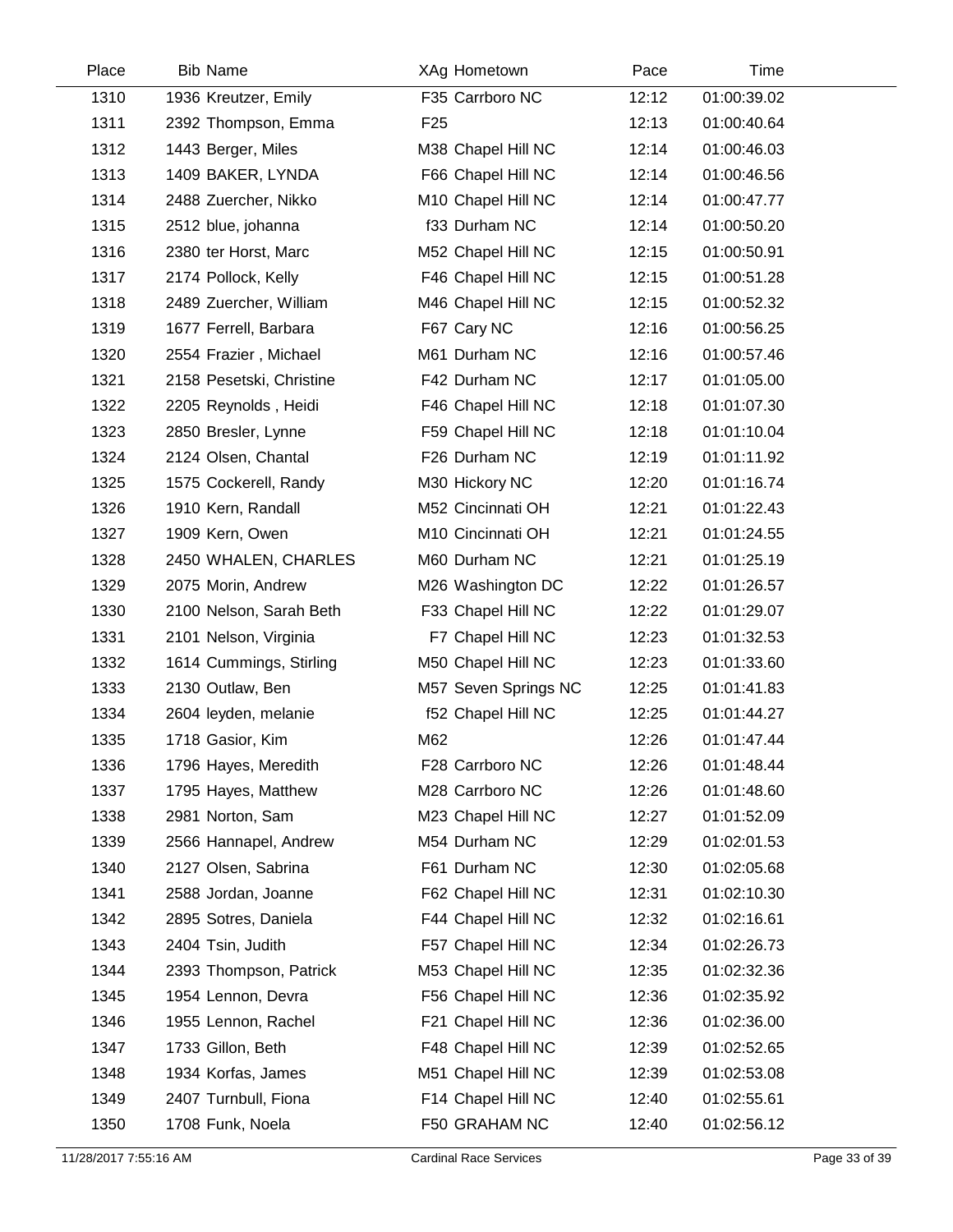| Place | <b>Bib Name</b>              | XAg Hometown         | Pace  | Time        |  |
|-------|------------------------------|----------------------|-------|-------------|--|
| 1351  | 402 Sorensen, Jurate         | F21 Chapel Hill NC   | 12:40 | 01:02:58.24 |  |
| 1352  | 403 Sorensen, Asta           | F46 Chapel Hill NC   | 12:40 | 01:02:59.59 |  |
| 1353  | 2437 watters, jacques        | m50 Chapel Hill NC   | 12:43 | 01:03:10.60 |  |
| 1354  | 2330 Sparrow, William        | M37 Chapel Hill NC   | 12:43 | 01:03:10.69 |  |
| 1355  | 2833 Wen, Jun                | F41 Chapel Hill NC   | 12:43 | 01:03:10.79 |  |
| 1356  | 2728 Watters, Catherine      | F15 Chapel Hill NC   | 12:43 | 01:03:11.17 |  |
| 1357  | 1948 Lawrence, Susan         | F56 Chapel Hill NC   | 12:43 | 01:03:11.68 |  |
| 1358  | 2829 Carrig, Madeline        | F48 Chapel Hill NC   | 12:43 | 01:03:12.05 |  |
| 1359  | 2723 Vargas, Linda Margarita | F47 Chapel Hill NC   | 12:44 | 01:03:15.85 |  |
| 1360  | 2988 Matos, Michael          | M39 Chapel Hill NC   | 12:44 | 01:03:18.72 |  |
| 1361  | 2511 Binkowski, Philip       | M44 Garner NC        | 12:44 | 01:03:19.04 |  |
| 1362  | 2783 Pritchard, Paxton       | M13 Fletcher NC      | 12:47 | 01:03:32.29 |  |
| 1363  | 1738 Glen, Christina         | F28 Durham NC        | 12:48 | 01:03:36.77 |  |
| 1364  | 1746 Gosselin, Tracy         | F46 Carrboro NC      | 12:48 | 01:03:37.34 |  |
| 1365  | 1678 Ferrell, Heather        | F42 CARY NC          | 12:48 | 01:03:37.58 |  |
| 1366  | 2167 Plambeck, Mary Ann      | F51 Hillsborough NC  | 12:48 | 01:03:38.09 |  |
| 1367  | 2238 Rooney, Jan             | F33 Decatur GA       | 12:49 | 01:03:43.99 |  |
| 1368  | 1961 Lieberum, Randolph      | M64 Pittsboro NC     | 12:58 | 01:04:25.96 |  |
| 1369  | 1962 Lieberum, Susan         | F63 Pittsboro NC     | 12:58 | 01:04:26.19 |  |
| 1370  | 2903 Grteenberg, Jay         | M70 Chapel Hill NC   | 13:02 | 01:04:48.89 |  |
| 1371  | 2074 morgan, michaela        | f27 San Francisco CA | 13:03 | 01:04:53.19 |  |
| 1372  | 2071 morgan, amy             | f58 nashville TN     | 13:03 | 01:04:53.78 |  |
| 1373  | 1764 Hackney, Loretta        | F48 Chapel Hill NC   | 13:04 | 01:04:54.00 |  |
| 1374  | 2943 Hackney, Dawn           | F31 Chapel Hill NC   | 13:04 | 01:04:54.31 |  |
| 1375  | 1592 cook, stephen           | m77 Toronto TN       | 13:04 | 01:04:55.85 |  |
| 1376  | 1905 Kern, Eric              | M48 Chapel Hill NC   | 13:05 | 01:04:59.19 |  |
| 1377  | 1802 Haywood, Marion         | F70 Chapel Hill NC   | 13:05 | 01:04:59.96 |  |
| 1378  | 2419 Verne, Jannice          | F42 DURHAM NC        | 13:05 | 01:05:00.64 |  |
| 1379  | 1809 Heffron, Joshua         | M29 Chapel Hill NC   | 13:08 | 01:05:18.11 |  |
| 1380  | 2890 Kuritzky, Alan          | M66 Chapel Hill NC   | 13:11 | 01:05:29.29 |  |
| 1381  | 2715 Torres, Andrea          | F26 Carrboro NC      | 13:11 | 01:05:33.37 |  |
| 1382  | 2553 Flowers, Bryan          | M42 Carrboro NC      | 13:12 | 01:05:34.76 |  |
| 1383  | 1590 Cook, Michael           | M75 Falls Church VA  | 13:13 | 01:05:41.87 |  |
| 1384  | 2120 Novak, Shannon          | F46 Chapel Hill NC   | 13:14 | 01:05:44.60 |  |
| 1385  | 2119 Novak, Adam             | M45 Chapel Hill NC   | 13:14 | 01:05:45.27 |  |
| 1386  | 1426 Beals, Delaney          | F22 Chapel Hill NC   | 13:16 | 01:05:56.25 |  |
| 1387  | 1574 Cobert, Joseph          | M37 Carrboro NC      | 13:17 | 01:05:59.39 |  |
| 1388  | 1573 Cobert, Andrea          | F35 Carrboro NC      | 13:17 | 01:06:00.52 |  |
| 1389  | 2188 Ram, Ranjani            | F59 Chapel Hill NC   | 13:20 | 01:06:15.30 |  |
| 1390  | 2176 Pontious, Emily         | F35 Hillsborough NC  | 13:21 | 01:06:19.29 |  |
| 1391  | 2623 McDonald, Elias         | M9 Washington DC     | 13:21 | 01:06:20.51 |  |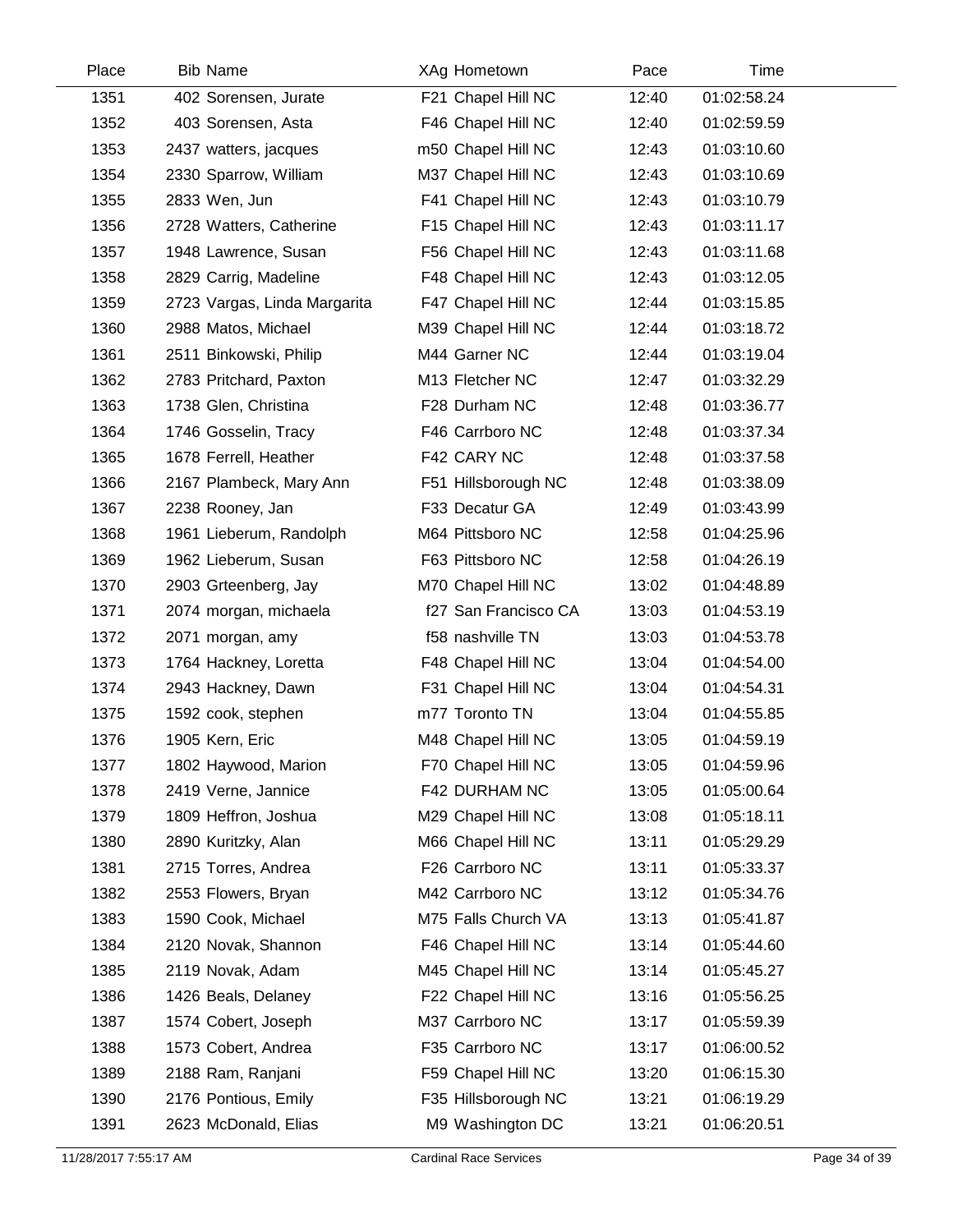| Place | <b>Bib Name</b>                | XAg Hometown        | Pace  | Time        |
|-------|--------------------------------|---------------------|-------|-------------|
| 1392  | 2310 Sims, Katy                | F28 Chapel Hill NC  | 13:21 | 01:06:20.97 |
| 1393  | 2624 McDonald, Robert          | M39 Washington DC   | 13:21 | 01:06:21.52 |
| 1394  | 2309 Sims, Ellen               | F59 Aberdeen NC     | 13:21 | 01:06:21.86 |
| 1395  | 2952 Mendlovitz, Ella          | F9 Chapel Hill NC   | 13:22 | 01:06:25.79 |
| 1396  | 1529 Carlson, Ana              | F34 Pittsboro NC    | 13:22 | 01:06:27.36 |
| 1397  | 2852 Kulkarni, Tanuj           | M51 Hillsborough NC | 13:27 | 01:06:48.54 |
| 1398  | 2468 Willis, Tina              | F46 Chapel Hill NC  | 13:28 | 01:06:56.38 |
| 1399  | 2467 Willis, Monte             | M48 Chapel Hill NC  | 13:28 | 01:06:56.59 |
| 1400  | 1836 Holloman, Edith           | F58 Chapel Hill NC  | 13:29 | 01:07:02.06 |
| 1401  | 1837 Holloman, Sarah           | F29 Chapel Hill NC  | 13:29 | 01:07:02.28 |
| 1402  | 1835 Holloman, Denby           | F21 Chapel Hill NC  | 13:29 | 01:07:02.32 |
| 1403  | 1444 Bergmueller, Jennifer     | F35 Charlotte NC    | 13:29 | 01:07:02.39 |
| 1404  | 2400 Tramantano, Callie        | F33 Chapel Hill NC  | 13:30 | 01:07:06.13 |
| 1405  | 1863 Jarvis, Lauren            | F34 Chapel Hill NC  | 13:30 | 01:07:06.55 |
| 1406  | 2961 Burrill, Emily            | F42 Carrboro NC     | 13:33 | 01:07:18.74 |
| 1407  | 1648 Edelman, Erica            | F58 Hillsborough NC | 13:34 | 01:07:26.62 |
| 1408  | 2160 Petrin, Peter             | M27 Washington DC   | 13:34 | 01:07:27.66 |
| 1409  | 1658 Eisinger, Dina            | F54 Chapel Hill NC  | 13:38 | 01:07:46.80 |
| 1410  | 2571 Hart, Robert              | M63 Chapel Hill NC  | 13:39 | 01:07:51.56 |
| 1411  | 2772 O'Donnell, Michael        | M32 Carrboro NC     | 13:45 | 01:08:20.73 |
| 1412  | 2756 Hatkevic-O'Donnell, Talia | F32 Carrboro NC     | 13:45 | 01:08:21.16 |
| 1413  | 2031 mcnulty, james            | m37 Whitsett NC     | 13:48 | 01:08:37.17 |
| 1414  | 2104 Nerkar, Sanji             | F49 Chapel Hill NC  | 13:52 | 01:08:55.07 |
| 1415  | 1990 Madden, Michael           | M62 Chapel Hill NC  | 13:52 | 01:08:56.44 |
| 1416  | 1535 Carreno, Michelle         | F25 Mebane NC       | 13:53 | 01:09:00.99 |
| 1417  | 2266 Salvo-Lewis, Camila       | F27 Carrboro NC     | 13:54 | 01:09:04.19 |
| 1418  | 2224 Robin, Dave               | M57                 | 13:56 | 01:09:15.59 |
| 1419  | 1585 Cook, Camden              | F50 Carrboro NC     | 13:57 | 01:09:18.88 |
| 1420  | 2546 Emshoff, Margie           | f72 Chapel Hill NC  | 14:01 | 01:09:38.22 |
| 1421  | 2354 Strobel, Jennifer         | F43 Durham NC       | 14:02 | 01:09:43.53 |
| 1422  | 2225 Robin, Paula              | F55                 | 14:07 | 01:10:08.92 |
| 1423  | 1480 Britt, JoCasta            | F43 Pittsboro NC    | 14:09 | 01:10:20.31 |
| 1424  | 1986 Mace, Mary                | F65 Durham NC       | 14:09 | 01:10:21.60 |
| 1425  | 1818 Henriquez, Sandy          | F50 Chapel Hill NC  | 14:09 | 01:10:21.98 |
| 1426  | 2919 Van Dorn, Tanya           | F44                 | 14:10 | 01:10:25.58 |
| 1427  | 2920 Yaekel, Finley            | F <sub>8</sub>      | 14:11 | 01:10:27.30 |
| 1428  | 2257 Runyon, JD                | M26 Ringgold GA     | 14:11 | 01:10:27.39 |
| 1429  | 2195 Rankin, Katie             | F67 Carrboro NC     | 14:12 | 01:10:35.75 |
| 1430  | 1972 Lopez Sanchez, Joana Jose | F10 Durham NC       | 14:13 | 01:10:40.73 |
| 1431  | 1498 Bunn, Becky               | F44 Carrboro NC     | 14:14 | 01:10:46.79 |
| 1432  | 1780 hansley, susie            | f48 Durham NC       | 14:15 | 01:10:48.32 |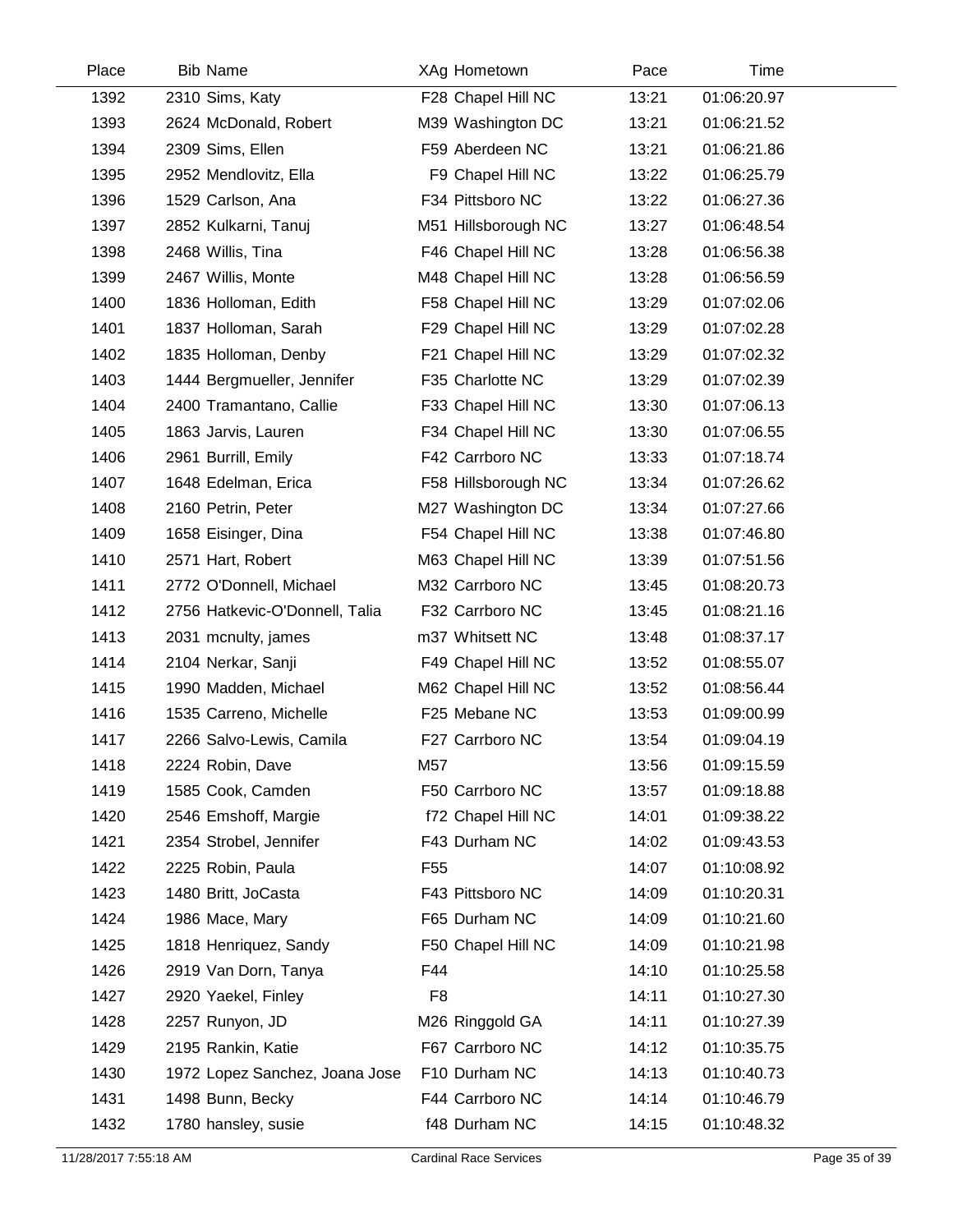| Place | <b>Bib Name</b>         | XAg Hometown        | Pace  | Time        |  |
|-------|-------------------------|---------------------|-------|-------------|--|
| 1433  | 2077 Morris, Rodney     | M36 Chapel Hill NC  | 14:18 | 01:11:05.84 |  |
| 1434  | 2394 Thorn, Mike        | M62 Chapel Hill NC  | 14:19 | 01:11:10.40 |  |
| 1435  | 2950 Safir, Melanie     | F41 Carrboro NC     | 14:23 | 01:11:29.43 |  |
| 1436  | 1440 bell, josie        | F <sub>20</sub>     | 14:24 | 01:11:35.30 |  |
| 1437  | 1382 Anthony, Denise    | F64 Carrboro NC     | 14:24 | 01:11:35.56 |  |
| 1438  | 1439 bell, john         | M52                 | 14:24 | 01:11:36.50 |  |
| 1439  | 1437 bell, darby        | F <sub>23</sub>     | 14:25 | 01:11:36.58 |  |
| 1440  | 2758 Lee, Sophia        | F14 Chapel Hill NC  | 14:25 | 01:11:37.59 |  |
| 1441  | 2581 Hilton, Alison     | F52 Carrboro NC     | 14:27 | 01:11:49.64 |  |
| 1442  | 2737 Wohl, Zac          | M13 Carrboro NC     | 14:27 | 01:11:49.71 |  |
| 1443  | 2207 Rhodees, Beth      | F32 Durham NC       | 14:29 | 01:11:57.94 |  |
| 1444  | 2236 Roggenbuck, Sharon | F79 Hillsborough NC | 14:32 | 01:12:11.62 |  |
| 1445  | 2453 Whitney, David     | M54 Durham NC       | 14:32 | 01:12:11.91 |  |
| 1446  | 416 Embree, Genevieve   | F32 Chapel Hill NC  | 14:34 | 01:12:22.52 |  |
| 1447  | 1660 Embree, Stephen    | M37 Chapel Hill NC  | 14:34 | 01:12:24.66 |  |
| 1448  | 1631 Deniz, Troy        | M10 Chapel Hill NC  | 14:37 | 01:12:38.29 |  |
| 1449  | 1629 Deniz, Baris       | M39 Chapel Hill NC  | 14:38 | 01:12:42.16 |  |
| 1450  | 2594 kohout, Melissa    | F52 Carrboro NC     | 14:41 | 01:12:58.06 |  |
| 1451  | 2256 Ruff, Savannah     | F7 Chapel Hill NC   | 14:46 | 01:13:22.18 |  |
| 1452  | 1630 Deniz, Seval       | F43 Chapel Hill NC  | 14:47 | 01:13:28.98 |  |
| 1453  | 1501 Bunn, Paul         | M72 Carrboro NC     | 14:53 | 01:13:56.83 |  |
| 1454  | 2654 Noonan, Cathy      | F57 Mt. Olive NC    | 14:54 | 01:14:04.56 |  |
| 1455  | 1700 Freeman, Louise    | F18 Mt. Olive NC    | 14:55 | 01:14:05.87 |  |
| 1456  | 1411 Baker, Robert      | M71 GRAHAM NC       | 14:55 | 01:14:09.41 |  |
| 1457  | 2051 Mills, Sarah       | F37 Chapel Hill NC  | 14:55 | 01:14:09.73 |  |
| 1458  | 1363 Adney, Emily       | F26 Pittsboro NC    | 15:00 | 01:14:33.80 |  |
| 1459  | 1834 Holland, Kathy     | F50 Chapel Hill NC  | 15:04 | 01:14:54.04 |  |
| 1460  | 2066 Moore, Karla       | F55 Carrboro NC     | 15:04 | 01:14:54.13 |  |
| 1461  | 2500 Austin, Daniel     | M24 Chapel Hill NC  | 15:04 | 01:14:54.21 |  |
| 1462  | 1405 Bailey, Rachel     | F27                 | 15:04 | 01:14:54.90 |  |
| 1463  | 1513 Byrd, David        | M33 Durham NC       | 15:05 | 01:14:56.02 |  |
| 1464  | 1404 Bailey, Kristen    | F29 Durham NC       | 15:05 | 01:14:57.42 |  |
| 1465  | 2860 long, robert       | m66 Chapel Hill NC  | 15:11 | 01:15:27.77 |  |
| 1466  | 2615 Mandeville, Stella | F19 Chapel Hill NC  | 15:11 | 01:15:28.29 |  |
| 1467  | 2289 Scott, James       | M21 Chapel Hill NC  | 15:23 | 01:16:29.68 |  |
| 1468  | 1393 Ast, Abby          | F13 Carrboro NC     | 15:24 | 01:16:29.87 |  |
| 1469  | 2098 Nanney, John       | M21 Chapel Hill NC  | 15:24 | 01:16:31.68 |  |
| 1470  | 1395 Ast, Steve         | M45 Carrboro NC     | 15:24 | 01:16:33.55 |  |
| 1471  | 1394 Ast, Caitlin       | F11 Carrboro NC     | 15:25 | 01:16:36.35 |  |
| 1472  | 2387 Thomas, Reid       | F7 Roanoke VA       | 15:26 | 01:16:40.11 |  |
| 1473  | 2381 Thomas, Angela     | F44 Roanoke VA      | 15:26 | 01:16:41.40 |  |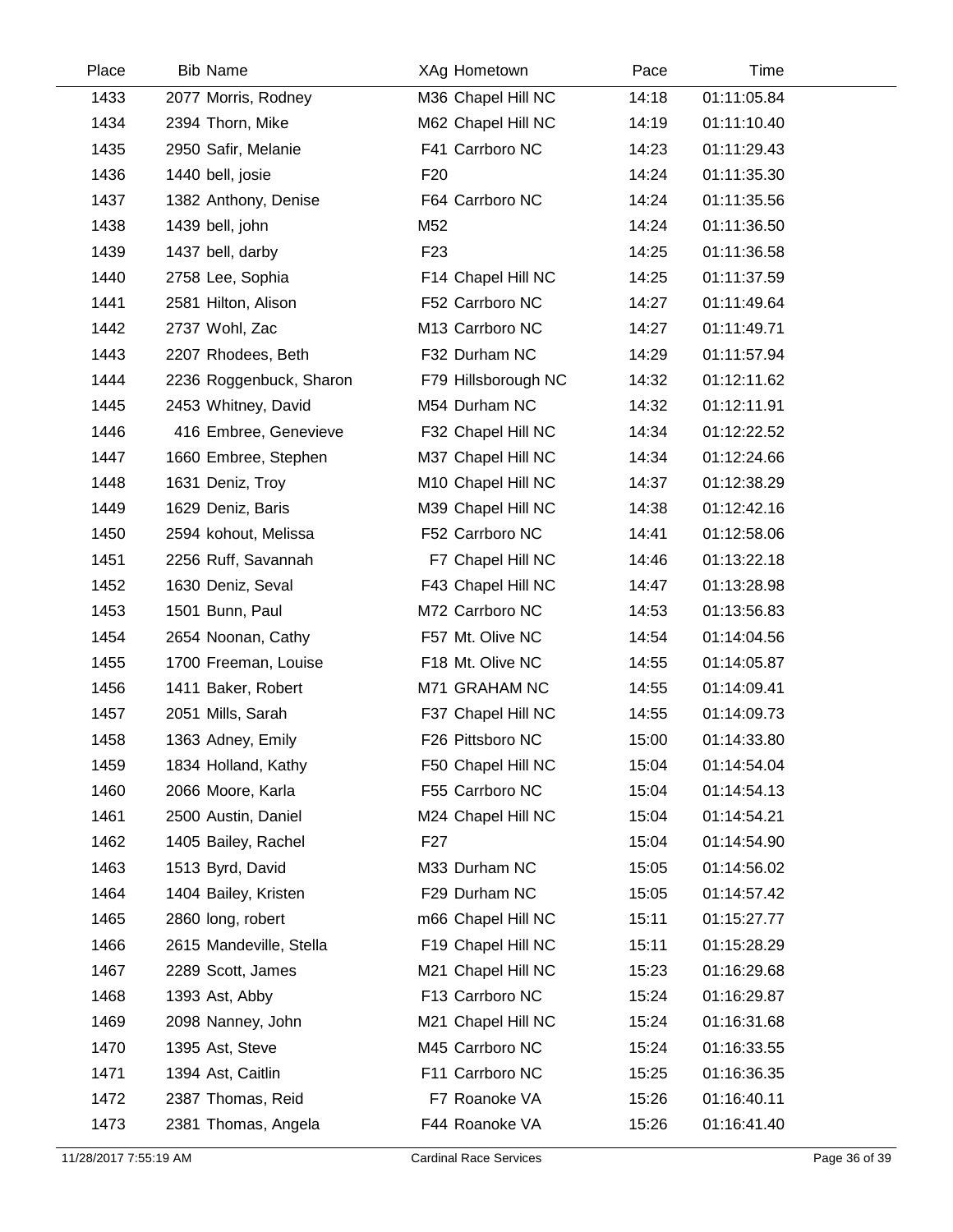| Place | <b>Bib Name</b>           | XAg Hometown       | Pace  | Time        |  |
|-------|---------------------------|--------------------|-------|-------------|--|
| 1474  | 2359 Sturgeon, Mary       | F55 Carrboro NC    | 15:29 | 01:16:57.67 |  |
| 1475  | 1932 Koreski, Kirby       | F27 Chapel Hill NC | 15:31 | 01:17:04.73 |  |
| 1476  | 2799 Stoudemire, Katie    | F36 Durham NC      | 15:34 | 01:17:19.75 |  |
| 1477  | 2347 Strassel, Keith      | M44 Chapel Hill NC | 15:34 | 01:17:23.34 |  |
| 1478  | 1419 Barnes, Patricia     | F66 Chapel Hill NC | 15:35 | 01:17:25.12 |  |
| 1479  | 2193 Ramsey, Teresa       | F60 Durham NC      | 15:35 | 01:17:27.18 |  |
| 1480  | 2495 Apperson, Emily      | F23 Chapel Hill NC | 15:35 | 01:17:27.62 |  |
| 1481  | 1364 Adney, Joanne        | F56 Pittsboro NC   | 15:35 | 01:17:27.65 |  |
| 1482  | 1384 Apperson, Karen      | F53 Chapel Hill NC | 15:35 | 01:17:28.08 |  |
| 1483  | 2348 Strassel, Mary       | F40 Chapel Hill NC | 15:40 | 01:17:52.88 |  |
| 1484  | 1468 Branton, Caroline    | F26 Durham NC      | 15:45 | 01:18:15.64 |  |
| 1485  | 1525 Cappelletti, Richard | M61 Chapel Hill NC | 15:46 | 01:18:23.06 |  |
| 1486  | 2097 nanney, joe          | m56 Chapel Hill NC | 15:46 | 01:18:24.01 |  |
| 1487  | 2402 Trinidad, Rachel     | F30                | 15:47 | 01:18:27.59 |  |
| 1488  | 2403 Trinidad, Ramon      | M33                | 15:47 | 01:18:28.25 |  |
| 1489  | 1798 Hayon, Carol Lee     | F62 Boston MA      | 15:47 | 01:18:28.28 |  |
| 1490  | 1470 Branton, Laura       | F56 Durham NC      | 15:51 | 01:18:44.87 |  |
| 1491  | 1486 Brown, Amy           | F45 Chapel Hill NC | 15:55 | 01:19:08.45 |  |
| 1492  | 1833 Holder, Holly        | F26 Durham NC      | 15:55 | 01:19:08.58 |  |
| 1493  | 2353 Strickland, Jennifer | F57 Carrboro NC    | 16:01 | 01:19:35.28 |  |
| 1494  | 2173 Pollak, Thomas       | M69                | 16:07 | 01:20:03.78 |  |
| 1495  | 2456 Wice, Kelly          | F27 Carrboro NC    | 16:09 | 01:20:17.51 |  |
| 1496  | 2953 Padden, Sandy        | F56 Chapel Hill NC | 16:11 | 01:20:23.75 |  |
| 1497  | 2095 nanney, elaine       | f59 Chapel Hill NC | 16:11 | 01:20:23.98 |  |
| 1498  | 2228 Rodriguez, Isabel    | F12 Las Vegas NV   | 16:11 | 01:20:25.56 |  |
| 1499  | 2230 Rodriguez, Rylee     | F10 Las Vegas NV   | 16:11 | 01:20:26.88 |  |
| 1500  | 2892 Shepard, Chenyqua    | F51 Durham NC      | 16:20 | 01:21:08.75 |  |
| 1501  | 2893 Perry, Rebecca       | F19 Durham NC      | 16:20 | 01:21:10.99 |  |
| 1502  | 2785 Pritchard, Will      | M50 Chapel Hill NC | 16:25 | 01:21:37.09 |  |
| 1503  | 2780 Pritchard, Michelle  | F49 Chapel Hill NC | 16:25 | 01:21:37.18 |  |
| 1504  | 2782 Pritchard, Nathaniel | M22 Chapel Hill NC | 16:27 | 01:21:43.31 |  |
| 1505  | 2103 Nerkar, Atul         | M50 Chapel Hill NC | 16:35 | 01:22:23.75 |  |
| 1506  | 2763 Mouw, Ella           | F17 Chapel Hill NC | 16:37 | 01:22:33.46 |  |
| 1507  | 1862 Jaromin, Christina   | F38 Durham NC      | 16:39 | 01:22:47.33 |  |
| 1508  | 2954 Wright, Tracy        | F47 Chapel Hill NC | 16:41 | 01:22:53.61 |  |
| 1509  | 2957 Wright, David        | M47 Chapel Hill NC | 16:41 | 01:22:56.03 |  |
| 1510  | 1767 Hakimi, Shabnam      | F33 Chapel Hill NC | 16:41 | 01:22:56.47 |  |
| 1511  | 1957 Lewis, Pat           | F60 Chapel Hill NC | 16:44 | 01:23:07.81 |  |
| 1512  | 1839 Holt, Kelli          | F32 Carrboro NC    | 16:46 | 01:23:20.74 |  |
| 1513  | 1690 Floyd, Elizabeth     | F62 Chapel Hill NC | 16:46 | 01:23:21.97 |  |
| 1514  | 2776 Pearson, Amy         | F38 Chapel Hill NC | 16:49 | 01:23:32.29 |  |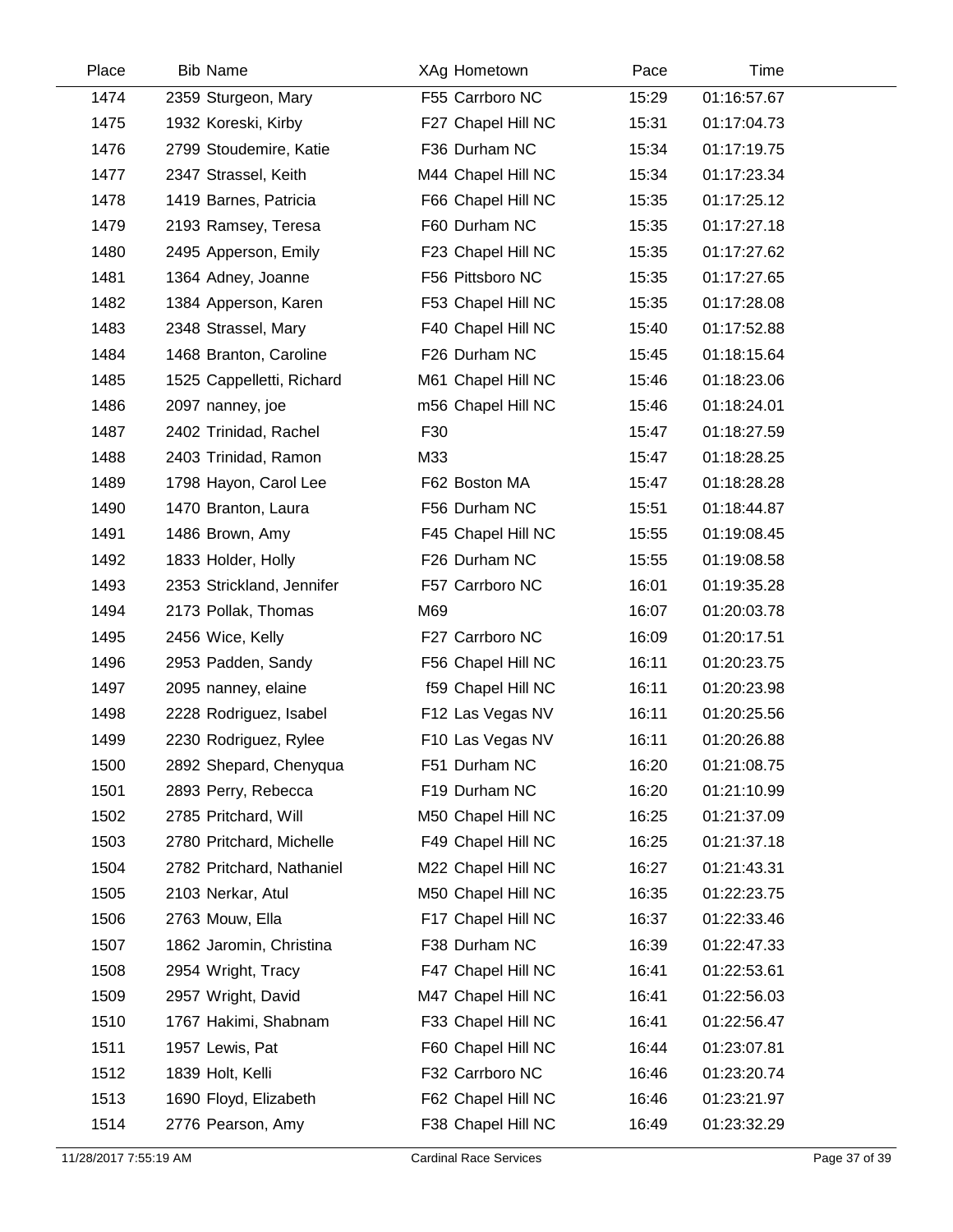| 1515<br>F64 Chapel Hill NC<br>16:50<br>01:23:39.77<br>1641 Drake, Susan<br>1516<br>2570 hart, lauren<br>f33 Chapel Hill NC<br>16:51<br>01:23:46.97<br>1517<br>F36 Chapel Hill NC<br>16:52<br>01:23:47.47<br>2185 Pynaker, Nicole<br>1518<br>f31 Chapel Hill NC<br>16:52<br>01:23:48.76<br>2569 hart, jessica<br>F64 Chapel Hill NC<br>1519<br>16:52<br>01:23:49.77<br>2733 west, tracey<br>1520<br>F66 Carrboro NC<br>16:52<br>01:23:50.47<br>2121 OBrien, Lynne<br>1521<br>F66 Chapel Hill NC<br>16:52<br>01:23:51.12<br>2244 Rose, Cindy<br>1522<br>F36 Chapel Hill NC<br>16:53<br>01:23:52.17<br>2292 selinger, rachel<br>1523<br>F56 Durham NC<br>16:53<br>01:23:52.78<br>2855 Nelson, Joan |  |
|-------------------------------------------------------------------------------------------------------------------------------------------------------------------------------------------------------------------------------------------------------------------------------------------------------------------------------------------------------------------------------------------------------------------------------------------------------------------------------------------------------------------------------------------------------------------------------------------------------------------------------------------------------------------------------------------------|--|
|                                                                                                                                                                                                                                                                                                                                                                                                                                                                                                                                                                                                                                                                                                 |  |
|                                                                                                                                                                                                                                                                                                                                                                                                                                                                                                                                                                                                                                                                                                 |  |
|                                                                                                                                                                                                                                                                                                                                                                                                                                                                                                                                                                                                                                                                                                 |  |
|                                                                                                                                                                                                                                                                                                                                                                                                                                                                                                                                                                                                                                                                                                 |  |
|                                                                                                                                                                                                                                                                                                                                                                                                                                                                                                                                                                                                                                                                                                 |  |
|                                                                                                                                                                                                                                                                                                                                                                                                                                                                                                                                                                                                                                                                                                 |  |
|                                                                                                                                                                                                                                                                                                                                                                                                                                                                                                                                                                                                                                                                                                 |  |
|                                                                                                                                                                                                                                                                                                                                                                                                                                                                                                                                                                                                                                                                                                 |  |
|                                                                                                                                                                                                                                                                                                                                                                                                                                                                                                                                                                                                                                                                                                 |  |
| 1524<br>M69 Carrboro NC<br>17:00<br>01:24:28.31<br>2134 paisner, james                                                                                                                                                                                                                                                                                                                                                                                                                                                                                                                                                                                                                          |  |
| 1525<br>2822 Mendlovitz, Allie<br>F6 Chapel Hill NC<br>17:00<br>01:24:29.75                                                                                                                                                                                                                                                                                                                                                                                                                                                                                                                                                                                                                     |  |
| 1526<br>F52 Chapel Hill NC<br>17:03<br>01:24:46.70<br>2548 Erikson, Dawn                                                                                                                                                                                                                                                                                                                                                                                                                                                                                                                                                                                                                        |  |
| 1527<br>M64 Chapel Hill NC<br>17:04<br>01:24:49.72<br>2523 Cocowitch, Vic                                                                                                                                                                                                                                                                                                                                                                                                                                                                                                                                                                                                                       |  |
| 1528<br>2824 Bloom, Ronna<br>F73 Asheville NC<br>17:04<br>01:24:50.72                                                                                                                                                                                                                                                                                                                                                                                                                                                                                                                                                                                                                           |  |
| 1529<br>2786 Pritchard, Zach<br>M20 Chapel Hill NC<br>17:04<br>01:24:50.73                                                                                                                                                                                                                                                                                                                                                                                                                                                                                                                                                                                                                      |  |
| 1530<br>F66 Chapel Hill NC<br>17:04<br>01:24:50.99<br>2595 Lachiewicz, Ave                                                                                                                                                                                                                                                                                                                                                                                                                                                                                                                                                                                                                      |  |
| 1531<br>2828 Wertley-Rotenberry, Julia<br>17:05<br>F46 Chapel Hill NC<br>01:24:54.58                                                                                                                                                                                                                                                                                                                                                                                                                                                                                                                                                                                                            |  |
| 1532<br>F17 Chapel Hill NC<br>17:07<br>01:25:06.45<br>1995 Manturuk, Elizabeth                                                                                                                                                                                                                                                                                                                                                                                                                                                                                                                                                                                                                  |  |
| 1533<br>F74 Chapel Hill NC<br>01:25:09.73<br>2214 Ritter, Becci<br>17:08                                                                                                                                                                                                                                                                                                                                                                                                                                                                                                                                                                                                                        |  |
| F45 Chapel Hill NC<br>1534<br>1996 Manturuk, Kim<br>17:08<br>01:25:11.15                                                                                                                                                                                                                                                                                                                                                                                                                                                                                                                                                                                                                        |  |
| F10 Chapel Hill NC<br>1535<br>17:10<br>01:25:19.02<br>2151 Pease, Harlee                                                                                                                                                                                                                                                                                                                                                                                                                                                                                                                                                                                                                        |  |
| 1536<br>F56 Pittsboro NC<br>17:10<br>01:25:19.32<br>2298 Sevy, Kimberly                                                                                                                                                                                                                                                                                                                                                                                                                                                                                                                                                                                                                         |  |
| F34 Pittsboro NC<br>17:11<br>01:25:24.73<br>1537<br>2149 pease, amber                                                                                                                                                                                                                                                                                                                                                                                                                                                                                                                                                                                                                           |  |
| 1538<br>F57 Chapel Hill NC<br>17:13<br>01:25:31.88<br>1366 Alani, Arzina                                                                                                                                                                                                                                                                                                                                                                                                                                                                                                                                                                                                                        |  |
| F70 Chapel Hill NC<br>1539<br>17:16<br>01:25:49.48<br>2849 Pratt, Peg                                                                                                                                                                                                                                                                                                                                                                                                                                                                                                                                                                                                                           |  |
| 1540<br>2848 Pratt, Ted<br>M68 Chapel Hill NC<br>17:16<br>01:25:49.54                                                                                                                                                                                                                                                                                                                                                                                                                                                                                                                                                                                                                           |  |
| 1541<br>2864 Kreiss, Carmen<br>F7 Carrboro NC<br>17:43<br>01:28:01.76                                                                                                                                                                                                                                                                                                                                                                                                                                                                                                                                                                                                                           |  |
| 1542<br>F42 Carrboro NC<br>17:43<br>01:28:02.24<br>1971 Lopez, Destiny                                                                                                                                                                                                                                                                                                                                                                                                                                                                                                                                                                                                                          |  |
| 1543<br>F9 Chapel Hill NC<br>2270 Sanoff, Katie<br>17:44<br>01:28:06.72                                                                                                                                                                                                                                                                                                                                                                                                                                                                                                                                                                                                                         |  |
| 1544<br>1898 Kelly, Sharon<br>F73 Bryn Mawr PA<br>01:28:08.79<br>17:44                                                                                                                                                                                                                                                                                                                                                                                                                                                                                                                                                                                                                          |  |
| 1545<br>M43<br>01:28:28.58<br>1703 Friedberg, Jon<br>17:48                                                                                                                                                                                                                                                                                                                                                                                                                                                                                                                                                                                                                                      |  |
| 1546<br>424 Fussman, Cal<br>m61 Chapel Hill NC<br>17:53<br>01:28:50.46                                                                                                                                                                                                                                                                                                                                                                                                                                                                                                                                                                                                                          |  |
| 1547<br>F49 Chapel Hill NC<br>2721 Van Capelle, Lisa<br>17:53<br>01:28:54.74                                                                                                                                                                                                                                                                                                                                                                                                                                                                                                                                                                                                                    |  |
| 1548<br>2610 Lynch, Bob<br>M59 Chapel Hill NC<br>17:54<br>01:28:56.78                                                                                                                                                                                                                                                                                                                                                                                                                                                                                                                                                                                                                           |  |
| F71 Carrboro NC<br>1549<br>01:28:59.54<br>1499 Bunn, Cami<br>17:54                                                                                                                                                                                                                                                                                                                                                                                                                                                                                                                                                                                                                              |  |
| 1550<br>M26 Chapel Hill NC<br>2444 Wendel, Ryan<br>17:54<br>01:28:59.80                                                                                                                                                                                                                                                                                                                                                                                                                                                                                                                                                                                                                         |  |
| F30 Chapel Hill NC<br>1551<br>1848 Huber, Meghan<br>17:55<br>01:29:00.69                                                                                                                                                                                                                                                                                                                                                                                                                                                                                                                                                                                                                        |  |
| 1552<br>M75 Chapel Hill NC<br>18:00<br>01:29:26.56<br>1904 Kern, Dale                                                                                                                                                                                                                                                                                                                                                                                                                                                                                                                                                                                                                           |  |
| 1553<br>1911 kern, ruth<br>f73 Chapel Hill NC<br>18:00<br>01:29:26.74                                                                                                                                                                                                                                                                                                                                                                                                                                                                                                                                                                                                                           |  |
| 1554<br>2611 Lynch, Shane<br>M29 Chapel Hill NC<br>01:29:52.75<br>18:05                                                                                                                                                                                                                                                                                                                                                                                                                                                                                                                                                                                                                         |  |
| 1555<br>F31 Durham NC<br>01:30:04.28<br>2379 Tcherkassky, Julie<br>18:07                                                                                                                                                                                                                                                                                                                                                                                                                                                                                                                                                                                                                        |  |